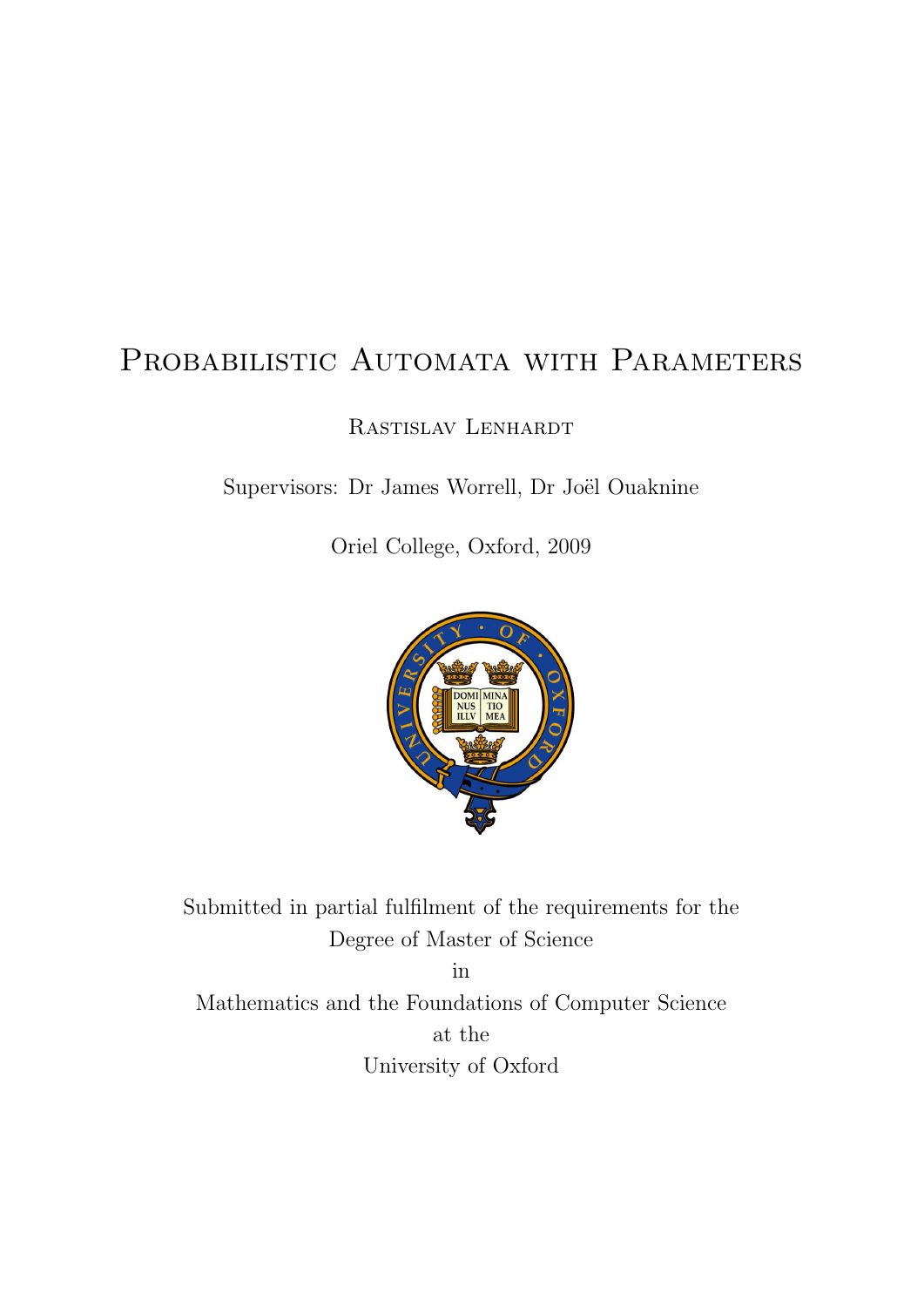### Acknowledgements

I am grateful to my supervisors James Worrell and Joël Ouaknine for the great topic and invaluable guidance, support, discussions and suggestions during my work on the dissertation.

I would also like to thank Stephan Kreutzer a lot for guiding me through this master's program.

Finally I appreciate Engineering and Physical Sciences Research Council, Konto Orange (Orange foundation), Nadácia Tatrabanky (Tatrabanka foundation) and Nadácia SPP (SPP foundation) for helping me finance my studies at Oxford.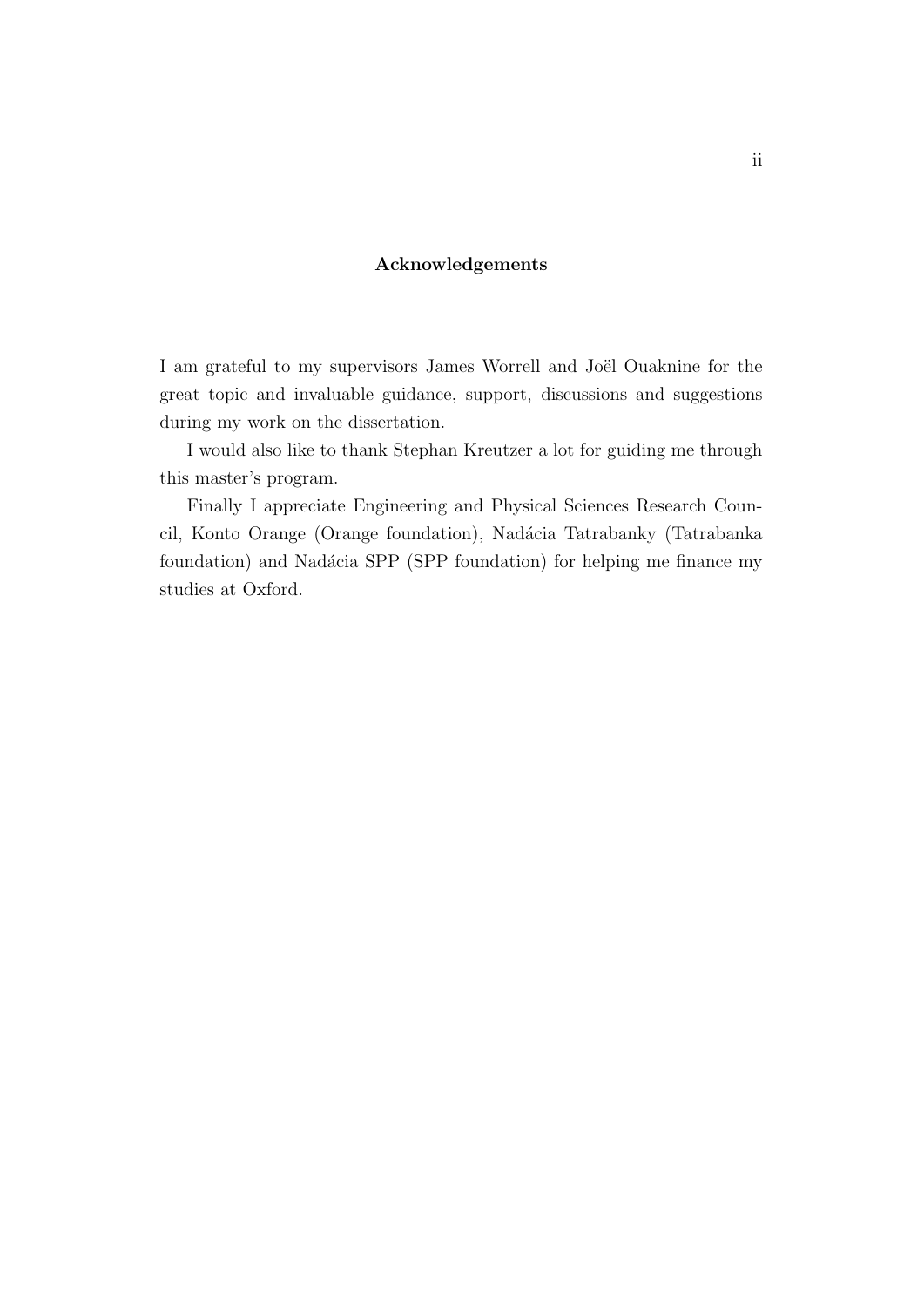### Abstract

Probabilistic automata were introduced by Rabin in early 1960s. We extend this concept by allowing transition probabilities among the states to be parametric. Two main decision problems are considered: the language equivalence and bisimulation of probabilistic automata.

One of our main results is a new one sided error Monte Carlo randomized polynomial-time algorithm for the universal equivalence. On the other hand for the existential equivalence we show that it is NP-Hard and for the firstorder logic equivalence it is PSPACE-Hard. But in both cases it is still decidable.

We present also the polynomial time algorithm for the universal bisimulation and show that the existential bisimulation is NP-Complete.

Keywords: probabilistic automata, parameters, language equivalence, bisimulation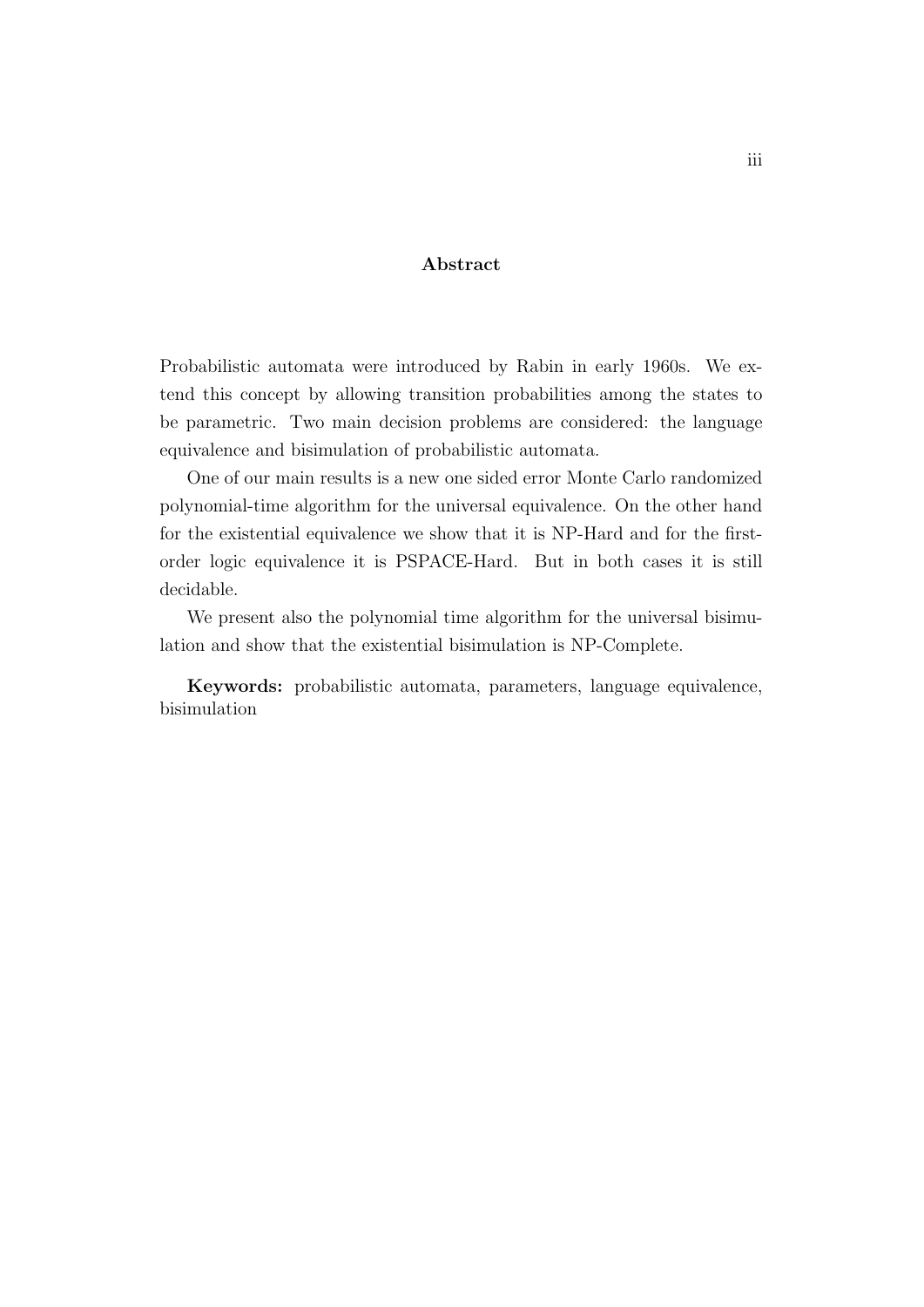## **Contents**

| 1              | Introduction                                                                         | 1                       |
|----------------|--------------------------------------------------------------------------------------|-------------------------|
| $\overline{2}$ | Probabilistic Automata                                                               | $\overline{\mathbf{4}}$ |
|                | 2.1                                                                                  | $\overline{4}$          |
|                | 2.2                                                                                  | 6                       |
|                | 2.3                                                                                  | $\overline{7}$          |
|                | Probabilistic automata with parameters<br>2.4                                        | 11                      |
| 3              | Equivalence of PA is P-Complete                                                      | 13                      |
| 4              | Universal equivalence                                                                | 18                      |
|                | Preliminaries<br>4.1                                                                 | 18                      |
|                | 1MC randomized polynomial time algorithm<br>4.2                                      | 19                      |
|                | 4.3<br>Derandomization of the algorithm $\ldots \ldots \ldots \ldots \ldots$         | 25                      |
| 5              | Existential equivalence                                                              | 26                      |
|                | Existential equivalence is NP-Hard<br>5.1                                            | 26                      |
|                | Decidability and hardness of the problem $\ldots \ldots \ldots \ldots$<br>5.2        | 28                      |
| 6              | First-order logic equivalence                                                        | 36                      |
|                | 6.1                                                                                  | 37                      |
|                | First-order logic equivalence is PSPACE-Hard $\hfill\ldots\ldots\ldots\ldots$<br>6.2 | 38                      |
| $\overline{7}$ | <b>Bisimulation of Probabilistic Automata</b>                                        | 40                      |
|                | Partition refinement algorithm for testing bisimulation<br>7.1                       | 42                      |
|                | 7.2                                                                                  | 43                      |
|                | 7.3                                                                                  | 45                      |
| 8              | Summary and future work                                                              | 50                      |
|                | A Elimination of non-free variables                                                  | 53                      |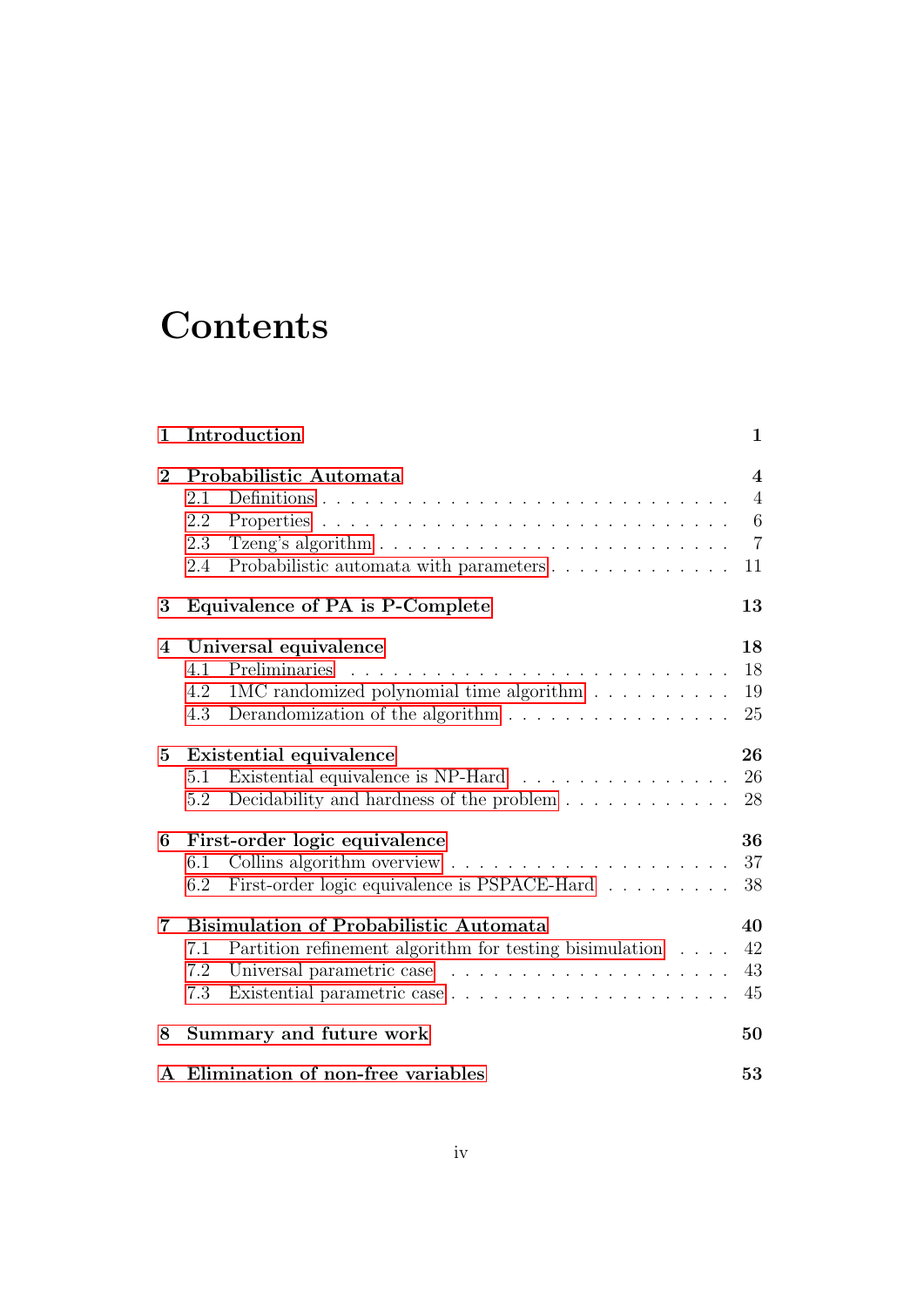## <span id="page-4-0"></span>Chapter 1

## Introduction

The concept of finite state machine was first used to model processes. Soon it became very popular and used a lot everywhere. It is especially useful as a model for design and verification of algorithms and hardware.

Rabin and Scott introduced new extended version of deterministic finite automata and presented solutions to many basic decision problems [\[RS59\]](#page-61-0). First they added the non-determinism and then in 1963 Rabin introduced in [\[Rab63\]](#page-61-1) the concept of probabilistic automata. Nowadays they are used a lot in natural language processing, string processing, compilers, verification and modelling of the non-deterministic systems.

A probabilistic automaton is a finite state automaton with probabilistic transitions among the states. We can say that it lies somewhere between completely deterministic finite automata (DFA) and non-deterministic finite automata (NFA). So it is reasonable to expect that decision problems for probabilistic automata will be at least as hard as for DFA, which are in fact just special case of the probabilistic automata with transition probabilities 0 and 1 only, and they might be easier than for NFA.

The most prominent decision problem, considered in the major part of this thesis, is the language equivalence. It asks if two automata accept the same language (in the case of probabilistic automata we ask if any string is accepted with the equal probability by both automata). There is a large gap between DFA and NFA. There is a polynomial-time algorithm for DFA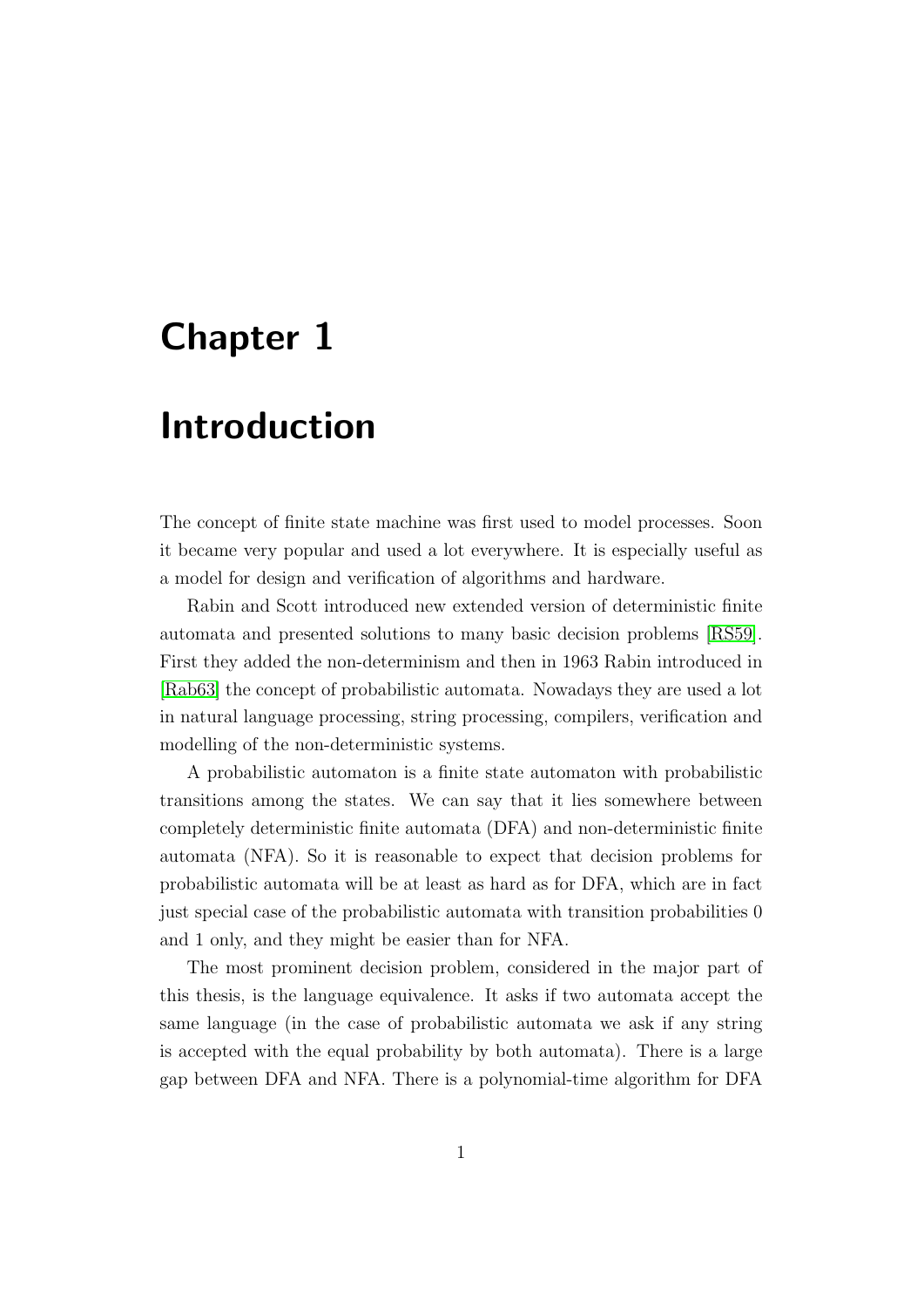equivalence problem (it was shown it is NLOG SPACE-Complete [\[CH92\]](#page-60-0)). On the other hand NFA equivalence is PSPACE-Complete [\[GJ90\]](#page-61-2). Now we know that the language equivalence problem for probabilistic automata is in the complexity much closer to DFA. In early nineties W.G. Tzeng presented a polynomial-time algorithm [\[Tze92\]](#page-62-0) based on finding basis of all reachable probability distributions over the states.

Another decision problem we consider is bisimulation. It is stronger than the language equivalence, because we are not interested only in the accepted language, but also in the structure. It is one of the best tools to minimize number of states in automaton which accepts the same language. There is  $O(n \log n)$  Hopcroft algorithm [\[Hop71\]](#page-61-3) to transform DFA to minimal DFA. Since there is a unique minimal DFA automaton, we can use this algorithm also to check the language equivalence. On the other hand if we want to find minimal NFA it is much harder, it is PSPACE-Complete problem [\[JR93\]](#page-61-4) [\[RS97\]](#page-62-1). In case of probabilistic automata, there is  $O(mn^2)$  algorithm [\[Bai96\]](#page-60-1) and an even faster  $O(m \log n)$  algorithm [\[DHS](#page-60-2)+03] for probabilistic bisimulation.

The next interesting problem is the language emptiness. For both DFA and NFA we can simply perform breadth first search to decide the problems. It was shown that they are NLOG SPACE-Complete [\[Jon75\]](#page-61-5). The same method can be used to decide if there is a string accepted by probabilistic automaton with non-zero probability. However when we ask if there is a string accepted with the probability greater than  $\gamma$  (where  $0 < \gamma < 1$ ), the so called threshold problem (it is natural extension of the language emptiness for probabilistic automata), it is undecidable [\[Wor08\]](#page-62-2). It is discussed with the implications in Chapter 2.

### **Outline**

In Chapter 2 we define probabilistic automata and also introduce its parametric extension. After that we present Tzeng's algorithm for the language equivalence of probabilistic automata with slightly improved time complexity. In the next chapter we give a proof that this decision problem is PTIME-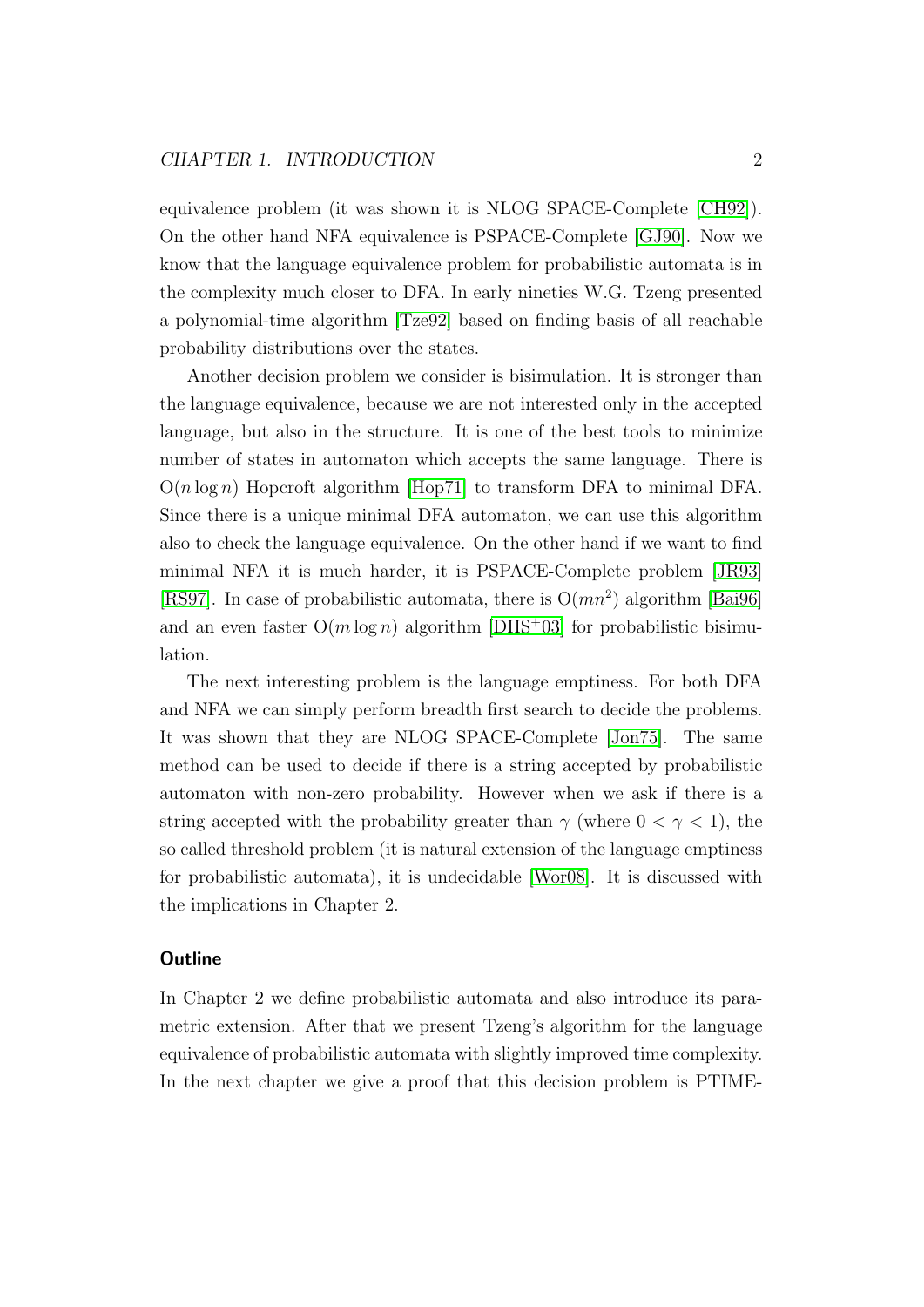Complete and since it is widely believed that PTIME-Complete problems are inherently sequential, it is probably not parallelizable effectively.

Next we consider universal, existential and first-order logic equivalence of probabilistic automata with parameters in Chapters 4, 5 and 6. In short, the universal problem asks if probabilistic automata are equivalent for all feasible values of parameters, the existential problem asks if there exist feasible values of parameters such that automata are equivalent and the first-order logic problem asks if the given first order logic statement about the equivalence of probabilistic automata is true.

In Chapter 4 we present for universal equivalence a new one-sided error Monte Carlo randomized algorithm that is asymptotically as fast as Tzeng's algorithm for non-parametric automata. It is based on polynomial identity testing and if we fix number of parameters we can derandomize it to get polynomial-time deterministic algorithm.

Next we show that existential and first-order logic equivalence are much harder in Chapters 5 and 6. They are still decidable, but we present reductions which prove that they are respectively NP-Hard and PSPACE-Hard. We give special attention to existential equivalence over the rationals, i.e. if there exist rational feasible values of parameters such that automata are equivalent. We give a proof that it is as hard as an open extended tenth Hilbert problem which asks if a polynomial with integer coefficient has a rational root.

In Chapter 7 we examine bisimulation of probabilistic automata. After recalling the non-parametric algorithm, we give a new polynomial time algorithm in the universal case. We also show an NP algorithm in the existential case and prove that this problem is NP-Complete so we cannot hope to do much better.

We conclude with the summary of results and suggestions for future work.

In the whole thesis we assume that all basic arithmetic operations, i.e. +, −, ∗, /, over ℚ are performed in constant time. We also assume that all constants used in input automata are rational numbers.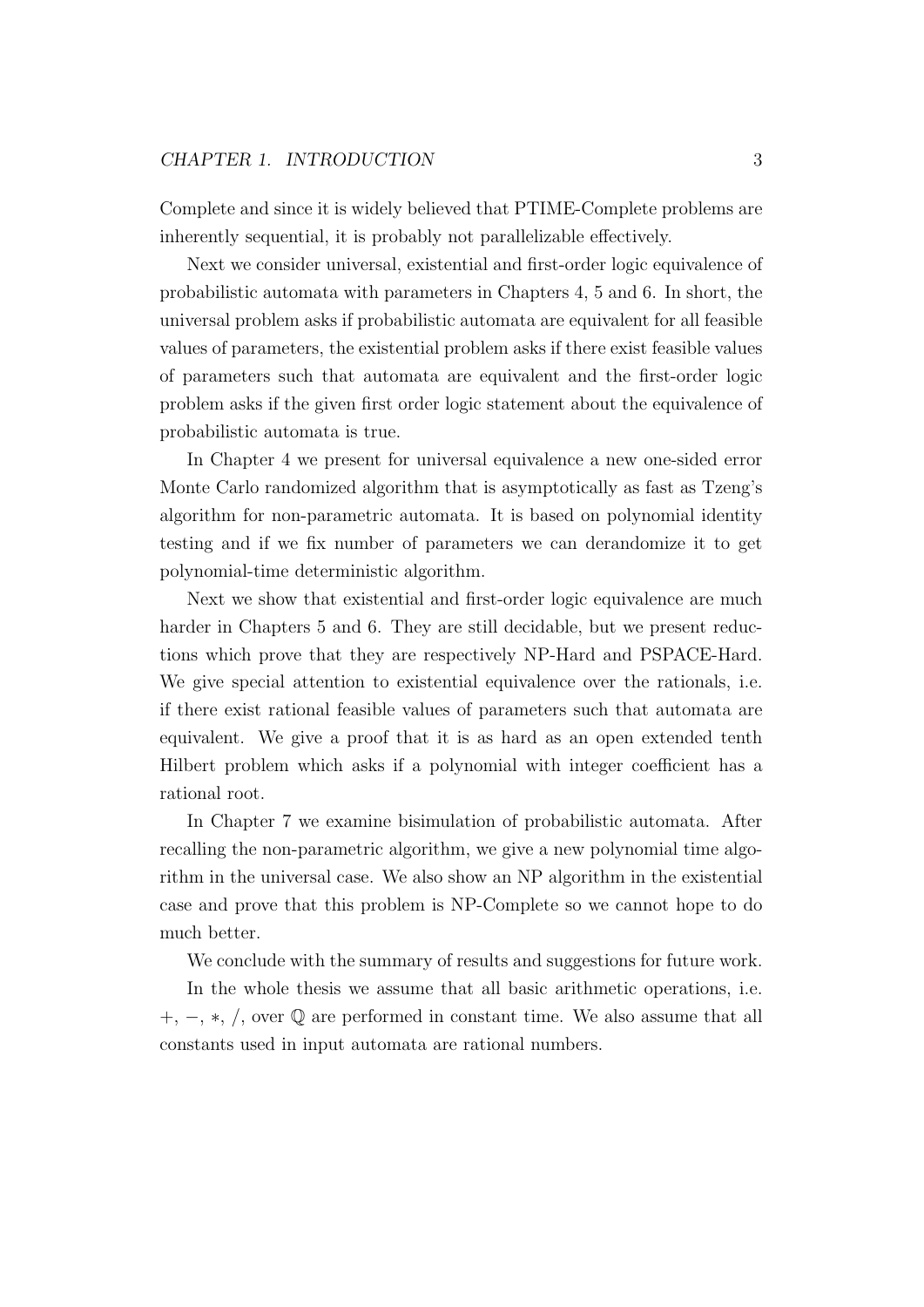## <span id="page-7-0"></span>Chapter 2

## Probabilistic Automata

Probabilistic automata are machines with finitely many states and probabilistic transitions among them. Any input string  $x$  is accepted with a certain probability.

In this chapter we define more precisely what Probabilistic automata are and introduce necessary notation with the aim to make it as consistent as possible with [\[Tze92\]](#page-62-0). We show the basic properties of these automata and very important Tzeng's algorithm. Moreover we define parametric extension of Probabilistic automata.

## <span id="page-7-1"></span>2.1 Definitions

Definition 2.1. A vector is stochastic if all its entries are non-negative and sum to 1.

Definition 2.2. A matrix is stochastic if all its row vectors are stochastic.

**Definition 2.3.** Let span be the function mapping a set of vectors to the vector space generated by them.

Let |x| be the length of string x,  $\lambda$  be an empty string and  $\pi(i, j)$  be the set of all  $i \times j$  dimensional stochastic matrices.

**Definition 2.4.** A probabilistic automator U is a 5-tuple  $(S, \Sigma, M, \rho, F)$ , where  $S = \{s_1, s_2, \ldots s_n\}$  is a finite set of states,  $\Sigma$  is an input alphabet, M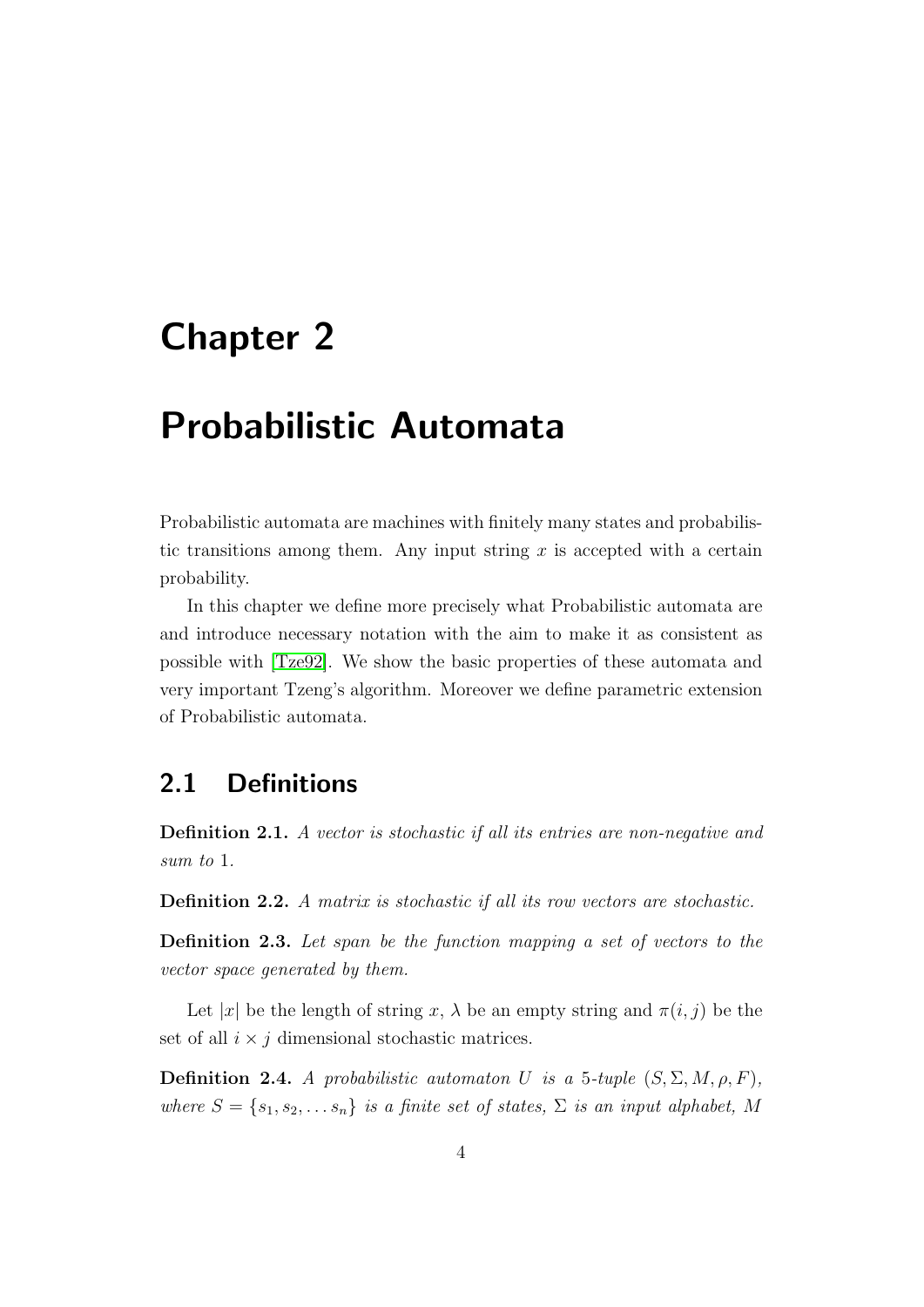is a transition function from  $\Sigma$  into  $\pi(n,n)$ ,  $\rho$  is an initial distribution over states, and  $F \subseteq S$  is a set of accepting states.

The value  $M(\delta)[i, j]$  is the probability that automaton moves from the state  $s_i$  to the state  $s_j$  after reading  $\delta \in \Sigma$ . We can extend the domain of function M from  $\Sigma$  to  $\Sigma^*$ :  $M(x\delta) = M(x)M(\delta)$  for  $x \in \Sigma^*$  and  $\delta \in \Sigma$ . Note that then  $M(\lambda)$  is the identity matrix.

We represent final states by n dimensional row vector  $\eta_F$  such that  $\eta_F[i] =$ 1 iff  $s_i \in F$  and 0 otherwise.

**Definition 2.5.** The state distribution induced by string  $x \in \Sigma^*$  is

$$
P_U(x) = \rho M(x)
$$

In other words  $P_U(x)[i]$  is the probability that U moves to  $s_i$  after reading string x with the initial distribution  $\rho$ .

The probability for U to accept  $x \in \Sigma^*$  is therefore  $P_U(x)(\eta_F)^T$ . If we want, we can represent initial state of the automaton by setting  $\rho =$  $(1, 0, \ldots, 0).$ 

**Definition 2.6.** The language accepted by probabilistic automator  $U$  is

$$
L_U = \{(x, P_U(x)(\eta_F)^T) : x \in \Sigma^*\}
$$

**Example 2.1.** Consider an automaton with two states on  $\Sigma = \{0, 1\}$  with the initial distribution  $\rho = (1, 0)$  and transition matrices:

$$
M(0) = \begin{pmatrix} 1 & 0 \\ 1/2 & 1/2 \end{pmatrix} M(1) = \begin{pmatrix} 1/2 & 1/2 \\ 0 & 1 \end{pmatrix}
$$

What is the state distribution after reading string  $x = \delta_1 \delta_2 \ldots \delta_n$ , where  $\delta_i \in \Sigma$ ? It is  $(1 - p, p)$ , where  $p = 0.\delta_1 \delta_2 \ldots \delta_n$  in binary.

**Definition 2.7** (Language equivalence). Probabilistic automata  $U_1$  and  $U_2$ are said to be language equivalent (for short, we use only equivalent in the rest of the text) if for all strings  $x \in \Sigma^*$  the two automata accept x with the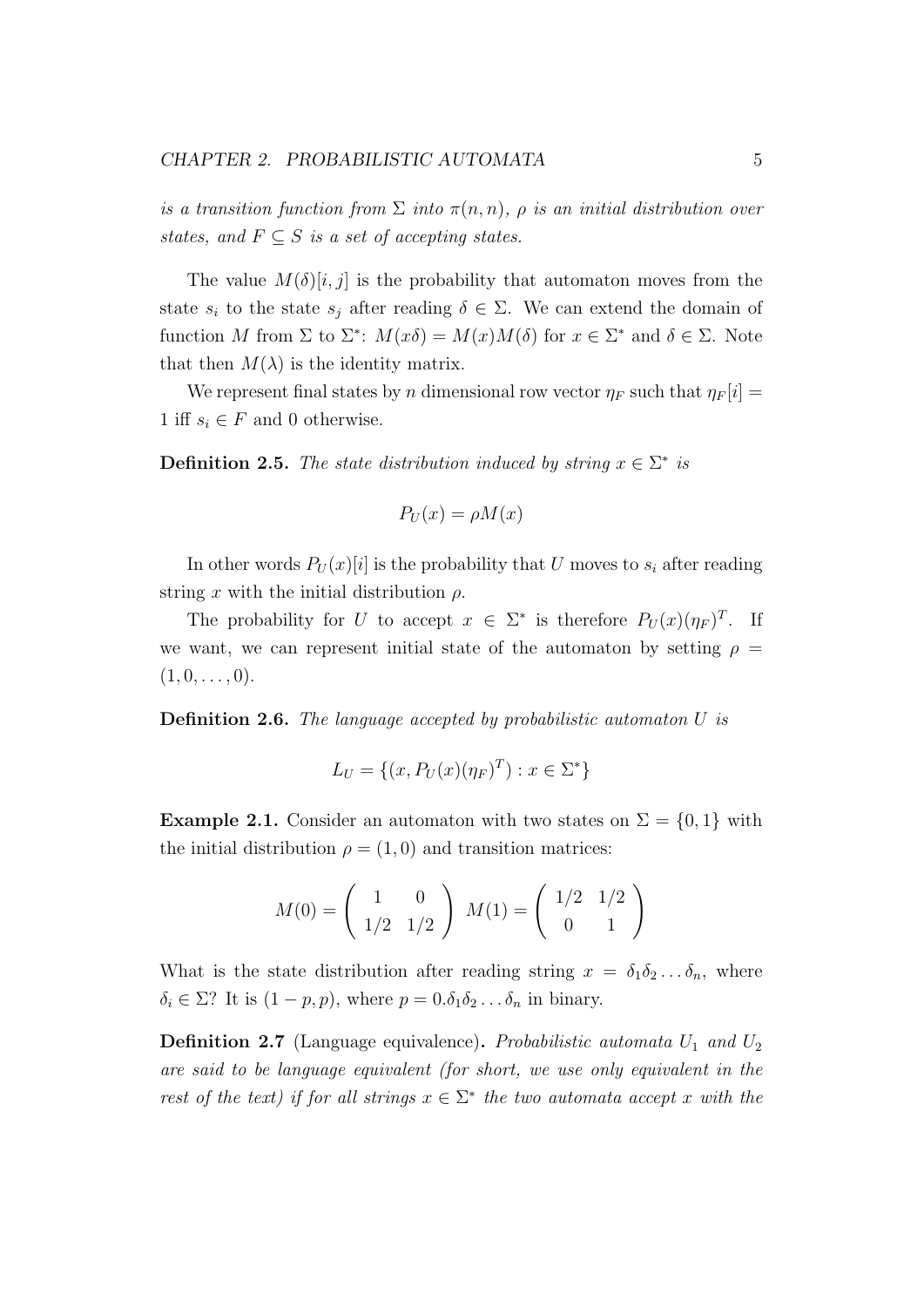same probability, i.e.

$$
P_{U_1}(x)(\eta_{F_1})^T = P_{U_2}(x)(\eta_{F_2})^T \text{ for all } x \in \Sigma^*
$$

#### Language inclusion

We show later in this chapter the algorithm to solve the language equivalence problem. The language inclusion problem is more problematic.

**Definition 2.8** (Language inclusion). Language accepted by automaton  $U_1$ is said to be the subset of language accepted by automaton  $U_2$  if

$$
P_{U_1}(x)(\eta_{F_1})^T \le P_{U_2}(x)(\eta_{F_2})^T
$$
 for all  $x \in \Sigma^*$ 

Let  $L_{\gamma}$  be the language of probabilistic automaton which accepts each string with the probability  $\gamma$ . Then the language inclusion problem  $L_U \leq L_{\gamma}$ is equivalent to the threshold problem (natural extension of the language emptiness for probabilistic automata).

**Definition 2.9.** The threshold problem is: given probabilistic automaton U and  $0 < \gamma < 1$ , does there exist a string  $x \in \Sigma^*$  such that it is accepted with probability greater than  $\gamma$ , i.e.  $P_U(x)(\eta_F)^T > \gamma^2$ 

It was shown that the threshold problem is undecidable [\[Wor08\]](#page-62-2) and so also the language inclusion is undecidable.

## <span id="page-9-0"></span>2.2 Properties

<span id="page-9-1"></span>**Lemma 2.1.** Probabilistic automata  $U_1$  and  $U_2$  are equivalent if for all strings x of length at most  $n_1 + n_2 - 1$  the two automata accept x with equal probability.

Proof. This was shown in [\[Paz71\]](#page-61-6). We can also see it from the Tzeng's algorithm described below since we can have at most  $n_1 + n_2$  internal nodes and we have to have at least one internal node corresponding to a string of length 0, one to a string of length 1, etc. $\Box$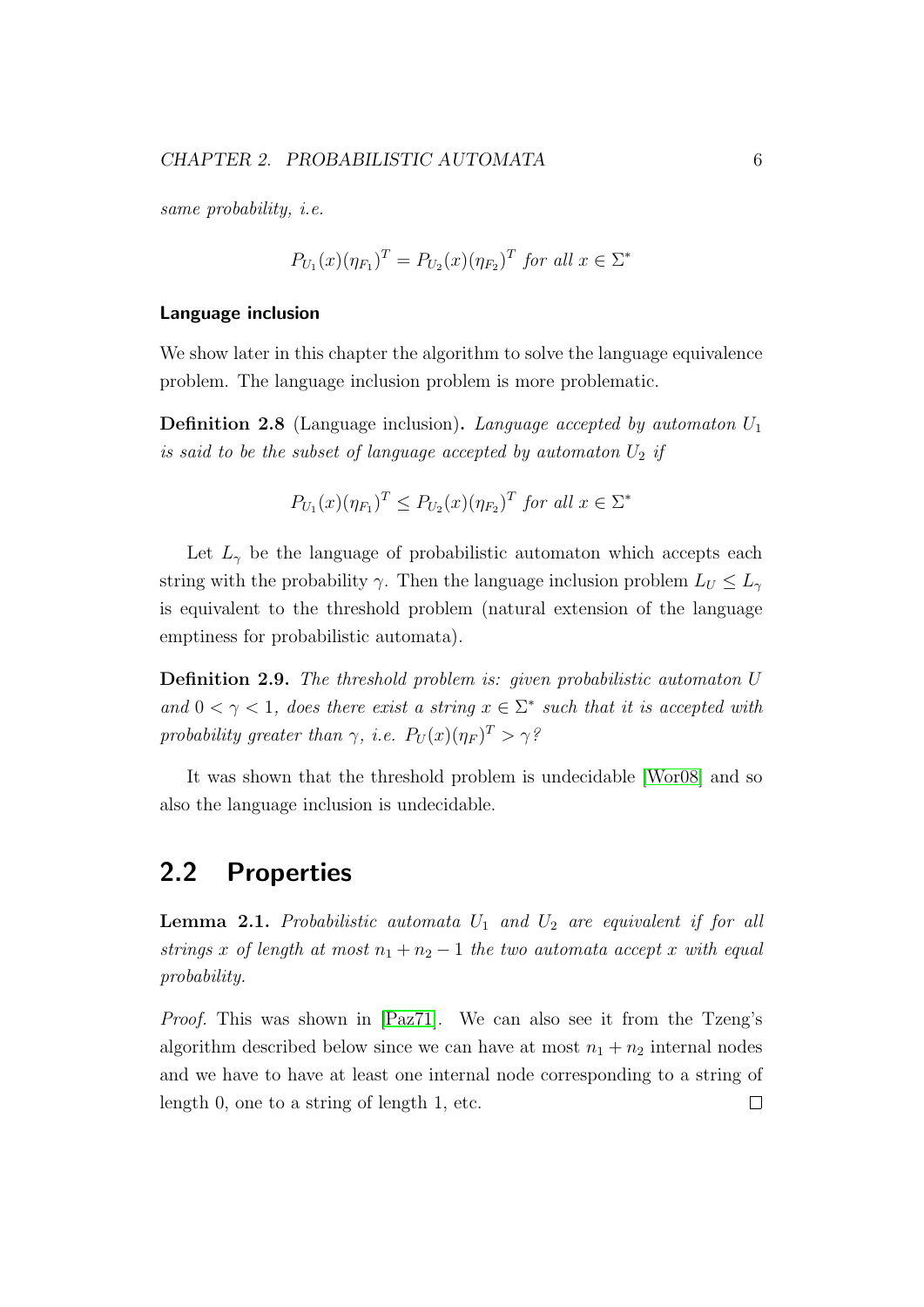Corollary 2.2. Lemma [2.1](#page-9-1) implies that the equivalence problem is in the complexity class  $coNP$ .

## <span id="page-10-0"></span>2.3 Tzeng's algorithm

The algorithm was shown in [\[Tze92\]](#page-62-0). The basic idea is to combine two input automata into one, find the basis of a span of reachable state distributions and then to check now only for basis that the same proportion is in the accepting states in both automata.

<span id="page-10-2"></span>Definition 2.10. Let  $U_1 = (S_1, \Sigma, M_1, \rho_1, F_1)$  and  $U_2 = (S_2, \Sigma, M_2, \rho_2, F_2)$ be two probabilistic automata with  $n_1$  and  $n_2$  states. We define combination of automata  $U_1 \oplus U_2$  to have set of states the disjoint union of  $S_1$  and  $S_2$ . Its transition function is

$$
M_{U_1 \oplus U_2}(x) = \begin{pmatrix} M_1(x) & 0_{n_1 \times n_2} \\ 0_{n_2 \times n_1} & M_2(x) \end{pmatrix}
$$

so we have  $M_{U_1\oplus U_2}(x\delta) = M_{U_1\oplus U_2}(x)M_{U_1\oplus U_2}(\delta)$ . We also define

$$
P_{U_1 \oplus U_2}(x) = [\rho_1, \rho_2] M_{U_1 \oplus U_2}(x)
$$

Now we can reformulate equivalence of two Probabilistic automata  $U_1$ and  $U_2$  to be if and only if

$$
\forall x \in \Sigma^*, P_{U_1 \oplus U_2}(x) [\eta_{F_1}, -\eta_{F_2}]^T = 0
$$

Definition 2.11. Let  $H(U_1, U_2) = \{P_{U_1 \oplus U_2}(x) : x \in \Sigma^*\}.$ 

<span id="page-10-1"></span>**Lemma 2.3.** Let V be a basis for span $(H(U_1, U_2))$ . Then probabilistic automata  $U_1$  and  $U_2$  are equivalent if and only if  $\forall v \in V$ ,  $v[\eta_{F_1}, -\eta_{F_2}]^T = 0$ .

Proof. It follows from the fact that each state distribution (for any input string  $x$ ) is a linear combination of basis vectors.  $\Box$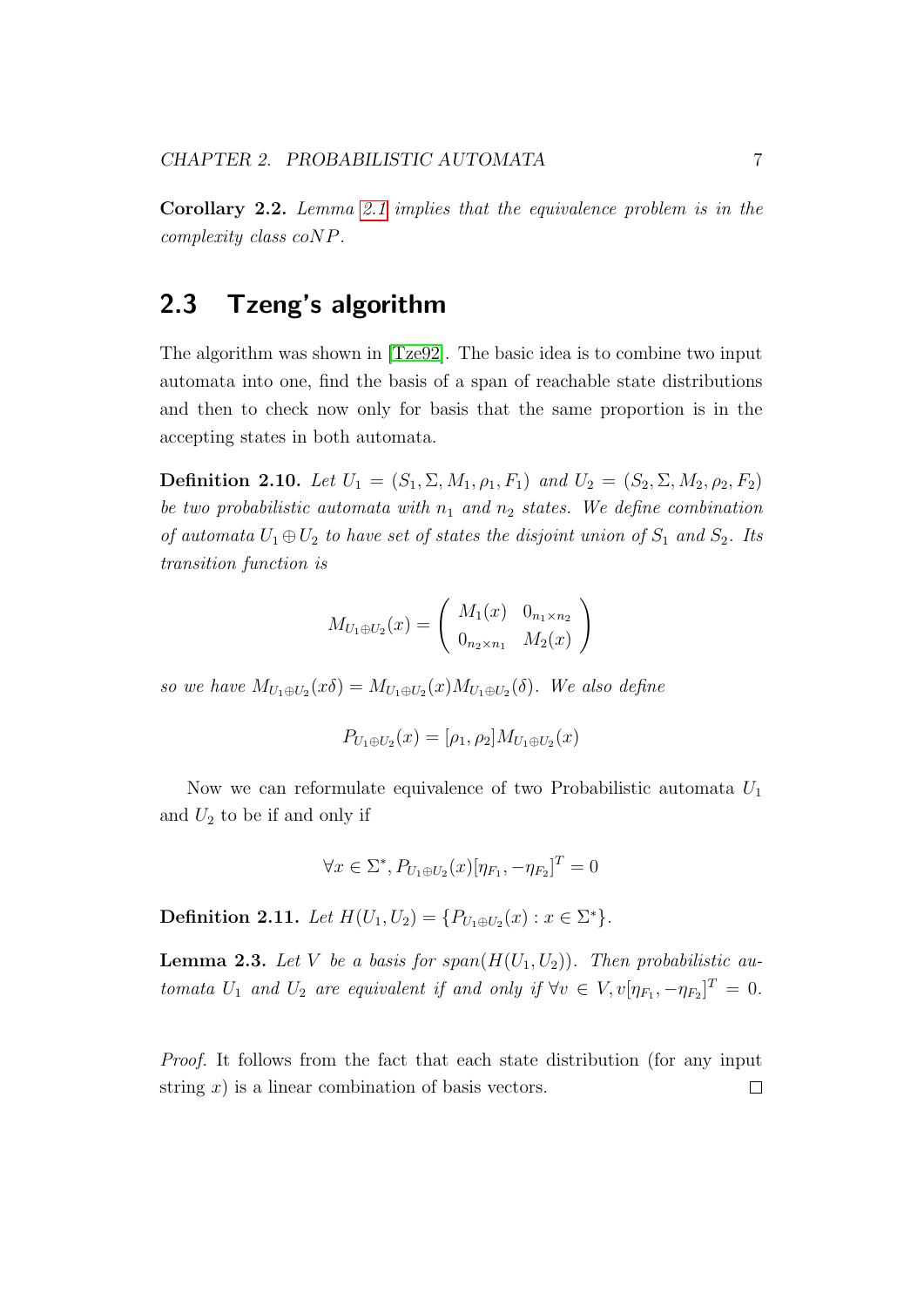Note that V has at most  $n_1 + n_2$  elements, because the dimension of  $span(H(U_1, U_2))$  is at most  $n_1 + n_2$ . So if we are able to find basis V of  $span(H(U_1, U_2))$  in polynomial time then we can solve the equivalence problem for probabilistic automata in polynomial time.

#### Description of the algorithm

Without loss of generality we consider  $\Sigma = \{0, 1\}$ . We define a binary tree T, such that its nodes are strings  $x \in \Sigma^*$ . Its root is  $node(\lambda)$  and each  $node(x)$  has two children:  $node(x)$  and  $node(x1)$ . Moreover, for each  $node(x)$  we have corresponding state distribution induced by string x on automata:  $P_{U_1\oplus U_2}(x)$ .

We find the basis V of  $span(H(U_1, U_2))$  by pruning the tree T. Initially V is empty. We visit nodes of  $T$  in breadth-first search. If a state distribution for the visited node is linearly independent of  $V$  we add it to the set  $V$ . Otherwise we prune the subtree of the visited node. We terminate when all nodes are either visited or pruned. We prove in the next part that the resulting set  $V$ forms a basis of  $span(H(U_1, U_2))$ . If we choose another method of traversing we will get other basis, but it will not affect the results. Finally, at the end of the Algorithm [2.3.1](#page-12-0) we check if the condition from Lemma [2.3](#page-10-1) holds.

### **Correctness**

Let  $T'$  be the tree formed by visited (i.e. not pruned) nodes of  $T$ .  $T'$  has at most  $n_1 + n_2$  internal nodes (the nodes whose corresponding state distributions are in V), because  $|V| \leq n_1 + n_2$  and at most  $n_1 + n_2 + 1$  leaves (nodes, where subtrees were pruned, because corresponding state distributions were linearly dependent with  $V$ ).

We prove that vectors in the resulting set V forms a basis of  $span(H(U_1, U_2))$ . Let  $V_i = \{P_{U_1 \oplus U_2}(xy) : node(x)$  is a leaf,  $|y| = i\}$ . So set  $V_0$  contains state distributions corresponding to all the leaves (of  $T'$ ) and sets  $V_i$  for  $i \geq 1$ contains all the state distributions of nodes of  $T$  which have distance  $i$  from a leaf.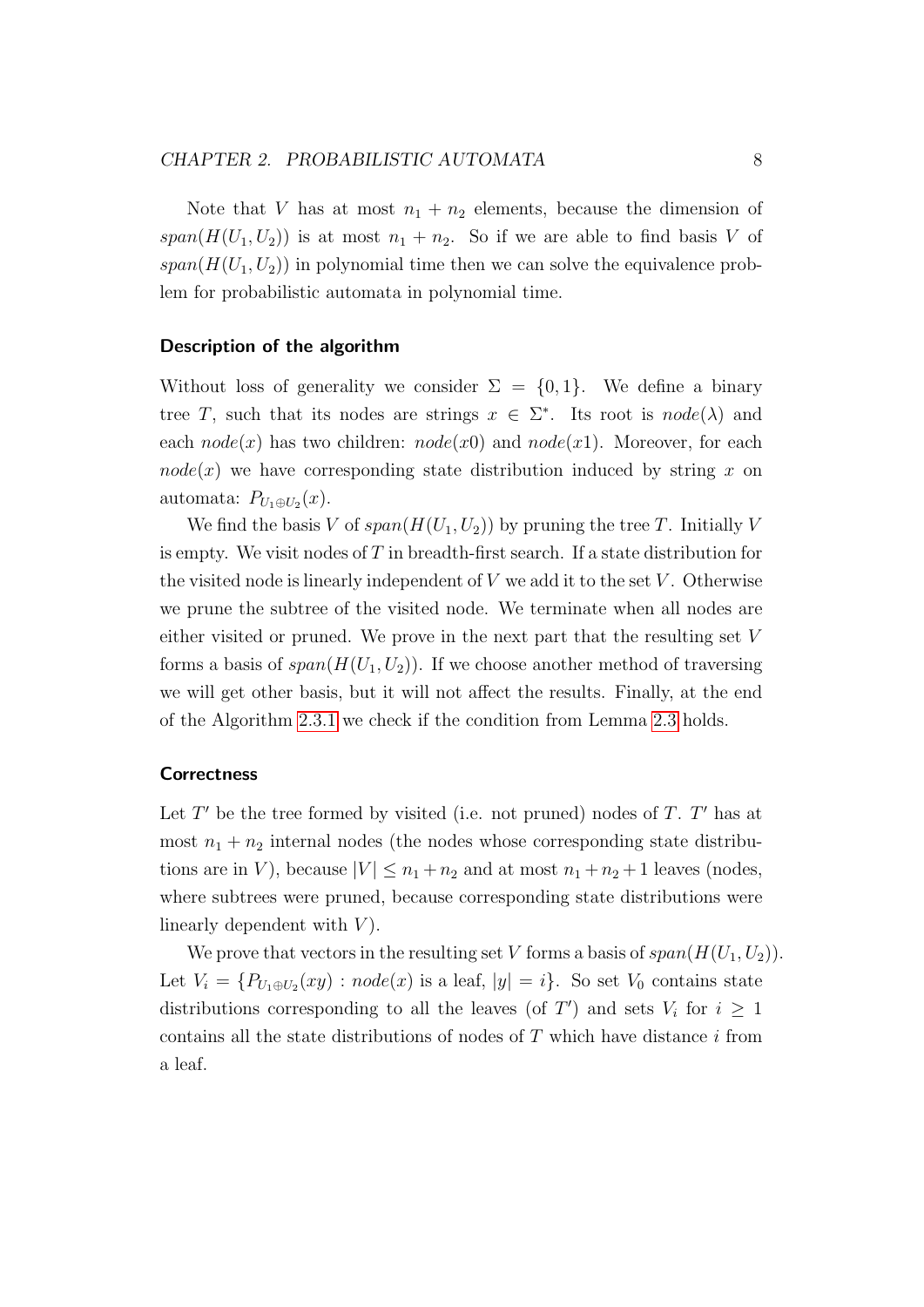Algorithm 2.3.1 Tzeng's algorithm for equivalence of probabilistic automata

<span id="page-12-0"></span>Require:  $U_1 = (S_1, \Sigma, M_1, \rho_1, F_1), U_2 = (S_2, \Sigma, M_2, \rho_2, F_2)$ 1: Set  $V$  to be the empty set 2: Set  $Q$  to be the empty queue 3: Add  $node(\lambda)$  to  $Q$ 4: while  $Q$  is not empty do 5: take  $node(x)$  from the queue  $Q$ 6: if  $P_{U_1 \oplus U_2}(x) \notin span(V)$  then 7: add  $node(x0)$  to  $Q$ 8: add  $node(x1)$  to  $Q$ 9: add vector  $P_{U_1 \oplus U_2}(x)$  to V 10: end if 11: end while 12: if ∀ $v \in V$ ,  $v[\eta_{F_1}, -\eta_{F_2}]^T = 0$  then 13: return 'yes' 14: else 15: return 'no' 16: end if

Note that

$$
span(V \cup \bigcup_{i=0}^{\infty} V_i) = span(P_{U_1 \oplus U_2}(x) : x \in \Sigma^*) = span(H(U_1, U_2))
$$

We will prove that  $\forall i \geq 0, V_i \subseteq span(V)$  by induction.

The base case  $V_0 \subseteq span(V)$  follows from the algorithm. Let  $V =$  $\{v_1, \ldots v_r\}$ . Suppose that  $V_i \subseteq span(V)$  and for any x such that  $node(x)$ is a leaf and for any y such that  $|y| = i$  and for any  $\delta \in \Sigma$  we have:

$$
P_{U_1 \oplus U_2}(xy\delta) = P_{U_1 \oplus U_2}(xy)M_{U_1 \oplus U_2}(\delta) = \left(\sum_{i=1}^r c_i v_i\right)M_{U_1 \oplus U_2}(\delta) =
$$
  
= 
$$
\sum_{i=1}^r c_i(v_i M_{U_1 \oplus U_2}(\delta)) \in span(V \cup V_0) = span(V)
$$

as required.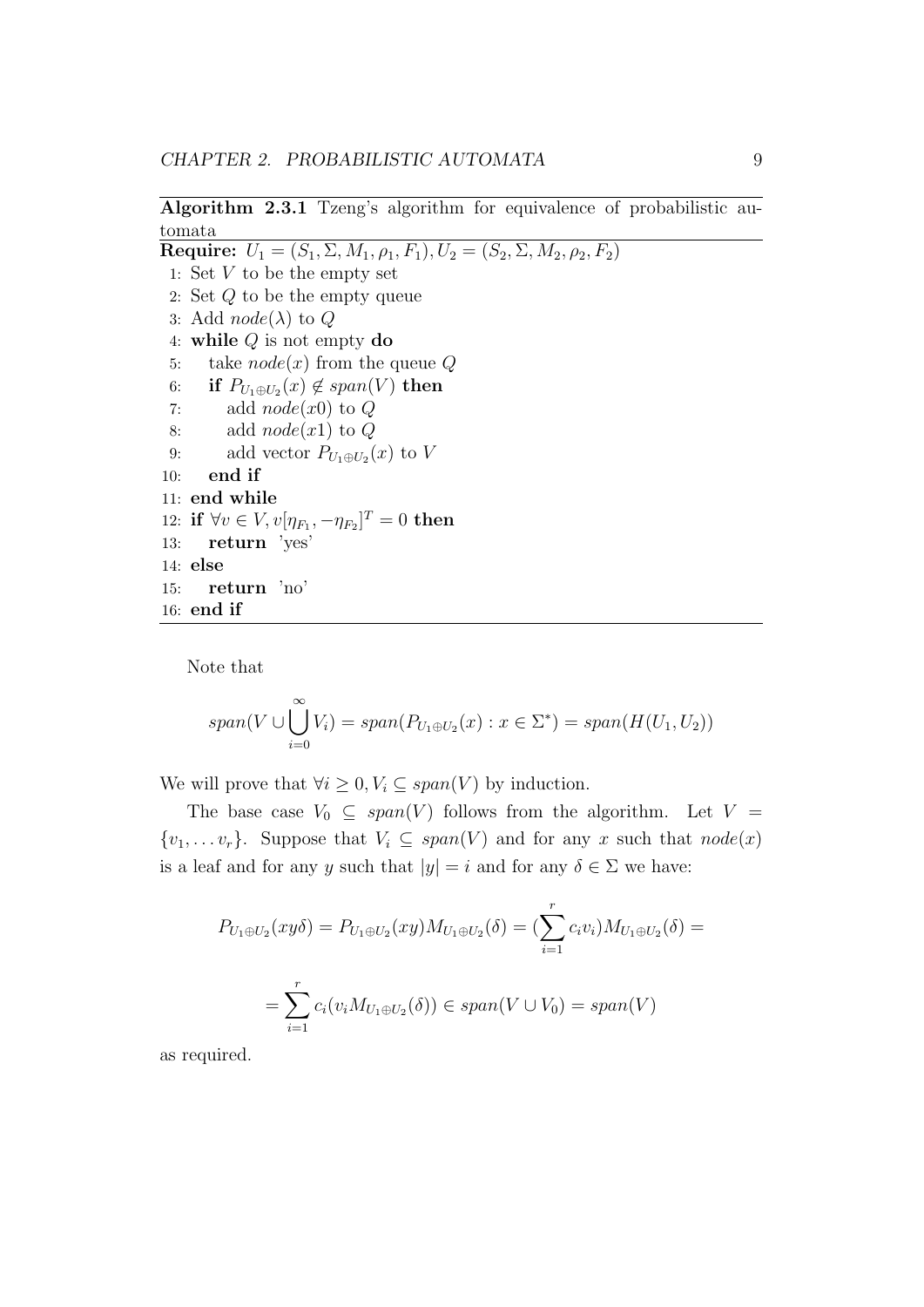

Figure 2.1: Example of tree  $T'$ 

#### <span id="page-13-0"></span>**Complexity**

The vector  $P_{U_1\oplus U_2}(x\delta)$  for  $node(x\delta)$  is computed using the value for its parental node using the fact that  $P_{U_1 \oplus U_2}(x \delta) = P_{U_1 \oplus U_2}(x) M_{U_1 \oplus U_2}(\delta)$ . It can be done in time  $O((n_1 + n_2)^2) O(n_1 + n_2)$  times contributing overall by time  $O((n_1+n_2)^3)$ . To verify if a set of  $n_1+n_2$  vectors is linearly independent, we can use Gaussian elimination or check if the matrix is singular. We can do it in time  $O((n_1 + n_2)^3)$ . We need to verify linear independence  $O(n_1 + n_2)$ times, so the overall complexity will be  $O((n_1 + n_2)^4)$ .

We improved this complexity result from [\[Tze92\]](#page-62-0) to  $O((n_1 + n_2)^3)$ . When we use Gaussian elimination then by reusing the previously computed triangular form, even if we need to verify linear independence  $O(n_1 + n_2)$  times, the overall complexity will stay  $O((n_1 + n_2)^3)$ .

Remark 2.1. Tzeng's algorithm works perfectly well also if some transition weights are outside of the range [0, 1], negative or not sum to 1.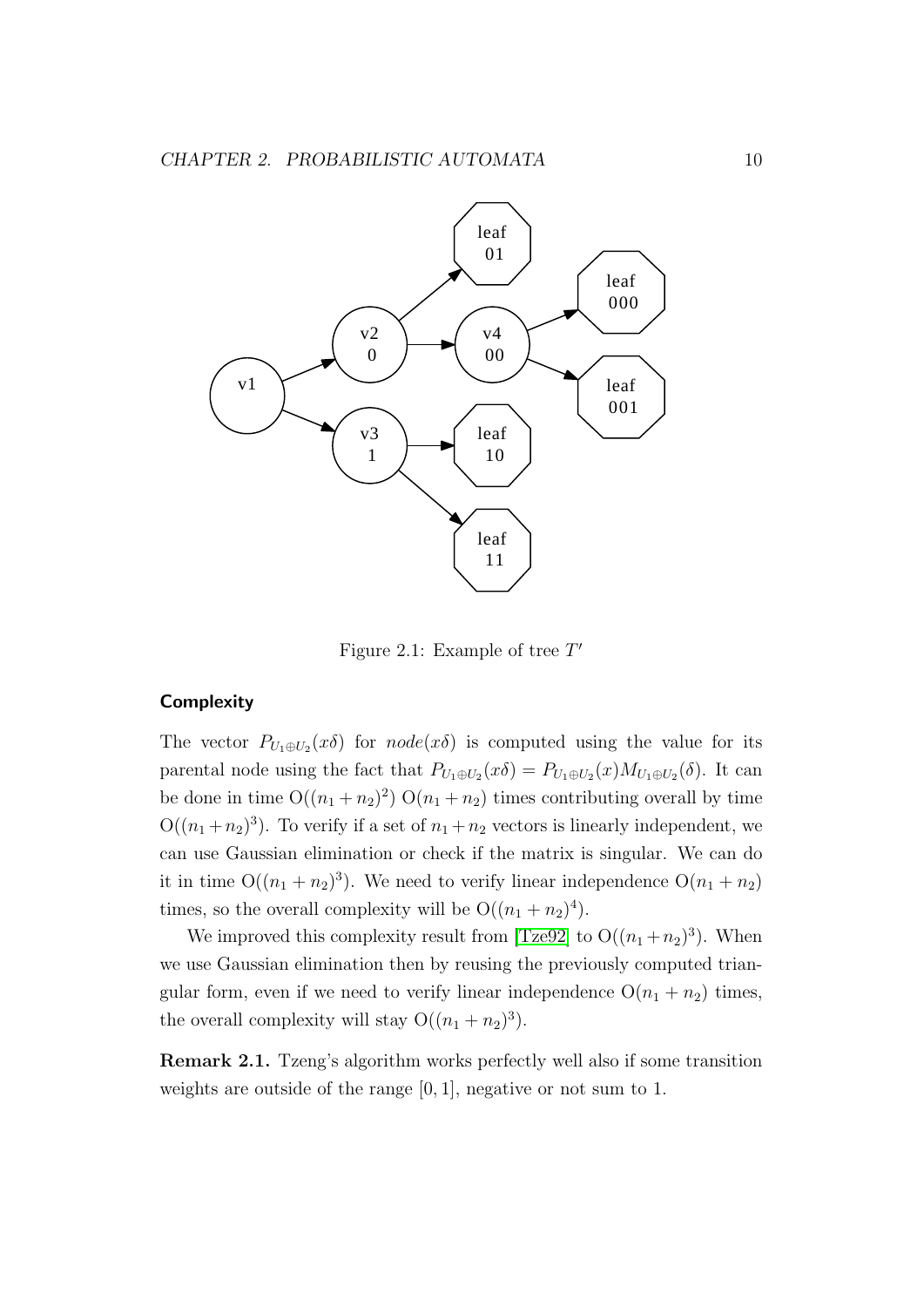## <span id="page-14-0"></span>2.4 Probabilistic automata with parameters

Informally, we allow transition probabilities among states to be parametric. We allow them to be linear functions (with rational coefficients) of parameters. For example  $3+2y_1-\frac{1}{2}$  $rac{1}{2}y_3$ .

**Definition 2.12.** A probabilistic automaton with parameters  $U$  is a 5-tuple  $(S, \Sigma, M, \rho, F)$ , where  $S = \{s_1, s_2, \ldots s_n\}$  is a finite set of states,  $\Sigma$  is an input alphabet, M is a transition function from  $\Sigma$  into  $\pi(n,n)$ ,  $\rho$  is an initial distribution over states, and  $F \subseteq S$  is a set of accepting states. Transition probabilities defined by a transition function  $M$  can be linear functions (with rational coefficients) of parameters  $y = (y_1, \ldots, y_k)$  such that  $-1 \le y_i \le 1$ .

With each probabilistic automaton with parameters  $U$ , we have associated a matrix A and a vector b such that  $Ay \leq b$  is a set of constraints for parameters  $y$  that are directly implied by

- bounds on parameters:  $-1 \leq y_i \leq 1$
- ∙ the necessity of transition probabilities being between 0 and 1
- the necessity of transition matrices  $M(\delta)$  being stochastic, i.e. the outgoing probabilities for any state s after reading any input symbol  $\delta$ must sum to 1.

Note that in condition  $-1 \leq y_i \leq 1$  we can exchange 1 for any other constant  $C$  without changing the power of the automaton. We introduce these bounds on parameters to make things simpler.

We could also allow extending constraints forced by the automata by some additional external constraints of the form  $cy^T \leq d$ , where c is a row vector and  $d$  is a constant. It would not alter any results and it is possible to encode them straight into automata.

**Definition 2.13.** Let  $U$  be a probabilistic automaton with parameters. We denote by  $U(y)$  a non-parametric probabilistic automaton which we get from U by plugging in the values of parameters  $y$ .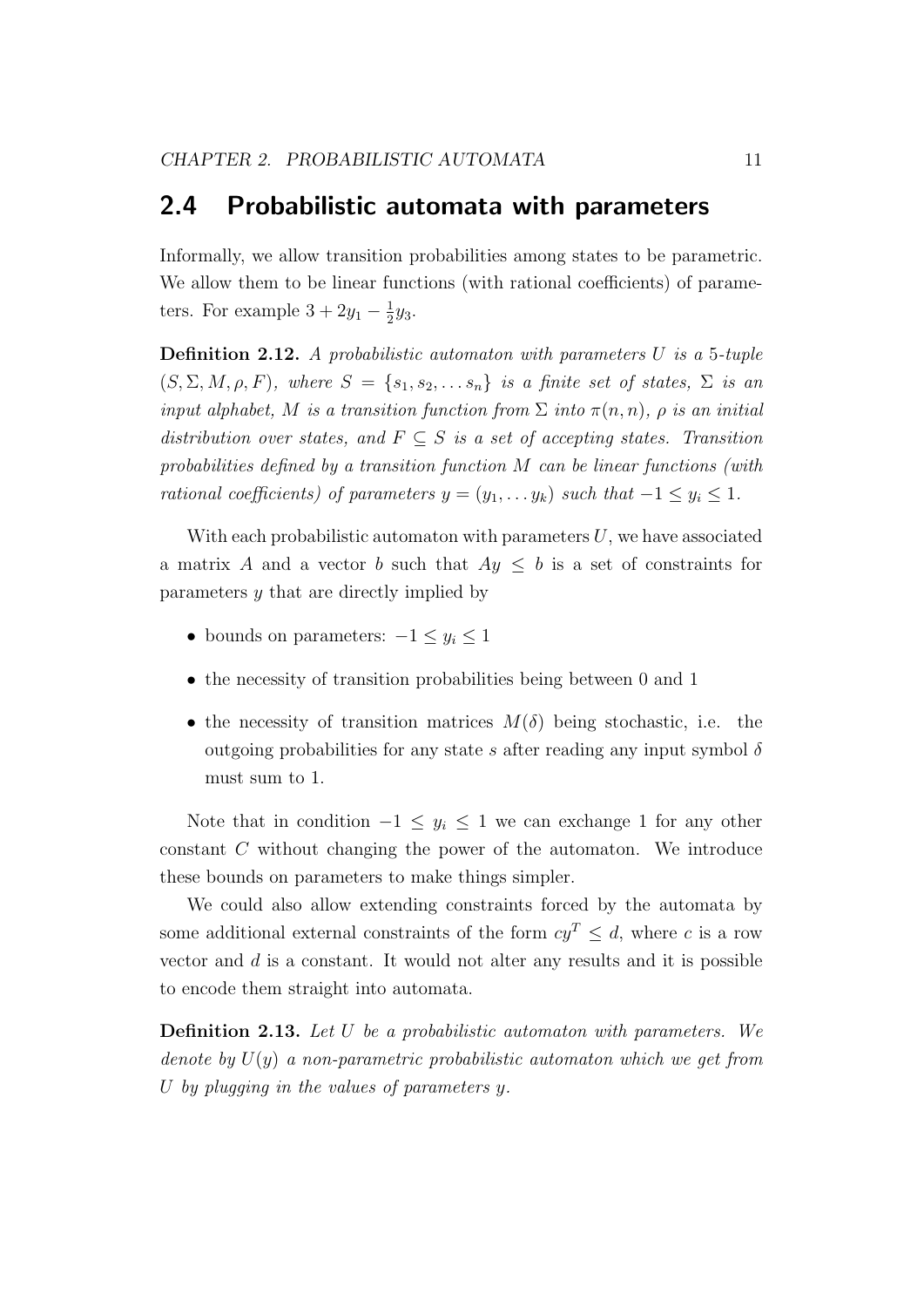Example 2.2. We show an example of Probabilistic automaton with parameters  $U$  (see Figure [2.2\)](#page-15-0) and all the necessary constraints for parameters. In our case  $S = \{q_1, q_2, q_3, q_4\}, \Sigma = \{\delta\}, \rho = (1, 0, 0, 0), F = \{q_3\}$  and

$$
M(\delta) = \begin{pmatrix} 0 & y & 0 & 1/2 + z - y \\ 0 & 0 & 1/2 + y & 1/2 - y \\ 0 & 0 & 1 & 0 \\ 0 & 0 & 0 & 1 \end{pmatrix}
$$

Probability of accepting an empty string  $\lambda$  and string  $\delta$  is 0 and probability of accepting string  $\delta\delta \dots \delta$  for  $|\delta\delta \dots \delta| \geq 2$  is  $y(1/2 + y)$ .

We have the following constraints:

$$
-1 \le y, z \le 1
$$
  
\n
$$
0 \le 1/2 + y \le 1
$$
  
\n
$$
0 \le 1/2 - y \le 1
$$
  
\n
$$
0 \le y \le 1
$$
  
\n
$$
0 \le 1/2 + z - y \le 1
$$
  
\n
$$
y + 1/2 + z - y = 1
$$
  
\n
$$
y + 1 - y = 1
$$

It can be seen that they are equivalent to  $0 \le y \le 1/2$  and  $z = 1/2$ .



<span id="page-15-0"></span>Figure 2.2: Example of Probabilistic automaton with parameters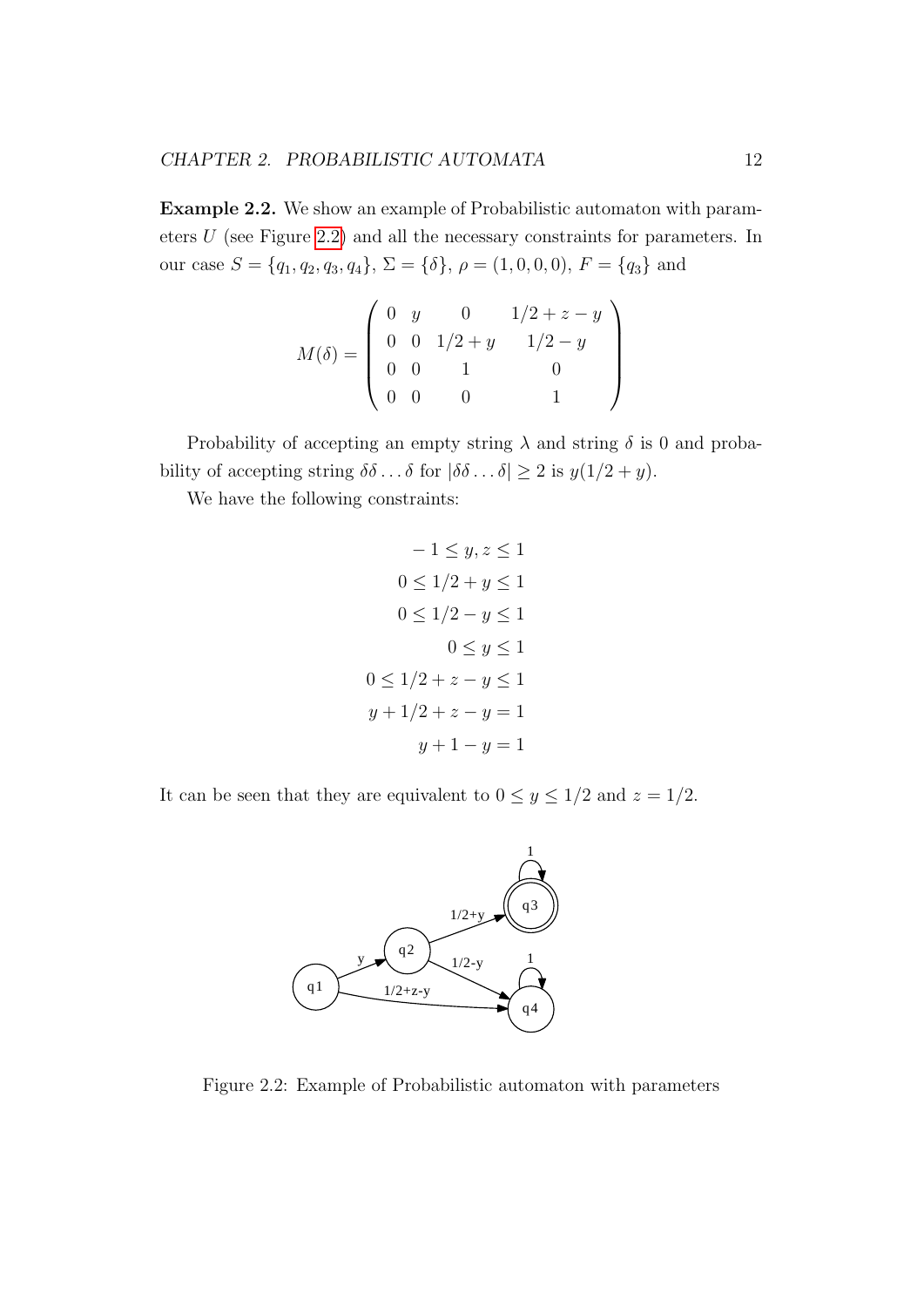## <span id="page-16-0"></span>Chapter 3

# Equivalence of Probabilistic Automata is P-Complete

In this chapter we consider probabilistic automata without parameters and show that the problem of their equivalence is P-Complete. It is widely believed that P-Complete problems are inherently sequential, i.e. not in the classes  $NC^k$  of problems that can be solved by parallel RAMS in polynomial time, and so this problem is probably not parallelizable effectively.

Theorem 3.1. The equivalence problem for Probabilistic Automata is P-Complete.

Proof. Since we have a polynomial-time algorithm which solves this problem, it is in the complexity class P. Recall that if one problem is P-Hard and is LOGSPACE reducible to the second problem then the second problem is also P-Hard. To prove P-Hardness of equivalence of Probabilistic Automata we show a LOGSPACE reduction from the monotone boolean circuit value problem, mCVP for short, which is well known to be P-Complete (see for example [\[GR88\]](#page-61-7)).

Definition 3.1. A monotone boolean circuit is a directed acyclic graph that contains input nodes with indegree 0 and internal nodes with indegree 2. There is exactly one output node, with outdegree 0. Input nodes are assigned boolean values (i.e. either  $0$  or  $1$ ) and all internal nodes are labelled with either  $\vee$  or  $\wedge$  which describes the operation (either disjunction or conjunction)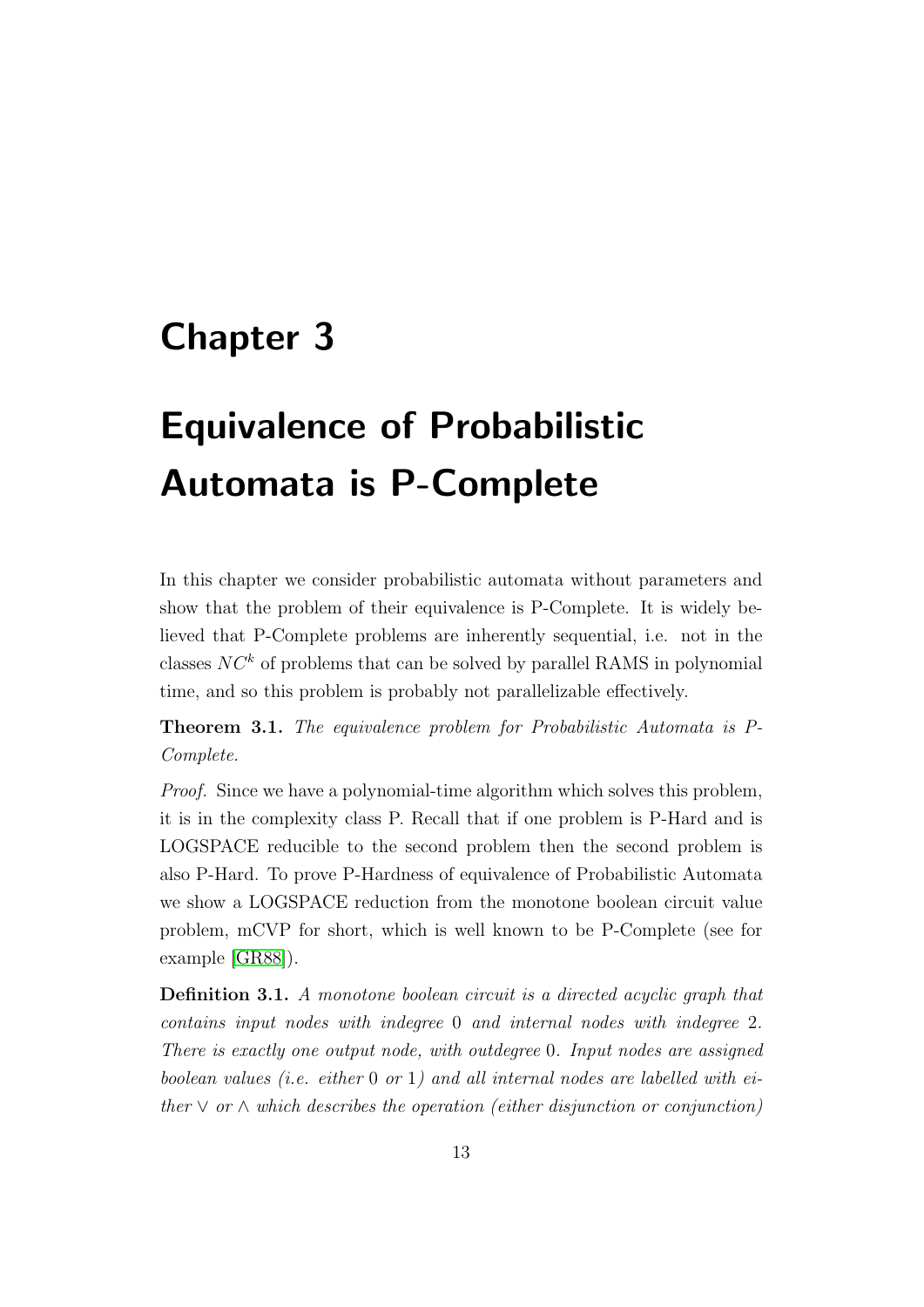which is used to compute the value of this node from two input values. The value of output node is the output value of the circuit.

For example see Figure [3.1,](#page-17-0) where description of nodes is in the form " $#$ index of node, label of node".



Figure 3.1: An instance of mCVP

<span id="page-17-0"></span>Definition 3.2. The monotone boolean circuit value problem is asking if the output of a given circuit is 1.

Let us consider an instance of mCVP in the form as in [\[SJ01\]](#page-62-3). Let  $V =$  $\{1, \ldots n\}$  be a set of nodes. For every node let  $l(i)$ ,  $r(i)$  to be nodes such that in our graph there are edges  $l(i) \rightarrow i$  and  $r(i) \rightarrow i$ . Let an input instance of mCVP consists of number of nodes n and of values  $l(i)$ ,  $r(i)$  and  $label(i)$ (i.e. one of  $0, 1, \vee, \wedge$ ) for each node *i*.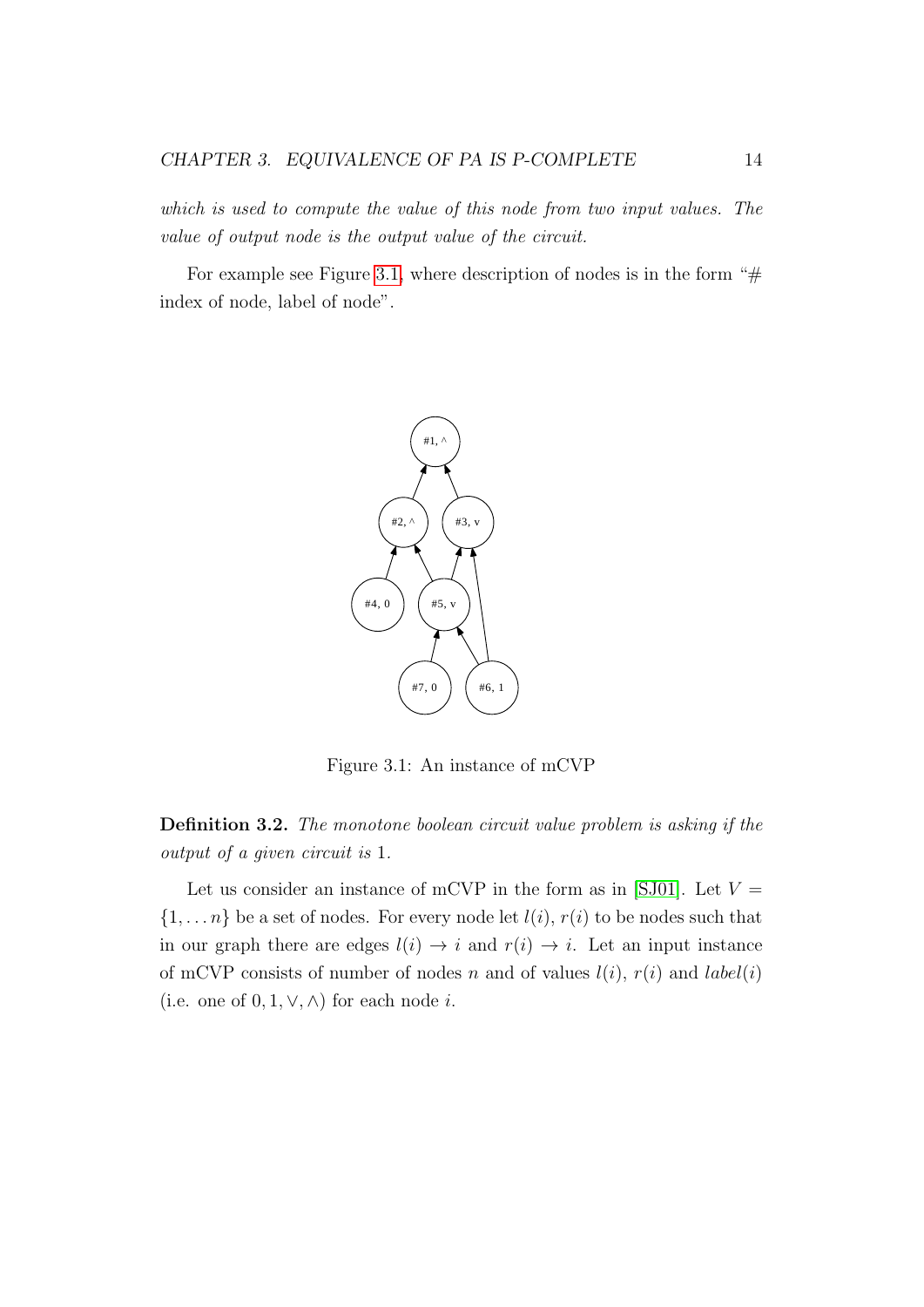#### Reduction

Our goal is to construct from an instance of mCVP a probabilistic automaton  $U_1$  which is equivalent to probabilistic automaton  $U_2$  which accepts anything with probability 0 if and only if the output value of  $mCVP$  is 0.

We construct probabilistic automata from an instance of mCVP in the following way:

- The input alphabet is  $\Sigma = \{\delta\}$ . From now on when we say transition we mean transitions after reading an input symbol  $\delta$ .
- The set of states of automaton  $U_1$  is  $S_1 = \{s_i, e_i; \text{ for } 1 \leq i \leq n\}$  ${q_{bad}}$ . So we have one start state  $s_i$  and one end state  $e_i$  for each node  $i \in V$ .
- For input nodes  $i$  we define transition probability  $s_i \rightarrow e_i$  to be
	- 0 if  $label(i) = 0$
	- 1 if  $label(i) = 1$
- For non-input nodes i with  $label(i) = \vee$  we define the following transition probabilities:
	- 1/2 for transition  $s_i \rightarrow s_{l(i)}$
	- 1/2 for transition  $s_i \rightarrow s_{r(i)}$
	- 1 for transition  $e_{l(i)} \rightarrow e_i$
	- 1 for transition  $e_{r(i)} \rightarrow e_i$
- For non-input nodes i with  $label(i) = \wedge$  we define the following transition probabilities:
	- 1 for transition  $s_i \rightarrow s_{l(i)}$
	- 1 for transition  $e_{l(i)} \rightarrow s_{r(i)}$
	- 1 for transition  $e_{r(i)} \rightarrow e_i$
- All non-defined transitions from any state go to a special state  $q_{bad}$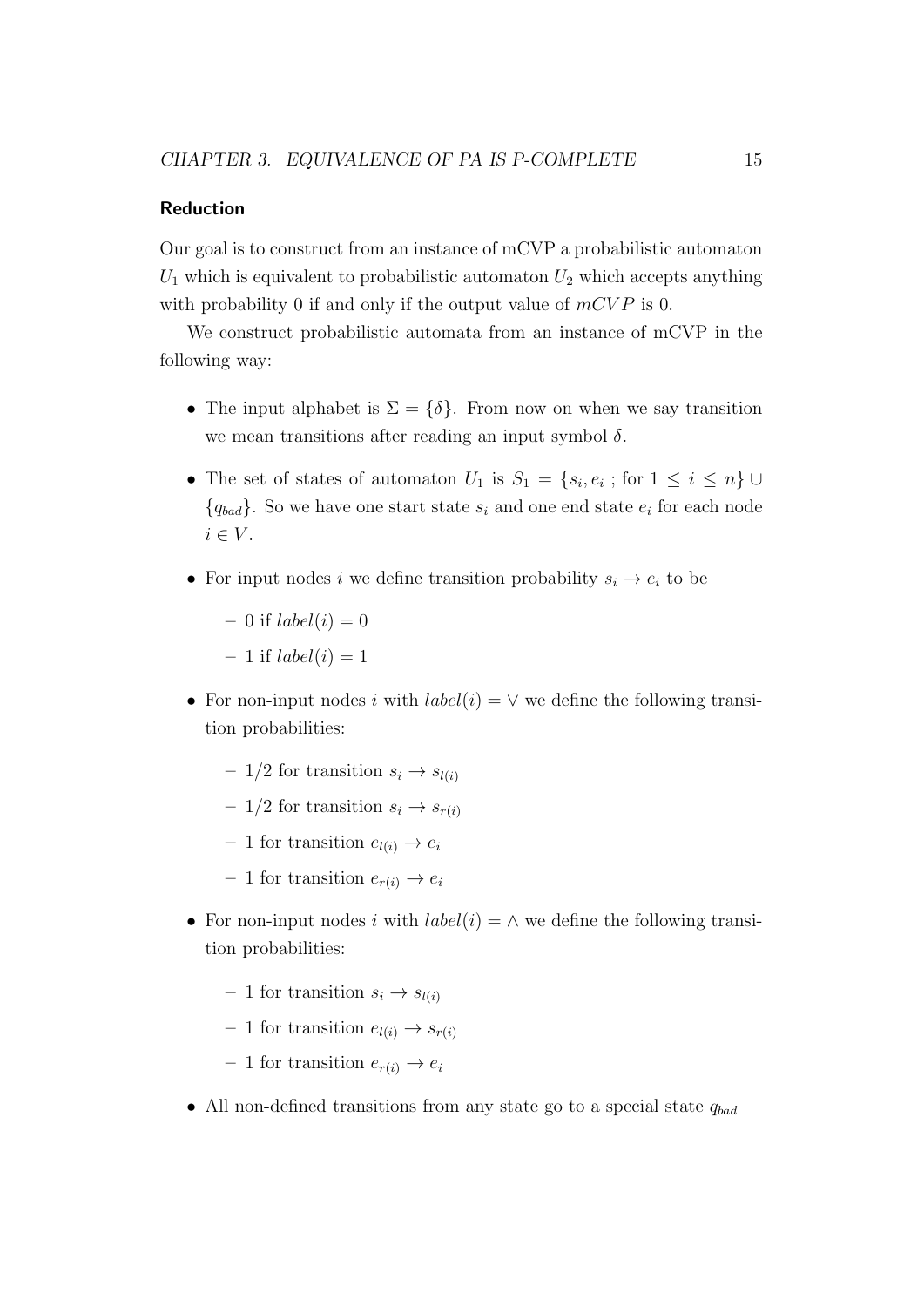- Let k be an output node. Then  $e_k$  is the only one accepting state and the whole initial distribution is in state  $s_k$ .
- We construct automaton  $U_2$  such that it accepts any string with probability 0. For example it can have just one non-accepting state.

#### **Correctness**

First note that the above reduction is LOGSPACE. We prove by induction (from the bottom to the top of an mCVP instance) that the probability of getting from a state  $s_i$  to a state  $e_i$  (after one or more transitions) is zero if and only if the evaluated value of node  $i$  of mCVP is 0.

If  $label(i) \in \{0,1\}$  then the statement is true.

If  $label(i) = \vee$  then, by the construction above, the probability of getting from the state  $s_i$  to the state  $e_i$  is non zero if and only if probability of getting from  $s_{l(i)}$  to  $e_{l(i)}$  is non zero or if probability of getting from  $s_{r(i)}$  to  $e_{r(i)}$  is non zero, which is by induction exactly when at least one of the states  $l(i)$ and  $r(i)$  is evaluated to 1.

Similarly if  $label(i) = \wedge$  then, by the construction above, the probability of getting from the state  $s_i$  to the state  $e_i$  is non zero if and only if probability of getting from  $s_{l(i)}$  to  $e_{l(i)}$  is non zero and if probability of getting from  $s_{r(i)}$ to  $e_{r(i)}$  is non zero, which is by induction exactly when both of the states  $l(i)$ and  $r(i)$  are evaluated to 1.

Let  $k$  be an output node. It follows that probability of getting from the only initial state  $s_k$  to the only accepting state  $e_k$  is 0 if and only if the evaluated value of the output node (so also the circuit) is 0. Moreover since automaton  $U_2$  does accept any string with probability 0, it is if and only if automata  $U_1$  and  $U_2$  are equivalent.  $\Box$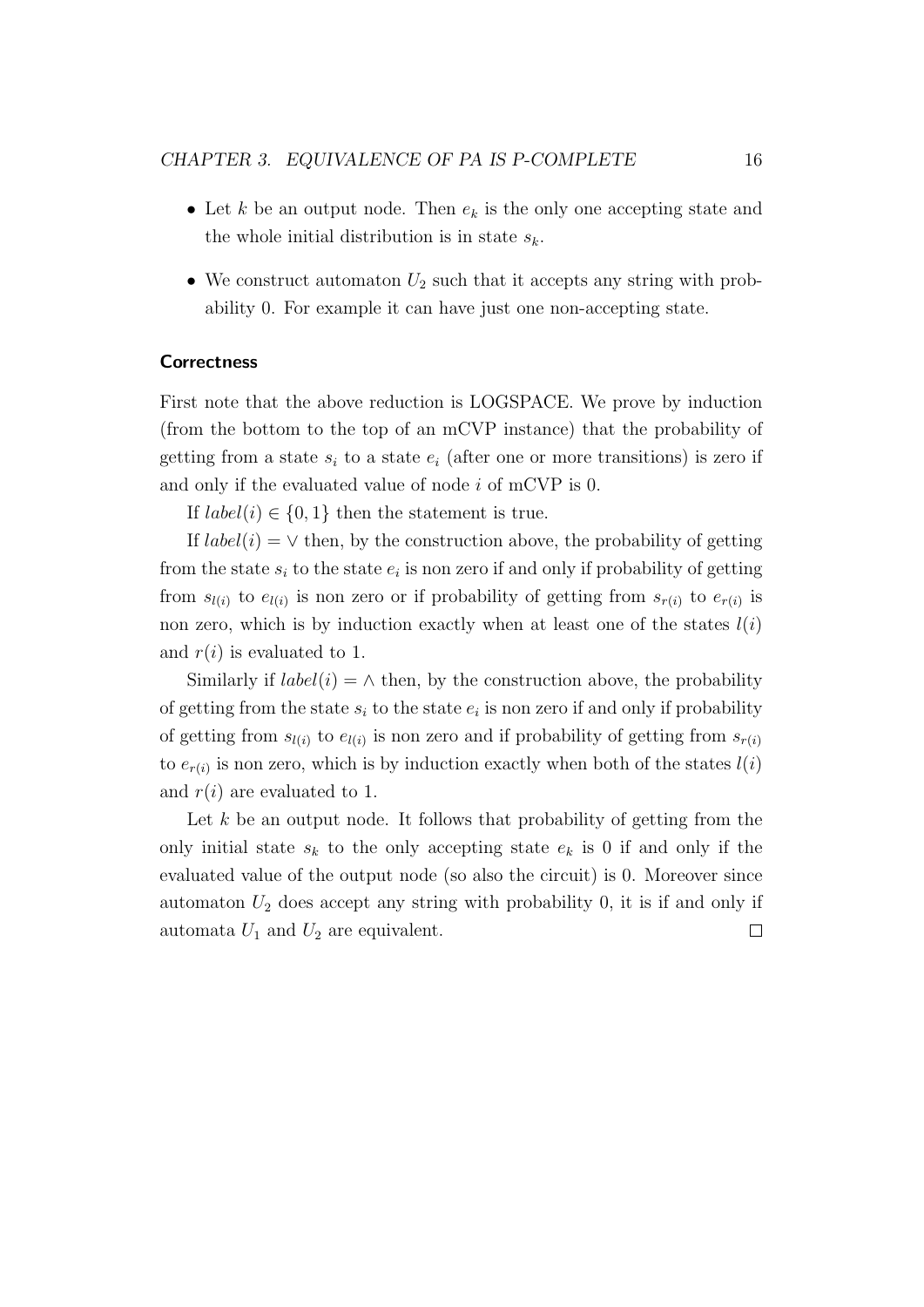

<span id="page-20-0"></span>Figure 3.2: Reduction to automaton  $U_1$  from mCVP in Figure [3.1](#page-17-0)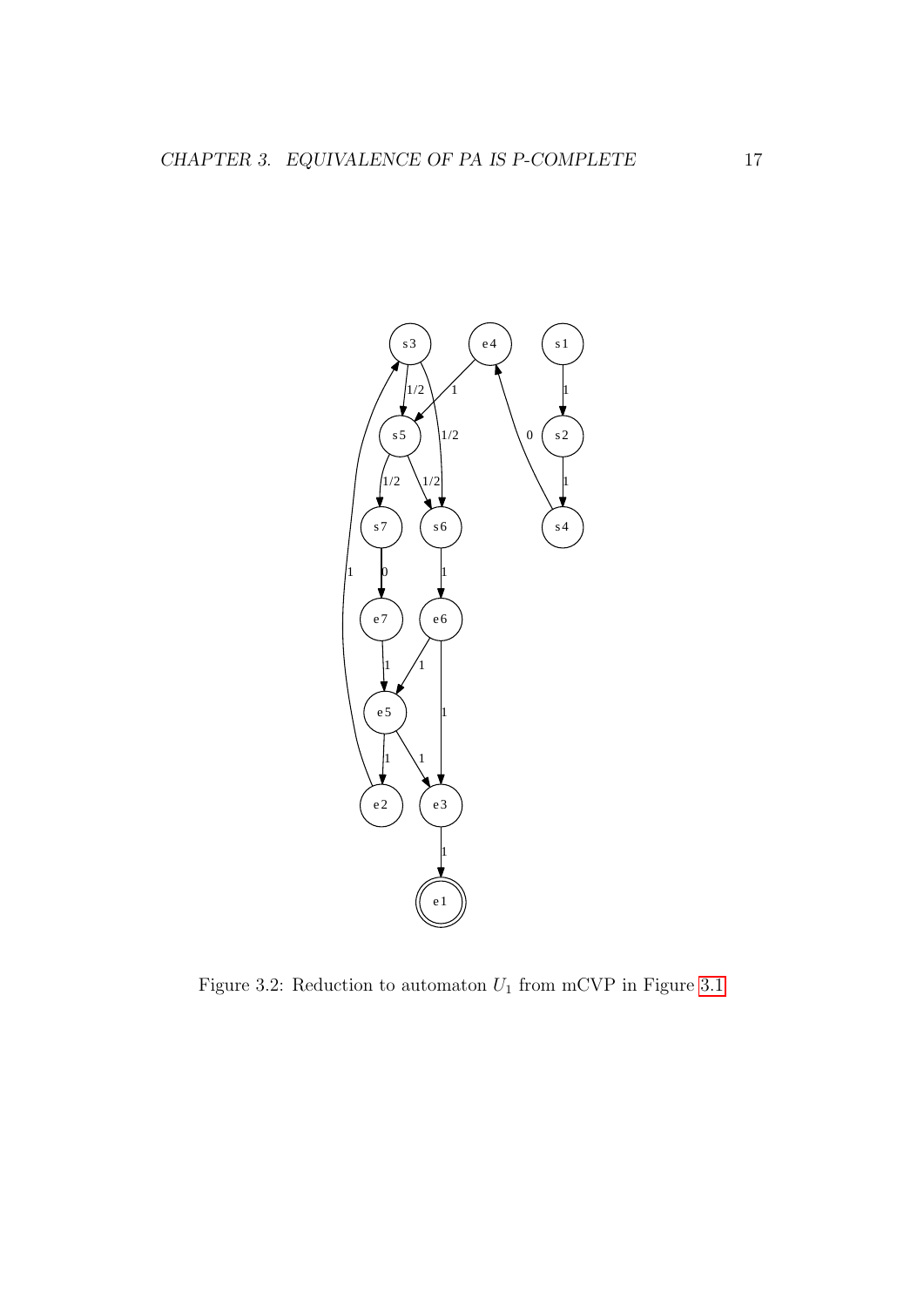## <span id="page-21-0"></span>Chapter 4

# Universal equivalence of probabilistic automata with parameters

Universal equivalence of probabilistic automata with parameters  $U_1$  and  $U_2$ is a decision problem asking if for all feasible values of parameters  $y =$  $(y_1, y_2, \ldots, y_k)$  by plugging them into automata we get equivalent probabilistic automata, i.e. if

 $L_{U_1(y)} = L_{U_2(y)}$  for all feasible values of y

## <span id="page-21-1"></span>4.1 Preliminaries

<span id="page-21-2"></span>**Theorem 4.1.** Probabilistic automata with parameters  $U_1$  and  $U_2$  are equivalent for all feasible values of parameters  $y = (y_1, y_2, \ldots, y_k)$  if and only if

$$
Q(y) = \sum_{x \in \Sigma^*, |x| \le n_1 + n_2 - 1} (P_{U_1}(x)(\eta_{F_1})^T - P_{U_2}(x)(\eta_{F_2})^T)^2 = 0
$$

for all feasible values of parameters y.

Proof. Fix an instantiation of parameters. According to Lemma [2.1](#page-9-1) probabilistic automata  $U_1$  and  $U_2$  are equivalent if and only if any string x of length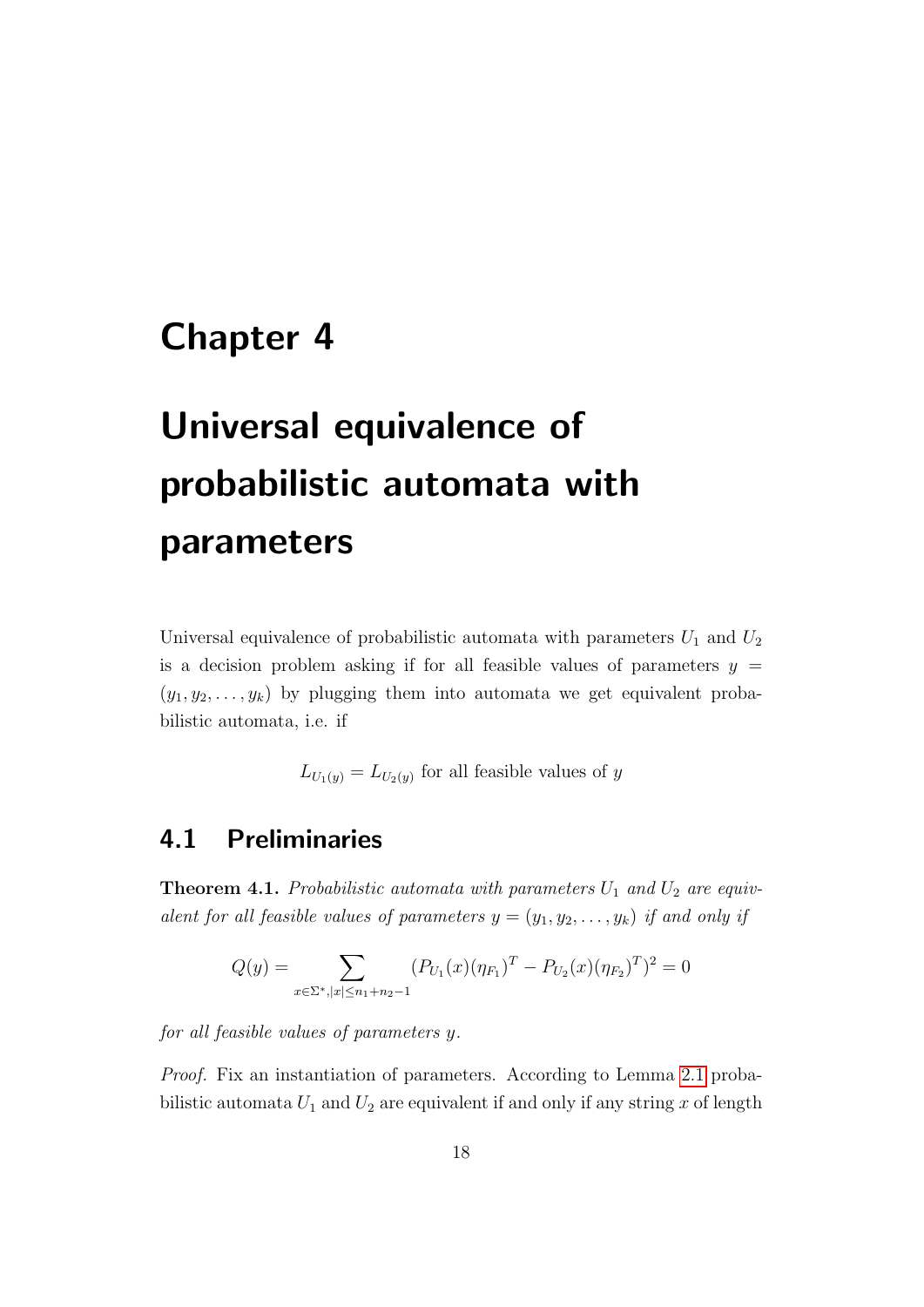at most  $n_1+n_2-1$  is accepted by both of them with equal probability. In other words, it is true when for any such string x it is true that  $P_{U_1}(x)(\eta_{F_1})^T$  –  $P_{U_2}(x)(\eta_{F_2})^T = 0$  for all feasible parameters y. Note that if this is true for all such strings x then also the whole  $\sum_{x \in \Sigma^*, |x| \leq n_1 + n_2 - 1} (P_{U_1}(x)(\eta_{F_1})^T$  –  $P_{U_2}(x)(\eta_{F_2})^T$  is equal to 0. On the other hand, if there is a string  $x'$  such that  $P_{U_1}(x')(\eta_{F_1})^T - P_{U_2}(x')(\eta_{F_2})^T \neq 0$  then  $(P_{U_1}(x')(\eta_{F_1})^T - P_{U_2}(x')(\eta_{F_2})^T)^2 >$ 0. It follows that the whole sum is then also positive.  $\Box$ 

<span id="page-22-1"></span>**Theorem 4.2.** (Schwartz-Zippel Theorem) Let  $Q(y_1, \ldots, y_k) \in F[y_1, \ldots, y_k]$ be a multivariate polynomial of total degree  $d$  over the field  $F$ . Fix any finite set  $S \subseteq F$ , and let  $r_1, \ldots r_k$  be chosen independently and uniformly at random from S. Then

$$
\mathbb{P}[Q(r_1,\ldots r_k) = 0|Q(y_1,\ldots y_k) \neq 0] \leq \frac{d}{|S|}
$$

Proof. Proof can be found for example in the textbook [\[MR95\]](#page-61-8).

<span id="page-22-0"></span>4.2 1MC randomized polynomial time algorithm

Our algorithm [4.2.1](#page-23-0) for equivalence of probabilistic automata with parameters is based on the polynomial identity testing. Theorem [4.1](#page-21-2) tells us that automata  $U_1$  and  $U_2$  are equivalent iff the given polynomial  $Q(y) = 0$  for all feasible parameters  $y$ . So we can randomly sample feasible values of  $y$  (we show later how to do this) and then perform polynomial identity test.

Let  $y''$  be randomly sampled feasible value of parameters  $y$ . The problem is that we cannot evaluate the polynomial  $Q(y'')$  directly as it has an exponential number of terms in general. However we can run in polynomialtime Tzeng's algorithm for equivalence of probabilistic automata instead, which can determine if for the given  $y''$  the two automata are equivalent, i.e. whether polynomial  $Q(y'') = 0$ .

 $\Box$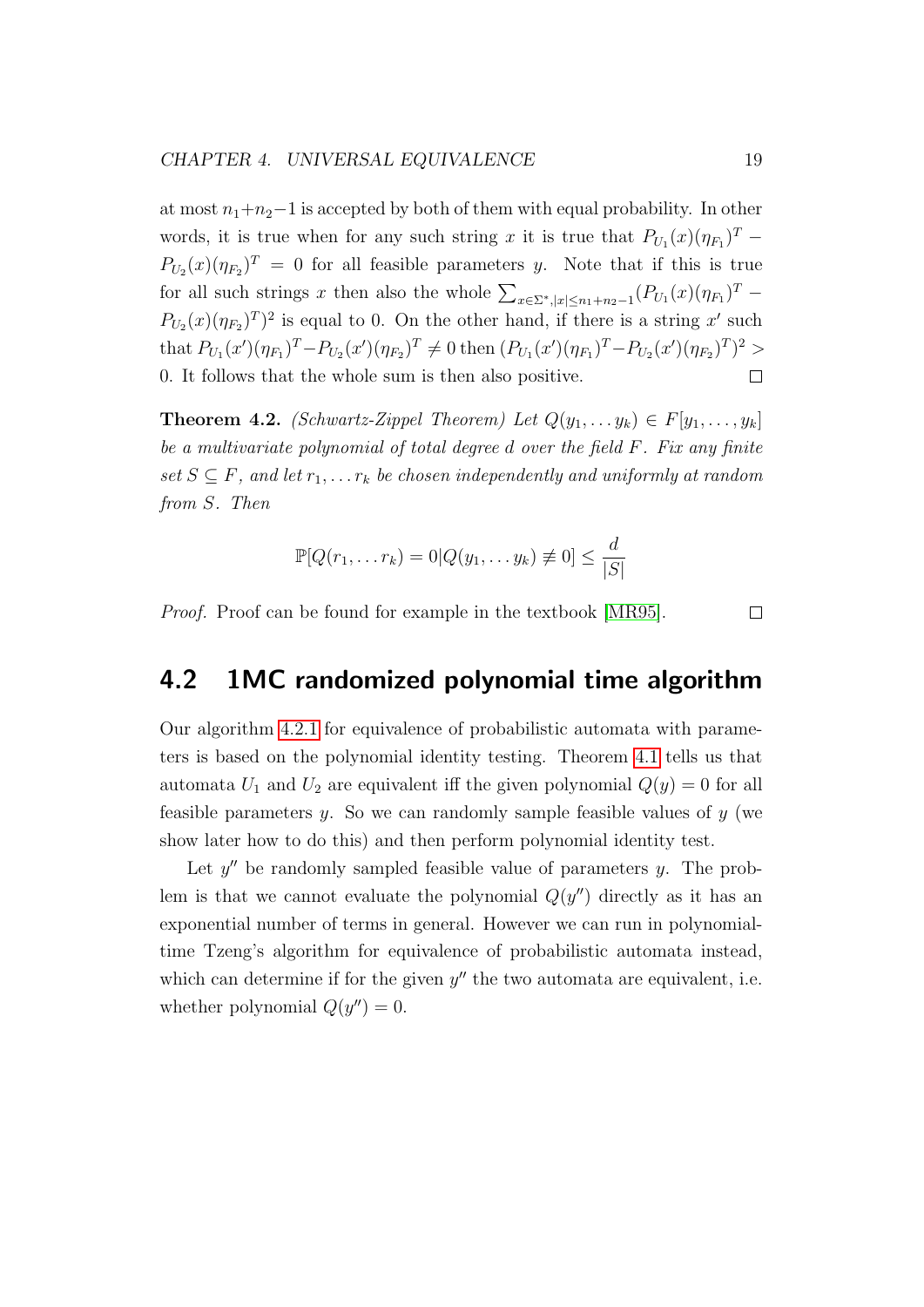Algorithm 4.2.1 1MC randomized polynomial time algorithm for equivalence of probabilistic automata with parameters

<span id="page-23-0"></span>Require:  $U_1 = (S_1, \Sigma, M_1, \rho_1, F_1), U_2 = (S_2, \Sigma, M_2, \rho_2, F_2)$ 

**Require:**  $Ay \leq b$  are constraints on parameters y from  $U_1, U_2$ 

- 1: if *LinearProgramming*( $Ay \leq b$ , minimize  $y_1$ ) has no feasible solution then
- 2: return 'constraints on parameters are inconsistent'
- 3: end if
- 4:  $y' \leftarrow$  feasible solution of *LinearProgramming*( $Ay \leq b$ , minimize  $y_1$ )
- 5: Set  $V$  to be an empty set
- 6:  $V \leftarrow$  neighbour vertices of vertex y' by using the method in Simplex algorithm
- 7: Set  $R$  to be an integer array of the same size as  $V$
- 8: for all  $R[i] \in R$  do
- 9:  $R[i] \leftarrow$  random number between 0 and  $4(|S_1| + |S_2|)$ , inclusive
- 10: end for
- 11:  $y'' \leftarrow y' + \sum_i R[i](V[i] y')$
- 12: Set  $U'_1$  to be  $U_1$  given that parameter values are  $y''$
- 13: Set  $U'_2$  to be  $U_2$  given that parameter values are  $y''$
- 14: if 𝑃 𝑟𝑜𝑏𝑎𝑏𝑖𝑙𝑖𝑠𝑡𝑖𝑐𝐴𝑢𝑡𝑜𝑚𝑎𝑡𝑎𝑊 𝑖𝑡ℎ𝑜𝑢𝑡𝑃 𝑎𝑟𝑎𝑚𝑒𝑡𝑒𝑟𝑠𝐸𝑞𝑢𝑖𝑣𝑎𝑙𝑒𝑛𝑡(𝑈 ′ 1 , 𝑈′ 2 ) then
- 15: return 'equivalent'
- 16: else
- 17: return 'not equivalent'
- 18: end if

### 4.2.1 Sampling

In this section we show how we can sample efficiently random feasible parameter values  $y''$ .

Recall that  $y = (y_1, y_2, \ldots, y_k)$  and consider a matrix A and a vector b, which contain all linear constraints on parameters from both automata  $U_1$ and  $U_2$  in the form  $Ay \leq b$ . Let L be the subset of the k-dimensional Euclidean space spanned by the variables  $y_1, \ldots, y_k$ , which contains all feasible solutions of the system of linear inequalities  $Ay \leq b$ . Then  $0 \leq dim(L) \leq k$ (number of free variables is at most  $k$ ). It can be lower than  $k$  if there are some dependencies across variables (for example  $2y_1 = 1 - y_3$  or  $y_2 = 0.25$ ). Note that  $L$  is a convex polytype since it is an intersection of half-spaces.

Set  $m = dim(L)$  and relabel the variables such that  $y_1, y_2, \ldots, y_m$  are free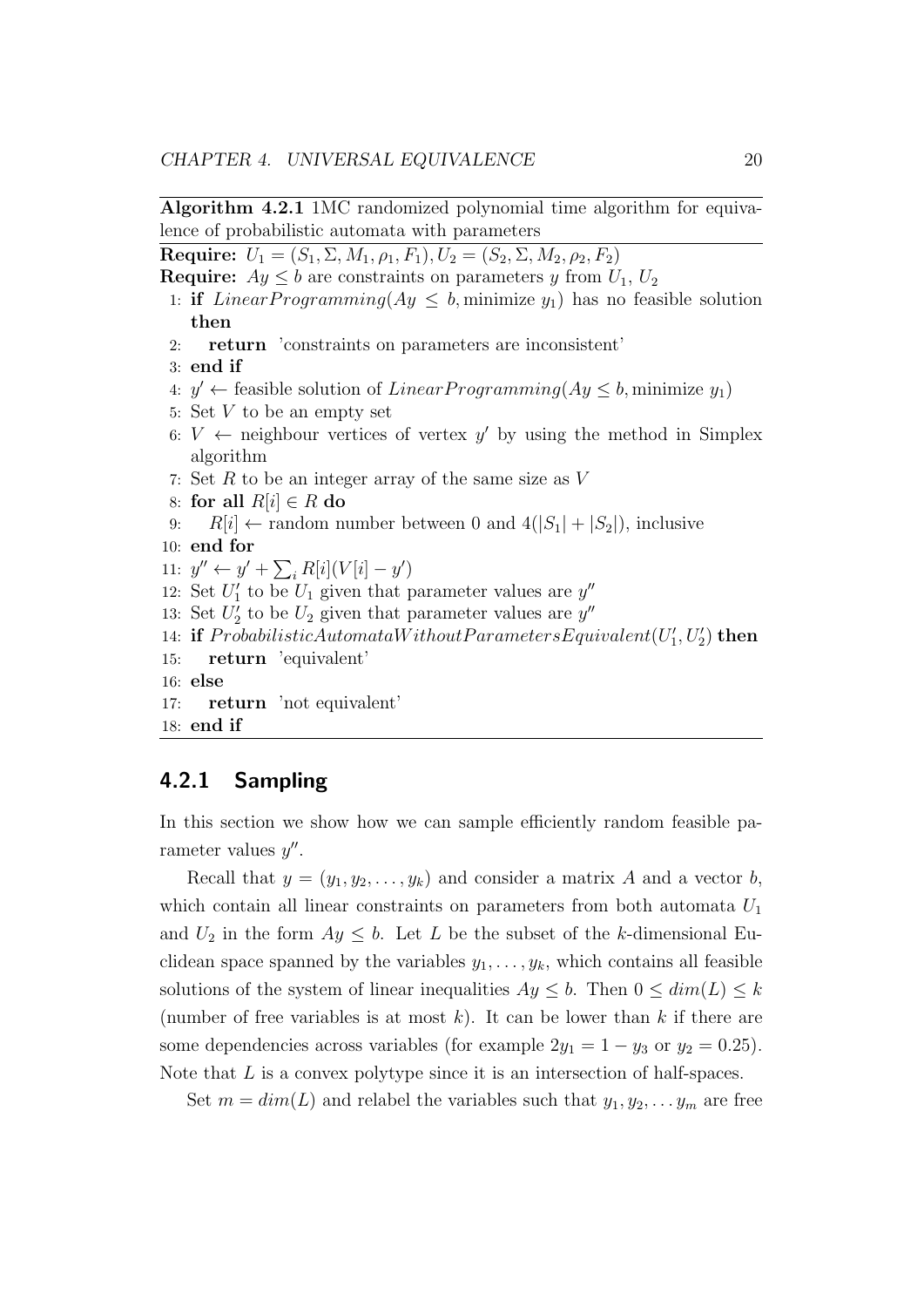variables (a variable is free if its value is not determined by setting the values of previous variables) and then  $y_{m+1}, \ldots, y_k$  are non-free variables. There is a deterministic way how to determine these dependencies across variables (see Appendix [A](#page-56-0) for details). We can find these dependencies across variables step by step to rewrite the whole system of inequalities and polynomial  $Q(y)$ only in variables  $y_1, \ldots, y_m$ .

<span id="page-24-0"></span>**Theorem 4.3.** Polynomial  $Q(y_1, y_2, \ldots, y_m) = 0$  for all feasible values  $y_1, \ldots, y_m$ if and only if  $Q(y_1, y_2, \ldots, y_m) \equiv 0$  (i.e. for all  $y_1, \ldots, y_m$ ).

*Proof.* It follows directly from the fact that if two polynomials  $Q_1, Q_2 \in$  $\mathbb{R}[y_1, \ldots y_m]$  are equal on a convex *m*-dimensional polytype  $C \subset \mathbb{R}^m$  then they are equal on the whole space  $\mathbb{R}^m$ .  $\Box$ 

<span id="page-24-1"></span>Corollary 4.4. There is a deterministic exponential time algorithm which can decide if two probabilistic automata with parameters are equivalent.

Proof. First we eliminate non-free variables (see Appendix [A\)](#page-56-0) and then we check if the polynomial  $Q(y_1, \ldots, y_m) \equiv 0$  by expanding it and comparing the coefficients.  $\Box$ 

### Linear Programming and Simplex algorithm overview

Definition 4.1. An instance of Linear Programming (LP) consists of a set of linear inequalities  $Ay \leq b$  and the objective function  $f(y) = c^T y$  for some vector  $c \in \mathbb{R}^n$ . The goal is to find the solution of  $Ay \leq b$  with minimal value of the objective function.

There are three possible outcomes when solving an instance of Linear Programming:

- 1. LP has an optimal solution
- 2. LP has no solutions
- 3. LP has solutions, but none is optimal (when f is unbounded on  $Ay \leq b$ )

**Lemma 4.5.** In our algorithm  $\angle 2.1$  only first two outcomes are possible.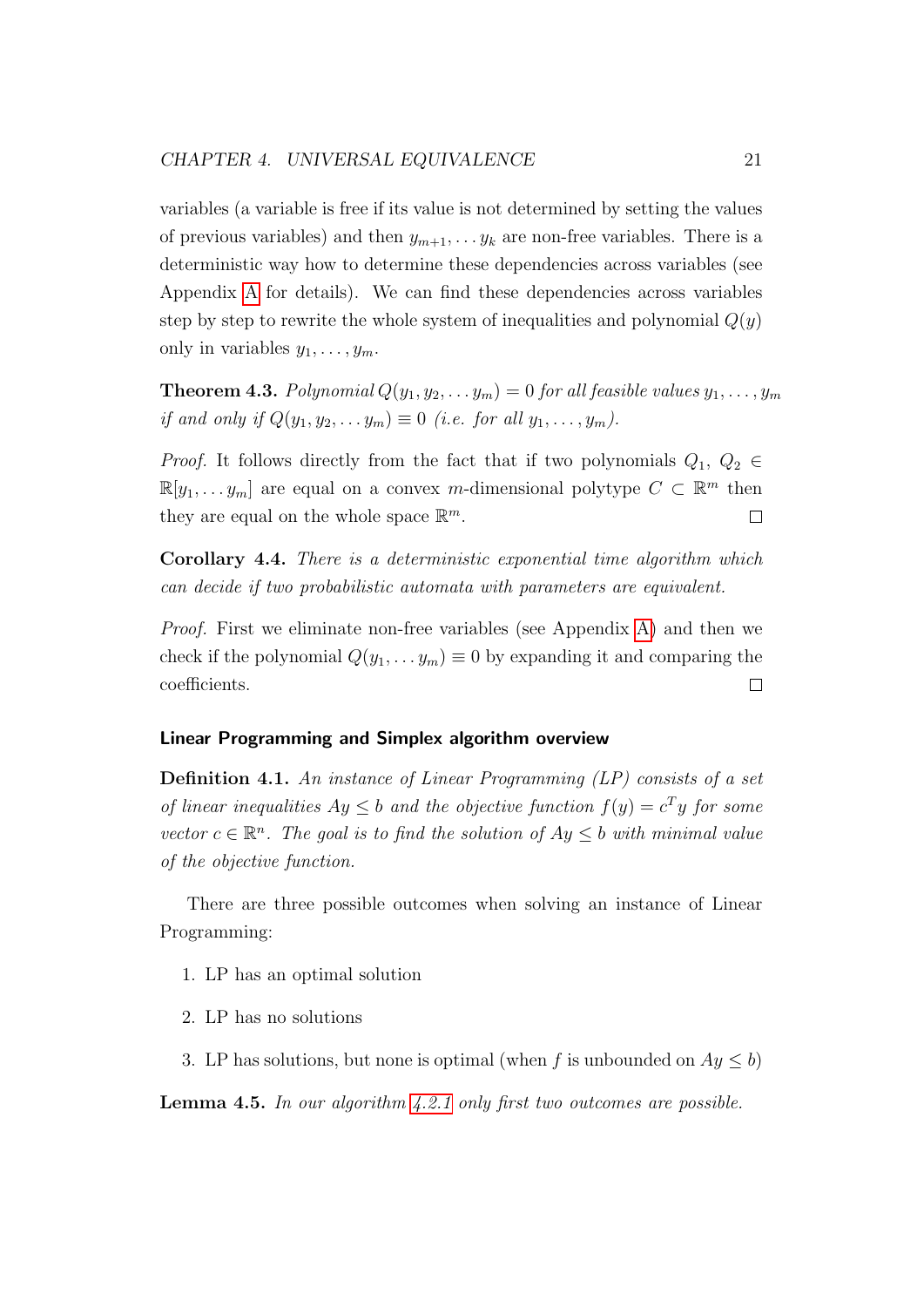Proof. It follows from the definition of Probabilistic Automata with parameters, from the constraints on variables:  $-1 \leq y_i \leq 1$ . Therefore L is bounded and also values of  $f$  on it.  $\Box$ 

The short overview of Simplex algorithm follows. The detailed reference with careful explanation and proofs can be found for example in [\[CLRS01\]](#page-60-3).

#### Simplex algorithm

- ∙ The set of feasible solutions of the system of linear inequalities forms a convex polytype as it can be seen for example in Figure  $4.1<sup>1</sup>$  $4.1<sup>1</sup>$  $4.1<sup>1</sup>$ .
- The objective function  $c^T y = v$  is a hyperplane which we move as we try to minimize  $v$ . Therefore the minimum is certainly achieved in one of the vertices (but it does not not have to be at this vertex only).
- ∙ The algorithm first finds a feasible solution which is also a vertex of the polytype.
- ∙ Then it tries to move to one of the neighbouring vertices, where the objective function is minimal. This process is called Pivoting. Algebraically it means trying to increase (or decrease) one variable at a time in the system of linear inequalities while maintaining the feasibility of the solution.
- ∙ Once the algorithm cannot improve objective function by going to neighbouring vertex it returns the best solution so far. This is alright, because on a convex region local optimum of a linear objective function is always also the global optimum.

#### Efficient sampling

Suppose we have a convex polytype  $P = \{y \in \mathbb{R}^n : Ay \leq b\}$ . We can find one of its vertices (call this vertex  $v$ ) by running any algorithm for Linear

<sup>&</sup>lt;sup>1</sup>This picture is part of Wikimedia Commons, a freely licensed media file repository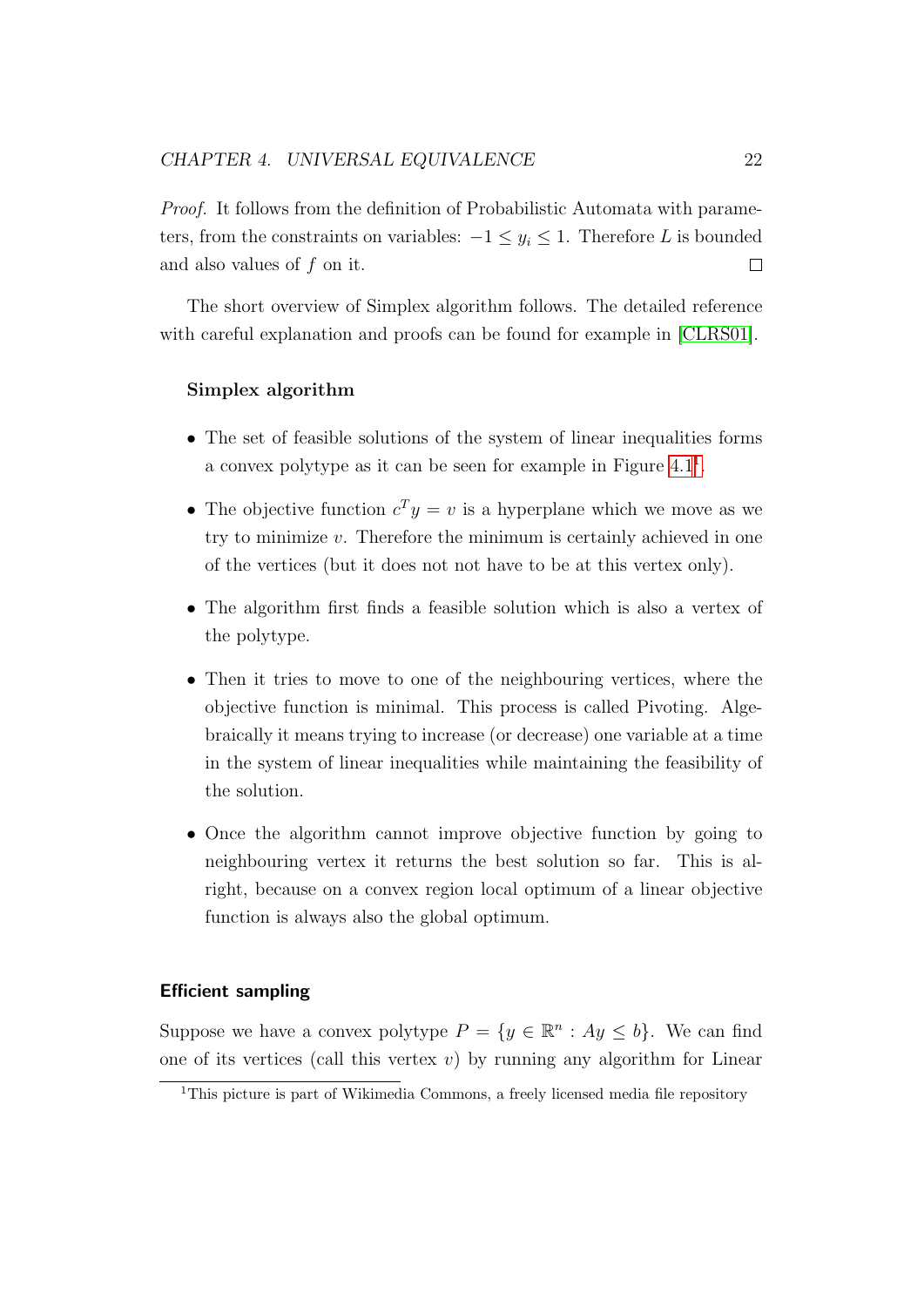

<span id="page-26-0"></span>Figure 4.1: Multidimensional convex polytype during Simplex algorithm

Programming. Let  $V$  be a set of neighbour vertices of vertex  $v$ , the same set of neighbour vertices as considered by simplex algorithm during Pivoting. Let  $C$  be a "corner", i.e. the convex polytype determined by the vertex  $v$ and its neighbouring vertices in  $V$ . We refer to these defined objects  $(P, V, \mathcal{V})$  $C, v$ ) in the following theorem.

**Theorem 4.6.** The subspace spanned by the convex polytype  $P$  is the same subspace as that spanned by  $C$ .

*Proof.* Clearly, the subspace spanned by  $C$  is a subset of the space spanned by P. Now consider any point  $p \in P \backslash C$ . From the convexity of P the whole segment  $pv$  lies inside  $P$ . Let  $cv$  be a segment which is intersection of  $pv$ and C. If  $c \neq v$  then the point p is part of the span of C since vector pv is just prolonged vector  $cv$ , which is part of the span. Otherwise  $c = v$  and it implies that  $p$  should be a neighbour of  $v$ , which is a contradiction with  $p \in P \setminus C$ .  $\Box$ 

So we can sample points  $y''$  randomly as you can see in Algorithm [4.2.1](#page-23-0) from the subspace spanned by a vertex  $v$  and vertices in  $V$ .

The advantage of this sampling is that it captures all the dependencies across variables. So by applying Theorem [4.3](#page-24-0) we have that  $Q(y'')$  is zero on P iff it is zero on the whole subspace of  $\mathbb{R}^k$  spanned by v and V.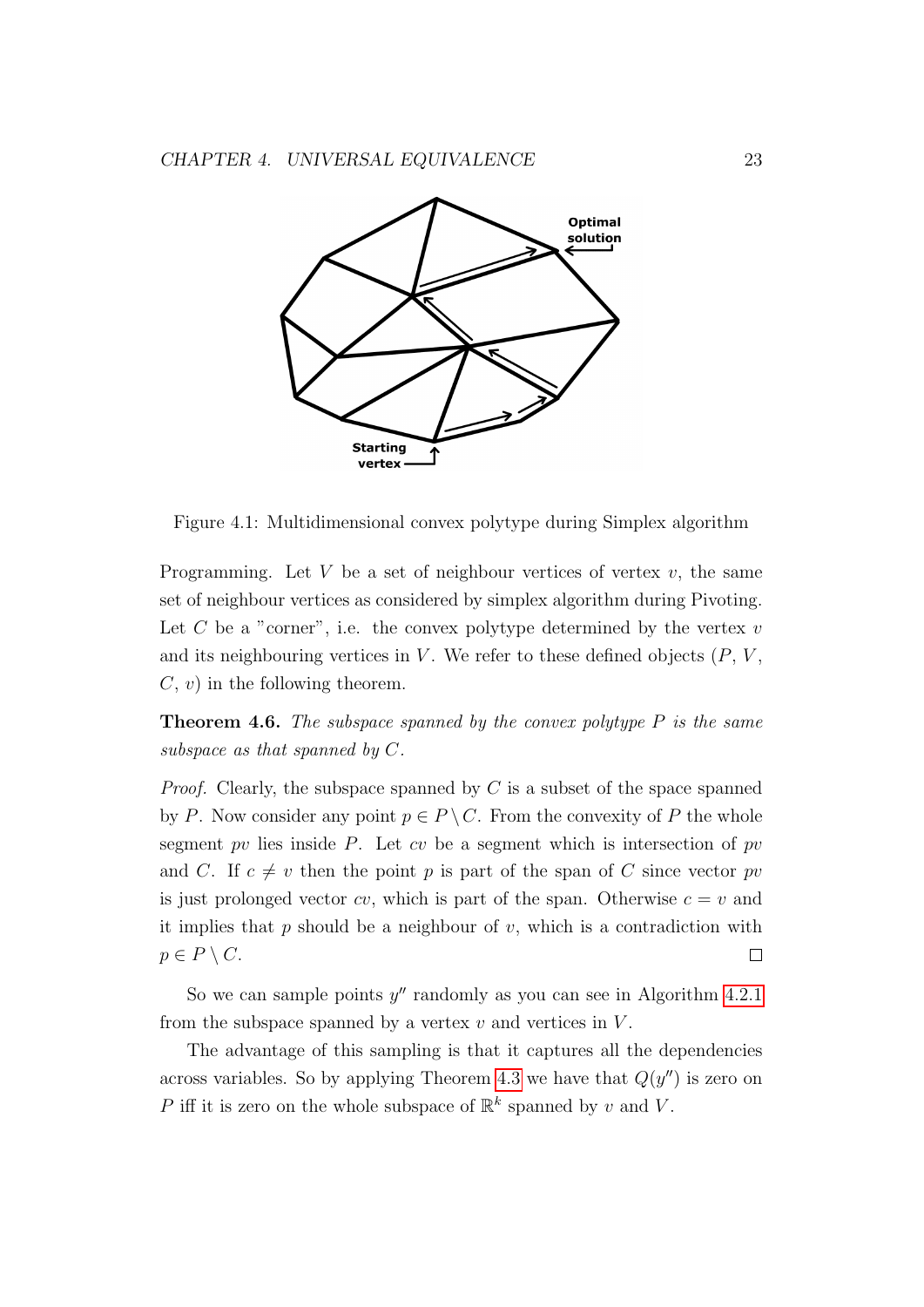### 4.2.2 Error probability

Consider the polynomial  $Q(y)$  from Theorem [4.1.](#page-21-2) And let  $n = n_1 + n_2$  be overall number of states of both automata. We consider only words of length less than n and so total degree of  $Q(y)$  is less than  $2n$ . In our Algorithm [4.2.1](#page-23-0) the fixed subset from which we sample has size at least  $4n$  (Except the degenerate case, when  $dim(L) = 0$ , i.e. when there exists only one feasible solution to the system of linear inequalities  $Ay \leq b$ . In that case it is sufficient to plug it in and we obtain the answer with no error probability). Therefore if automata are not equivalent, according to Schwartz-Zippel Theorem (Theorem [4.2\)](#page-22-1), the probability of error is

$$
\mathbb{P}[Q(y'') = 0 \mid \exists \text{ feasible } y : Q(y) \neq 0] < \frac{2n}{4n} = \frac{1}{2}
$$

On the other hand if automata are equivalent then the algorithm always correctly answers that they are equivalent.

### 4.2.3 Complexity

To find the vertex  $v$ , the basic feasible solution of LP problem, we can use one of the fastest known Linear Programming algorithms. For example Kar-makar's algorithm (see [\[Kar84\]](#page-61-9)) runs in time  $O(k^{3.5})$ , where k is number of variables. Then we can determine neighbours of  $v$  in  $O(n)$  time using Pivoting and Tzeng's algorithm for equivalence of probabilistic automata without parameters run in  $O(n^3)$  time. So the overall time complexity of the Algo-rithm [4.2.1](#page-23-0) is  $O(n^3 + k^{3.5})$ . Usually  $k = O(n)$  then the time complexity is simply  $O(n^{3.5})$ .

### 4.2.4 Repeating of the algorithm

By constant number of repetitions of the Algorithm [4.2.1](#page-23-0) we can decrease its error probability under any positive constant.

By repeating it  $\log^* n$  times we get algorithm with time complexity  $O(n^{3.5} \log^n n)$ with error probability  $\rightarrow 0$  as  $n \rightarrow \infty$ .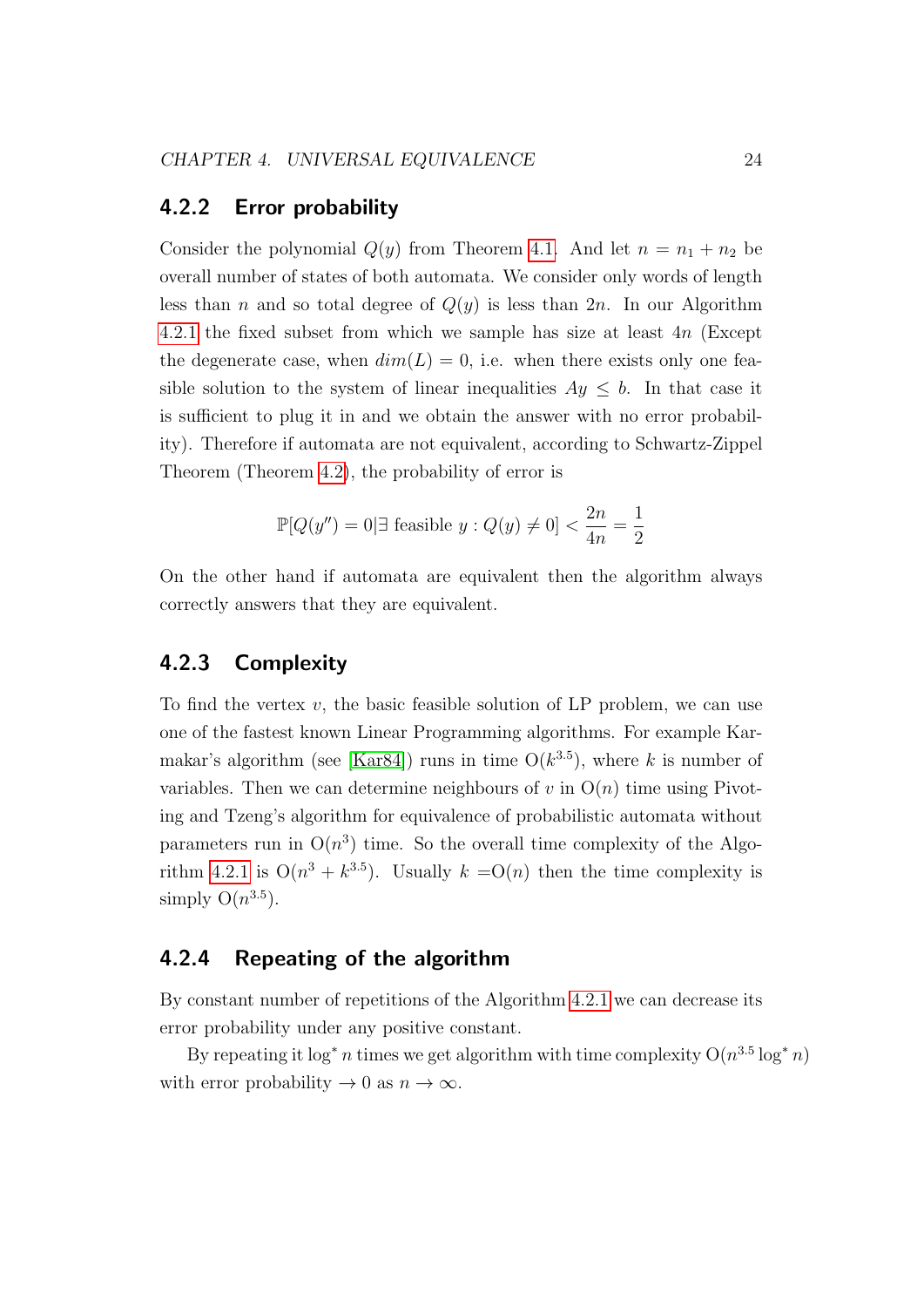## <span id="page-28-0"></span>4.3 Derandomization of the algorithm

We already showed in Corollary [4.4](#page-24-1) how we can solve deterministically universal equivalence. Another possible approach is to derandomize algorithm [4.2.1.](#page-23-0) Instead of sampling randomly from the given set, we can test if a polynomial is zero at sufficiently many points in the set. Schwartz-Zippel's Theorem tells us that if a polynomial is not identically zero then it can be zero in at most half of the sampled points. So if we check one more than half of them and the polynomial is zero in all of them we can be sure that the polynomial is a zero polynomial.

Suppose that we have  $k$  parameters, i.e. a  $k$ -variate polynomial. For each point we can run polynomial time Tzeng's algorithm to determine if the polynomial is zero at that point. It follows that if we fix  $k$  to be a constant we have a deterministic polynomial time algorithm solving universal equivalence of Probabilistic automata with parameters in time  $O(n^3(4n+1)^k)$ .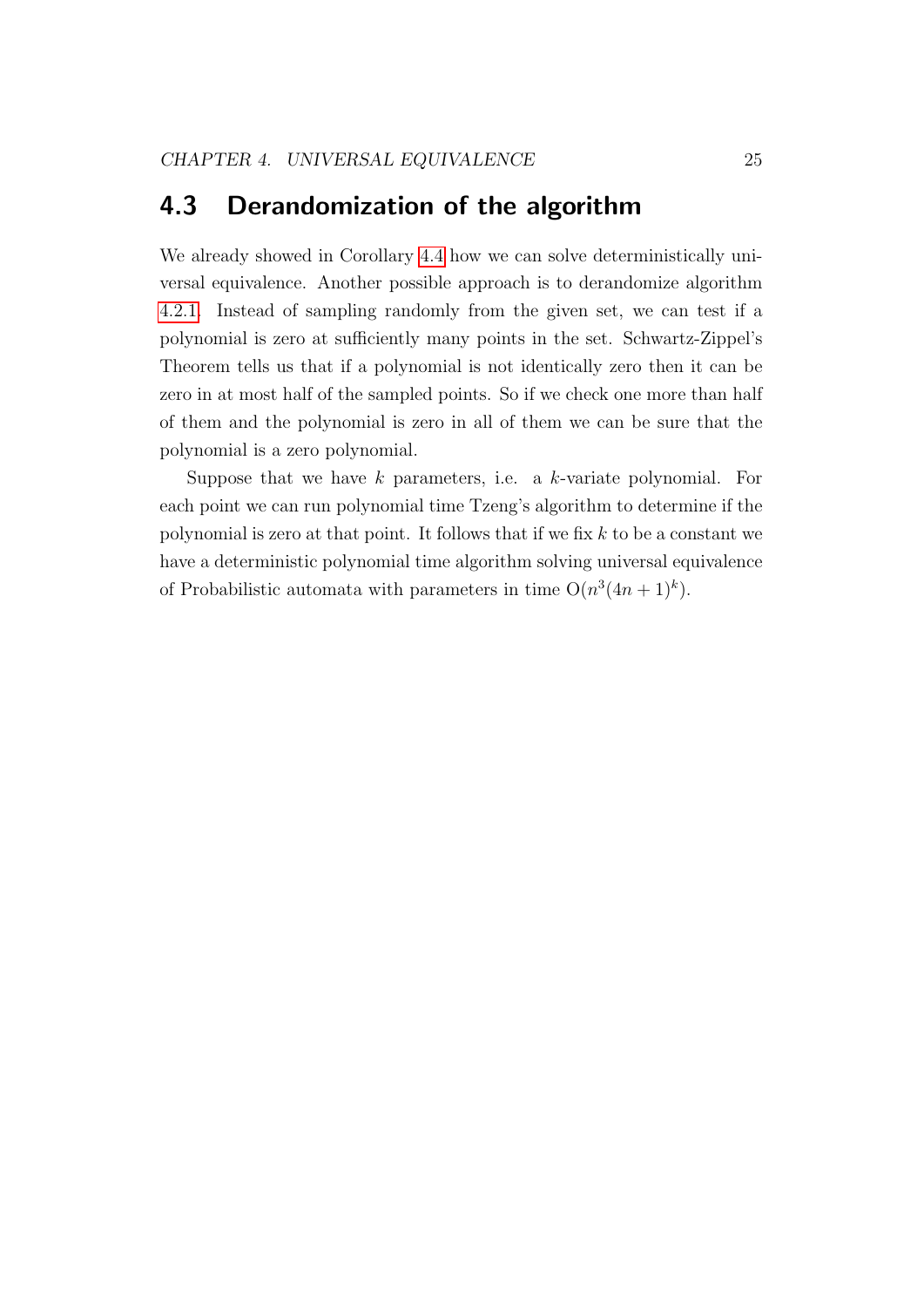## <span id="page-29-0"></span>Chapter 5

# Existential equivalence of probabilistic automata with parameters

The existential equivalence of probabilistic automata with parameters  $U_1$  and  $U_2$  is a decision problem asking if there exist feasible values of parameters  $y =$  $(y_1, y_2, \ldots, y_k)$  such that by plugging them into automata we get equivalent probabilistic automata, i.e. if

 $\exists$  feasible values of  $y, L_{U_1(y)} = L_{U_2(y)}$ 

## <span id="page-29-1"></span>5.1 Existential equivalence is NP-Hard

#### <span id="page-29-2"></span>Theorem 5.1. The existential equivalence problem is NP-Hard.

Proof. The basic idea is to encode 3SAT into our automata. First we encode equalities  $y_i(1 - y_i) = 0$  which forces all parameters to be either 0 or 1 and then we encode any 3SAT formula into automata in such a way that the 3SAT is satisfiable if and only if there exist feasible parameters such that the constructed automata are equivalent. The in detail construction of automata follows.

• As input we have a 3SAT formula which consist from m clauses  $C_1, \ldots, C_m$ .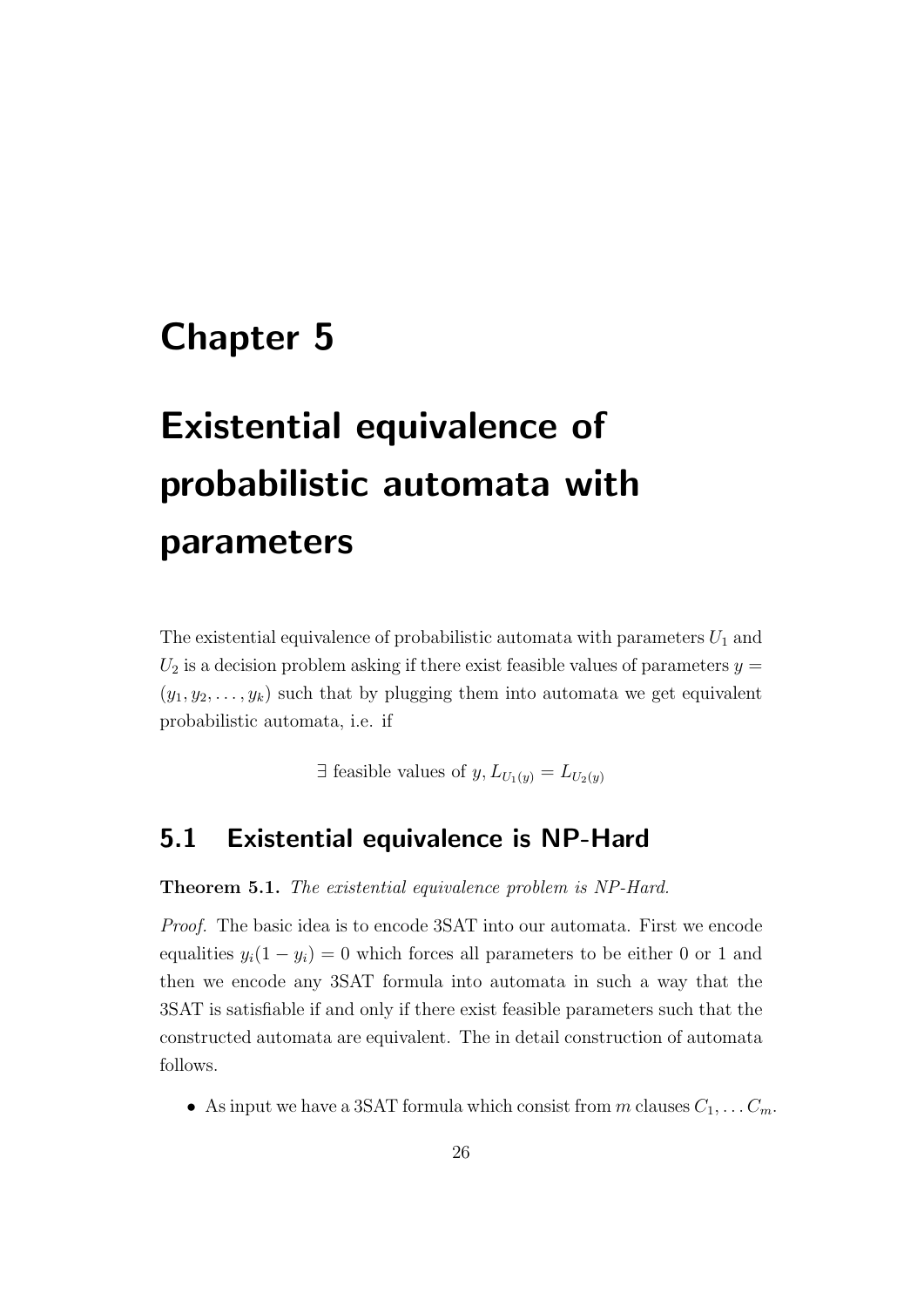Each clause is a conjunction of 3 literals, but some literals can be present in more clauses (in both positive way or in negation). So we have  $t \leq 3m$  literals.

- Our two automata  $U_1$  and  $U_2$  will have the same finite input alphabet  $\Sigma = \{a_1, a_2, \ldots a_m, b_1, \ldots b_t\}.$
- ∙ Both automata will have two special states. The state having the whole initial distribution:  $q_{init}$  (in  $U_1$  and  $q'_{init}$  in  $U_2$ ) and the state  $q_{bad}$  (in  $U_1$ and  $q'_{bad}$  in  $U_2$ ) where all remaining transition probabilities not defined elsewhere will go. For example if we define transition probability from the state  $q_0$  to other states after reading an input symbol 'a' to be 0.75 together then with the remaining probability of 0.25 the automaton will move to state  $q_{bad}$ . All these special states are not accepting and being in state  $q_{bad}$  (or  $q'_{bad}$ ) the automaton will stay there with probability 1 after reading any input symbol.
- Now we encode equalities  $y_i(1 y_i) = 0$  which forces all parameters (literals from 3SAT) to be either 0 or 1.

For each literal  $y_i$  we will have two new states: non-accepting  $q_{(i,1)}$  and accepting  $q_{(i,2)}$  in  $U_1$  with transition probability after reading input symbol  $b_i$  being  $y_i$  from state  $q_{init} \rightarrow q_{i,1}$  and probability  $1 - y_i$  from state  $q_{(i,1)} \rightarrow q_{(i,2)}$ .

In  $U_2$  we will not have any new states, so after input being  $b_i b_i U_2$ will move from the state  $q'_{init}$  directly to  $q'_{bad}$  and so accepts  $b_i b_i$  with probability 0. Therefore to have automata  $U_1$  and  $U_2$  equivalent,  $y_i(1-\tau)$  $y_i$ ) must be 0, i.e.  $y_i$  must be either 0 or 1.

• In the last step we encode the whole formula into  $U_1$ . For each clause  $C_i$  we have three new states  $q_{[i,1]}, q_{[i,2]}$  and  $q_{[i,3]}$ . Only the third of them is accepting.

For input symbol  $a_i$  we now define transition probabilities  $q_{init} \rightarrow q_{[i,1]}$ ,  $q_{[i,1]} \rightarrow q_{[i,2]} \rightarrow q_{[i,2]} \rightarrow q_{[i,3]}$  according to literals in clause  $C_i$ . If the first literal is positive, say  $y_h$ , then the transition probability  $q_{init} \rightarrow$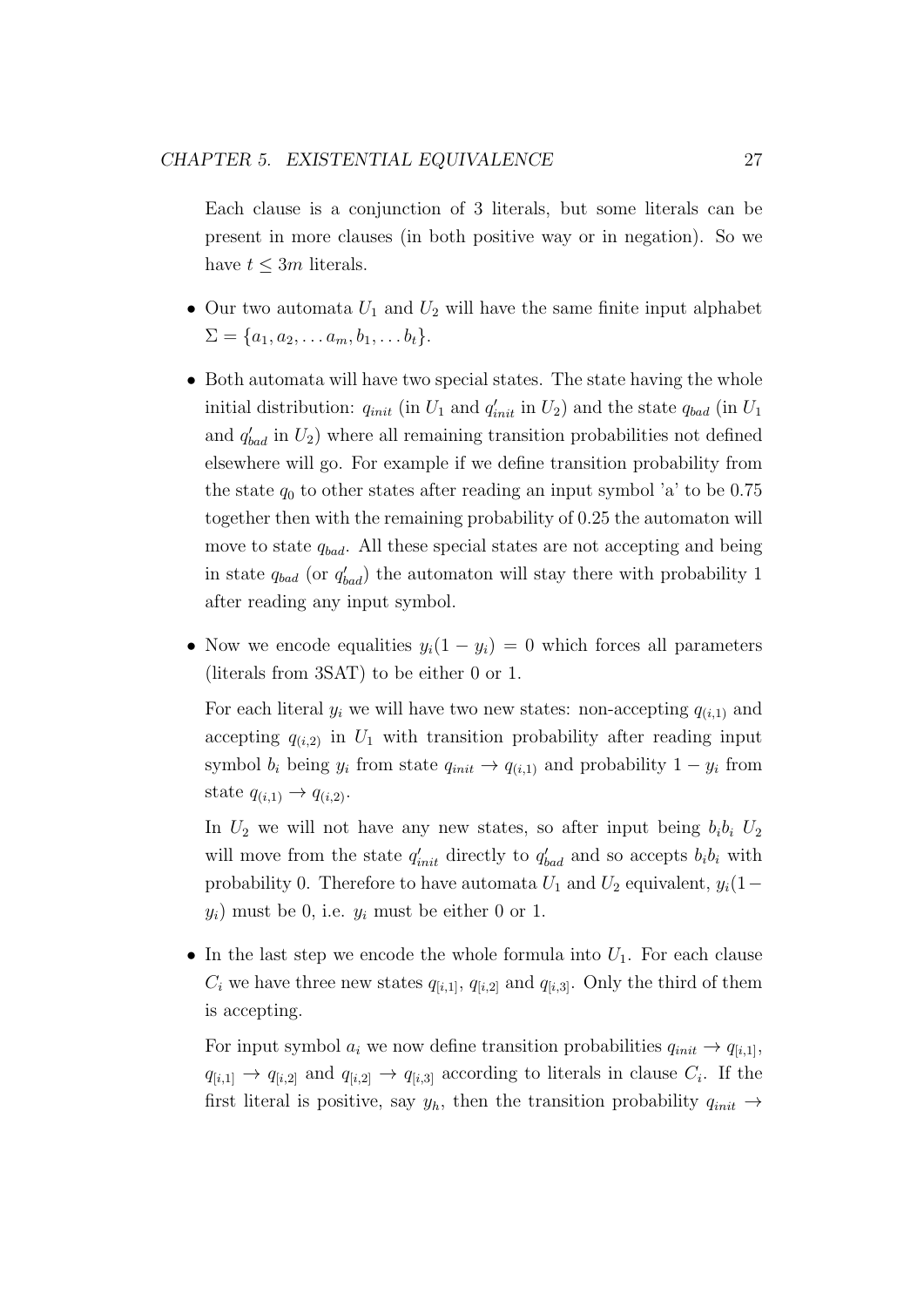$q_{[i,1]}$  will be  $1 - y_h$ . If it is negative then the transition probability will be  $y_h$ . We define similarly also transition probability  $q_{[i,1]} \rightarrow q_{[i,2]}$ according to the second literal and transition probability  $q_{[i,2]} \rightarrow q_{[i,3]}$ according to the third literal in  $C_i$ .

Automaton  $U_2$  does not accept anything and so automata  $U_1$  and  $U_2$  are equivalent if only if for all clauses there is no assignment of transition probabilities which allows  $q_{init} \rightarrow q_{[i,1]} \rightarrow q_{[i,2]} \rightarrow q_{[i,3]}$ , i.e. if there is no clause which is not satisfiable.

For clarification see example in Figure [5.1](#page-32-0) for formula  $(y_1 \vee y_2 \vee \neg y_3) \wedge$  $(\neg y_1 \lor y_2 \lor y_4).$ 

## <span id="page-31-0"></span>5.2 Decidability and hardness of the problem

<span id="page-31-1"></span>Lemma 5.2 (Existential Theory of the Reals).

The sentence  $(\exists X_1)\dots(\exists X_k)F(X_1,\dots,X_k)$ , where  $F(X_1,\dots,X_k)$  is a quantifier free formula with coefficients in a real closed field R, is decidable. There is a  $PSPACE$  algorithm for this problem.

Proof. A good reference containing the solution to this problem is Chapter 13 in [\[BPR06\]](#page-60-4).  $\Box$ 

Theorem 5.3. The existential equivalence problem is decidable. It is in the  $complexity$  class  $PSPACE$ .

Proof. We reduce the problem to the Existential theory of the reals described in Lemma [5.2,](#page-31-1) which is well known to be in  $PSPACE$ . First we construct the polynomial  $Q(y)$  as in Theorem [4.1.](#page-21-2)

Let  $F'(y)$  be a quantifier free boolean formula which contains all inequalities for parameters, which are forced by automata (i.e. implied by the fact that transition probabilities must be between 0 and 1,inclusive, and sum to 1 for each state and input symbol).

Now we would like to use Lemma [5.2](#page-31-1) for the formula  $F(y) = Q(y) \wedge F'(y)$ , but the problem is that the polynomial  $Q(y)$  has exponentially many terms.

 $\Box$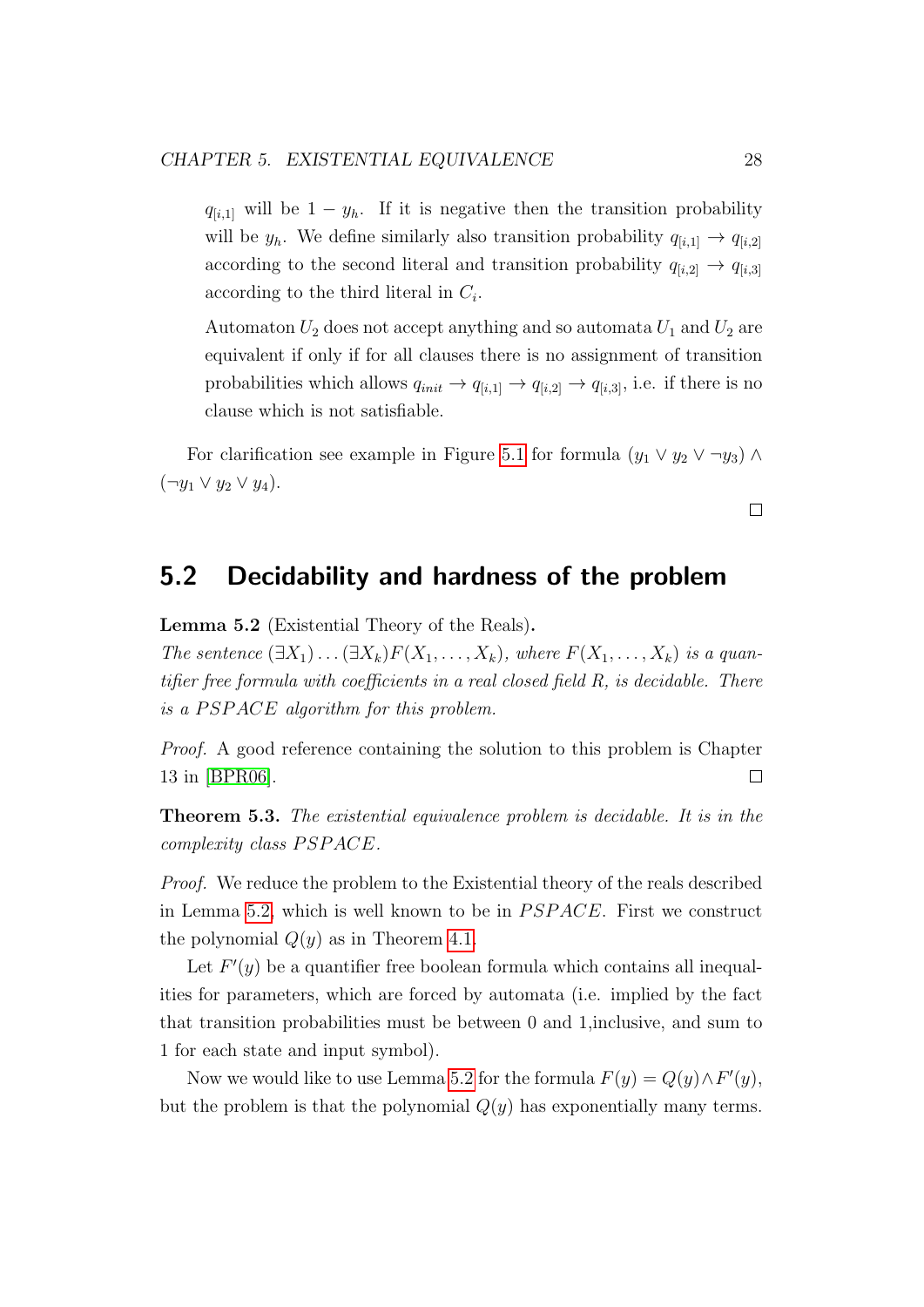

<span id="page-32-0"></span>Figure 5.1: Example of encoding 3SAT formula  $(y_1 \vee y_2 \vee \neg y_3) \wedge (\neg y_1 \vee y_2 \vee y_4)$ into automaton  $\bar{U}_1$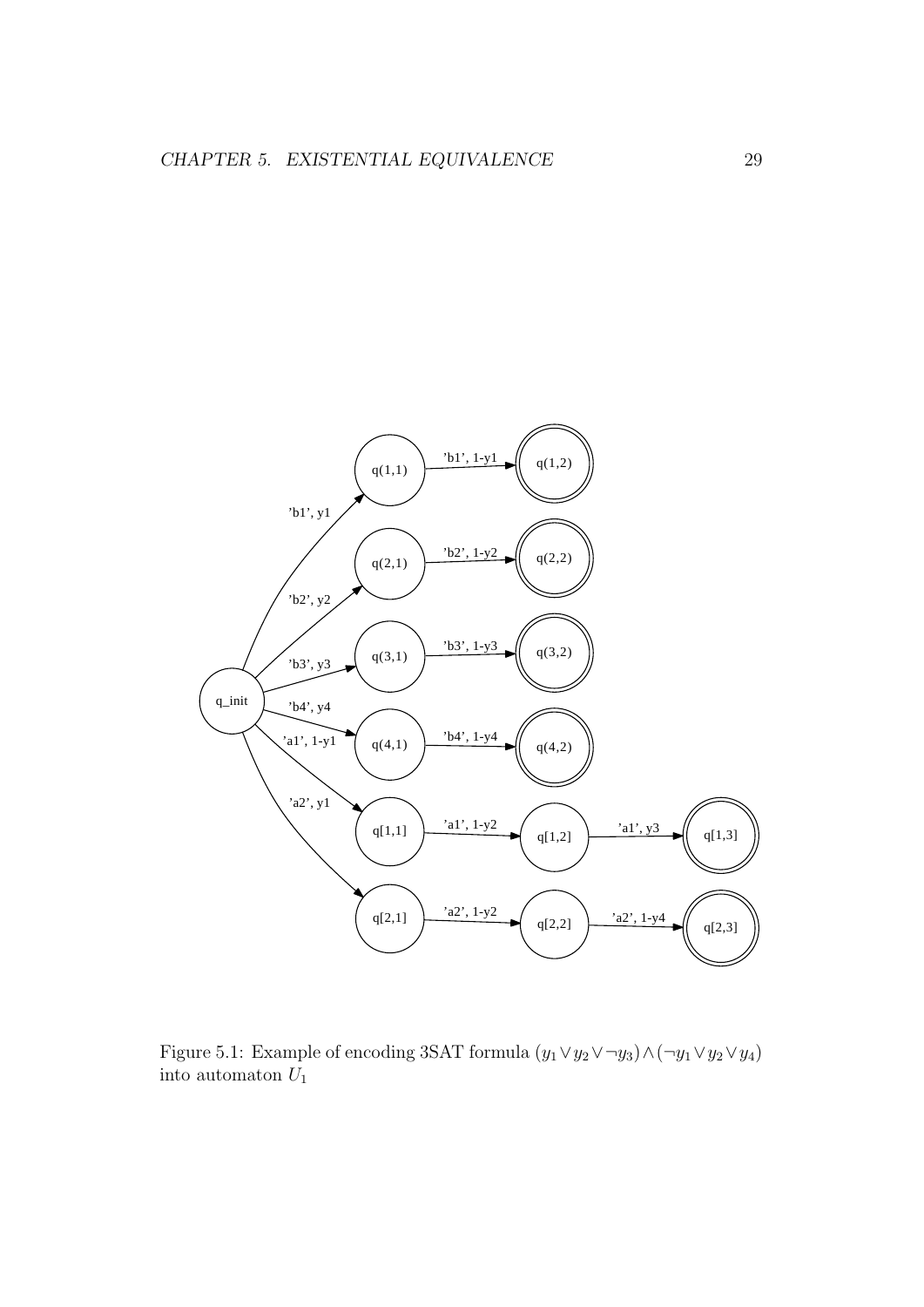We can fix this problem by checking each term in a sum individually (only in conjunction with  $F'(y)$ , since the whole sum  $Q(y)$  is zero if and only if each term is 0.  $\Box$ 

Theorem 5.4. The existential equivalence problem is at least as hard as the problem of comparing sum of square roots of integers with an integer.

Definition 5.1. The problem of comparing sum of square roots of integers with an integer is a decision problem such that given non-negative integers  $g_1, \ldots g_k$  and  $g$ , is  $\sqrt{g_1} + \ldots + \sqrt{g_k} \leq g^{\frac{S}{2}}$ 

Classifying the complexity of this problem is a famous open problem in computational geometry. It arises when we compare the length of polygonal paths in Euclidean space. It is not known to be in NP (nor to be NP-Hard). According to [\[Tiw92\]](#page-62-4) and [\[CMSC09\]](#page-60-5) PSPACE is the smallest well studied complexity class that provably contains this problem.

Proof. To solve this problem by using existential equivalence of probabilistic automata we will use similar technique as in Theorem [5.1](#page-29-2) to wire (encode) equalities into our automata.

First note that the following lines are equivalent:

$$
\sqrt{g_1} + \ldots + \sqrt{g_k} \le g \tag{5.1}
$$

<span id="page-33-0"></span>
$$
\sqrt{\frac{g_1}{g^2}} + \dots + \sqrt{\frac{g_k}{g^2}} \le 1 \tag{5.2}
$$

$$
\exists h \ge 0, \sqrt{\frac{g_1}{g^2}} + \ldots + \sqrt{\frac{g_k}{g^2}} + h = 1 \tag{5.3}
$$

Let  $q_1, \ldots q_k \in \mathbb{Q}$  be such that  $q_i = g_i/g^2$ . With first k input symbols we define equalities  $q_i'^2 = q_i$  and with another input symbol we define the equality  $\sum_{i=0}^{k} q'_i + h = 1$ . Now automata  $U_1$  and  $U_2$  are equivalent if and only if the equality [5.3](#page-33-0) holds.  $\Box$ 

**Definition 5.2.** A multivariate  $K$ -polynomial is a multivariate polynomial such that if it has a real root then it has a real root in the multidimensional ball of radius  $\leq K$  for  $K \in \mathbb{R}^+$ .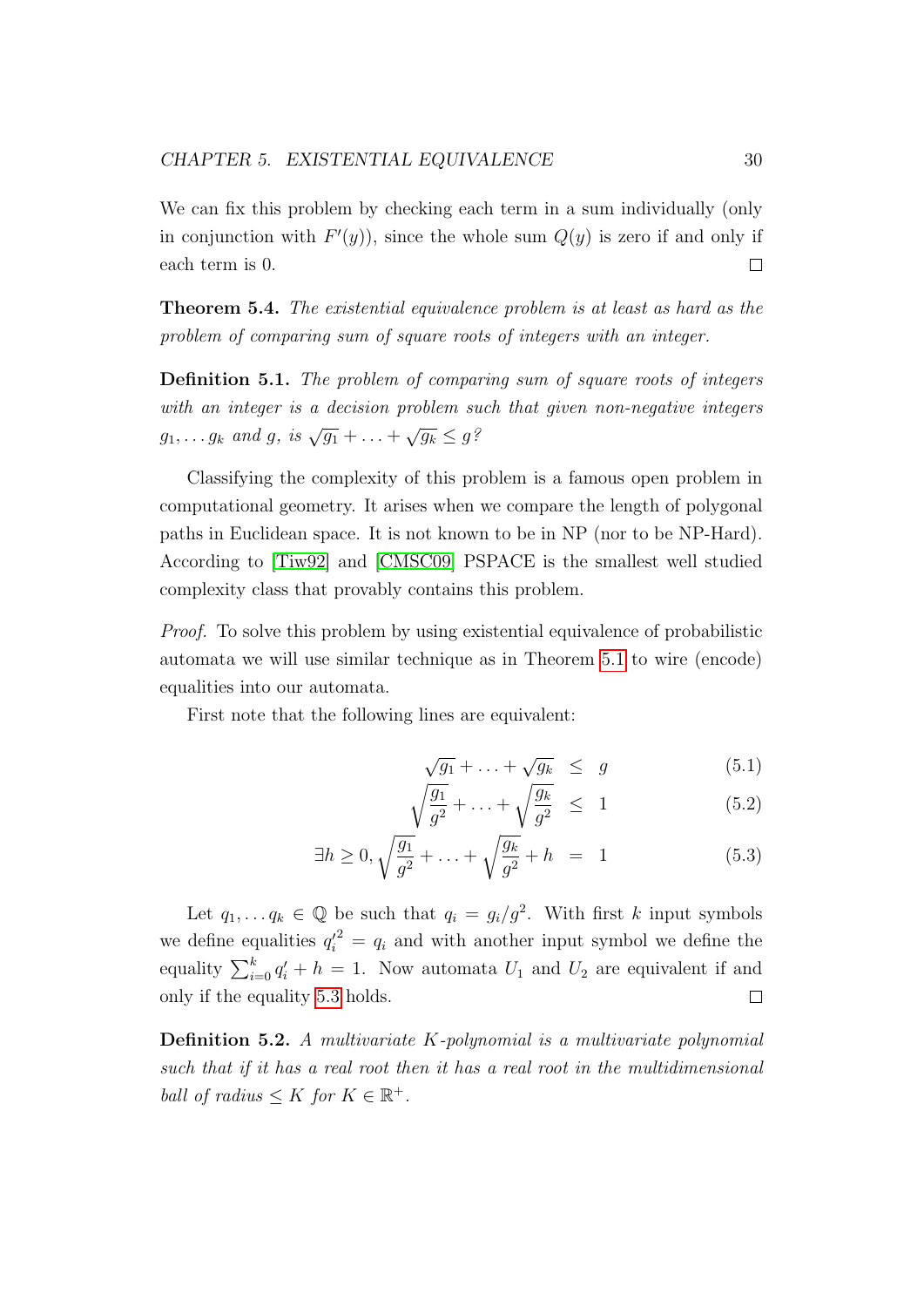Note that each multivariate  $K$ -polynomial is also a multivariate  $L$ -polynomial for all  $L$  greater than  $K$ . Moreover, for each multivariate polynomial there exists  $K \in \mathbb{R}^+$  such that it is a multivariate K-polynomial.

<span id="page-34-0"></span>**Remark 5.1.** We can change a multivariate L-polynomial  $Q_L(y)$  to a multivariate K-polynomial  $Q_K(y)$  by the following transformation (scaling):  $Q_K(y) :=$  $Q_L(\frac{L}{K}$  $\frac{L}{K}y$ ). The set of real roots of both polynomials is the same.

<span id="page-34-1"></span>**Lemma 5.5.** For each multivariate polynomial  $Q(y)$  we can effectively find  $K \in \mathbb{R}^+$  such that  $Q(y)$  is a multivariate  $K$ -polynomial.

*Proof.* To find such  $K$  we can use Cylindrical Algebraic Decomposition (CAD) algorithm described in the next chapter. We run CAD which gives us finite partition of the space and then  $K$  is the maximum of the distances of the outer most cells of the partition from the origin.  $\Box$ 

<span id="page-34-2"></span>Theorem 5.6. The existential equivalence problem is at least as hard as deciding if a multivariate K-polynomial has a root for any fixed  $K \in \mathbb{R}^+$ .

Proof. First we scale an input polynomial and then we construct a Probabilistic automata for which exist feasible values of parameters such that they are equivalent if and only if the input polynomial has a root.

### Scaling

We can scale the input polynomial using the fact from Remark [5.1](#page-34-0) to get a multivariate  $\frac{1}{2}$ -polynomial. So we can assume that the polynomial either does not have any real roots or it has a root  $y = (y_1, \ldots, y_k)$ , where  $|y| \leq \frac{1}{2}$ (so then also  $|y_i| \leq \frac{1}{2}$ ).

We assume that an input polynomial is given as a valid string which consists of characters  $0, 1, \ldots, 9,$   $),$   $($ ,  $+, -, *, \hat{ }$  and variables  $y_i$ . We limit only exponentiation in the way that nesting of exponents is forbidden and variables cannot be in the exponent.

**Example 5.1.** Examples of a bad input:  $(y_1 + 4)^{y_2}$ ,  $((2 * y_1)^3 + 1)^4$ . Example of a good input:  $(y_1 + 4 + y_2)^{17} - (y_1 * y_1 + 5) * (y_1 - y_2)^6 + y_2^3$ .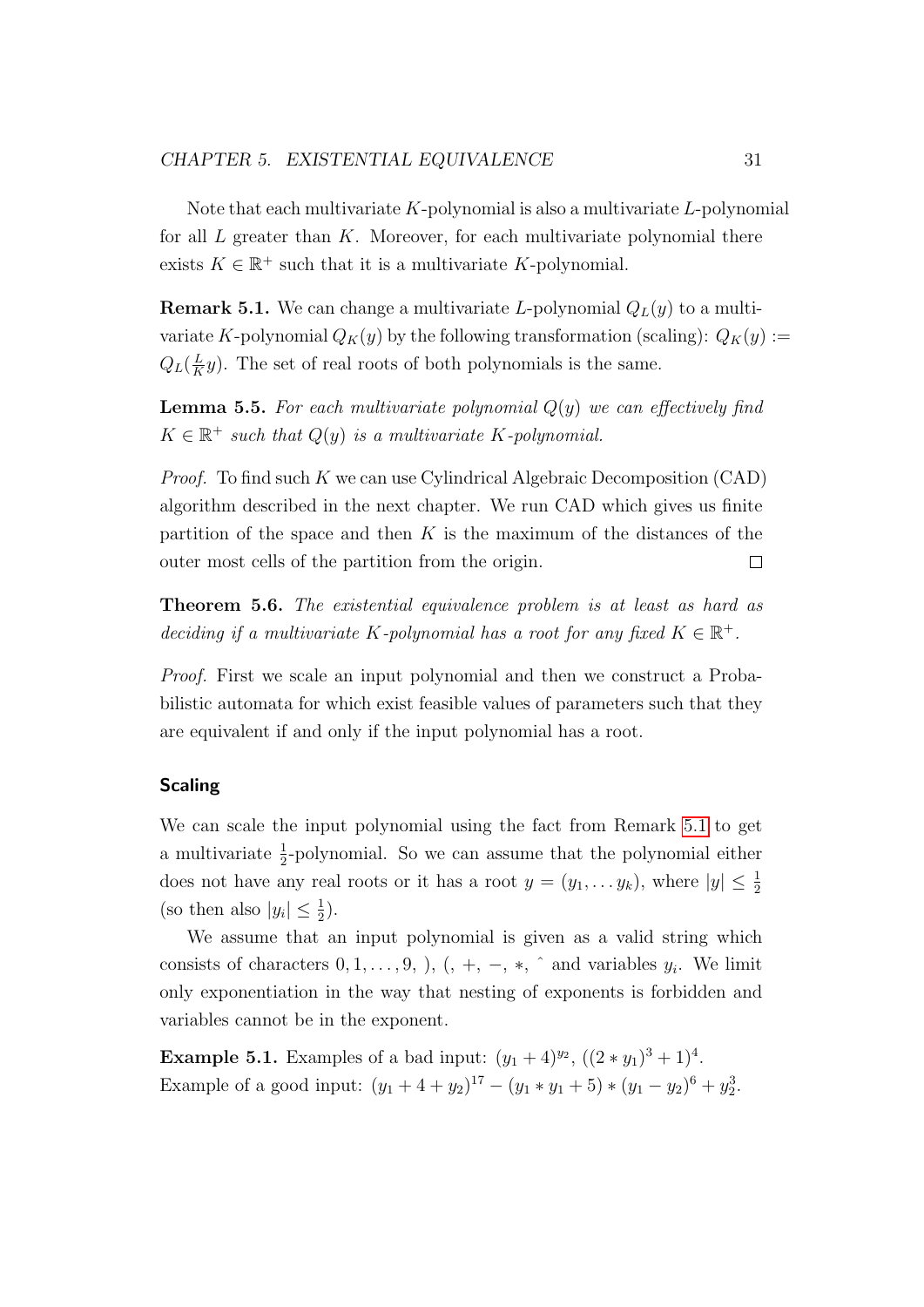Now we perform another transformation which ensures that any valid part of an input polynomial  $Q(y)$  is in absolute value at most  $1/2$ . Let L be an upper bounds for an absolute value of the polynomial. We can get it by changing all minus signs to plus signs and interchanging all variables with 1 (we have bounds on variables 1/2 so we can do it) and all constants less than 1 also by 1. Then by evaluating the part of the input polynomial we get certainly the upper bound not only for it, but also for any sub part of it. We can prove it by induction since at each polynomial we can look as at the sum or product of two shorter polynomials, and by adding or multiplying two expressions greater than 1 the result of the operation is greater than both of them.

Now by dividing  $Q(y)$  by 2L we get that the overall value of the polynomial is in the absolute value  $\leq 1/2$ . The question is how to incorporate this division by 2L into all parts of  $Q(y)$  to get this property for any sub part. We can do it in a recursive way. Each valid part  $Q'(y)$  of the input polynomial is also a polynomial and has one of the following forms:

- $Q'(y)$  is a constant or a variable
- $Q'(y)$  is a sum of two shorter polynomials:  $Q_1(y) + Q_2(y)$
- $Q'(y)$  is a power of the shorter polynomial:  $(Q_1(y))^k$
- $Q'(y)$  is a product of two shorter polynomials:  $Q_1(y)Q_2(y)$

In the first two cases we just divide sub parts by  $2L$ , in the third case we can divide them by  $\sqrt[k]{2L}$ . In the last case the simplest way is to divide both of them by  $2L$ . However it causes few problems as we need to divide the whole polynomial by the same number to preserve the same roots. We can easily fix it during popping out of (on the way out of) recursion. In case of  $Q'(y) = Q_1(y) + Q_2(y)$  we check by what we divided  $Q_1(y)$  and by what  $Q_2(y)$  and make it equal by the additional dividing of the one which was divided less so far.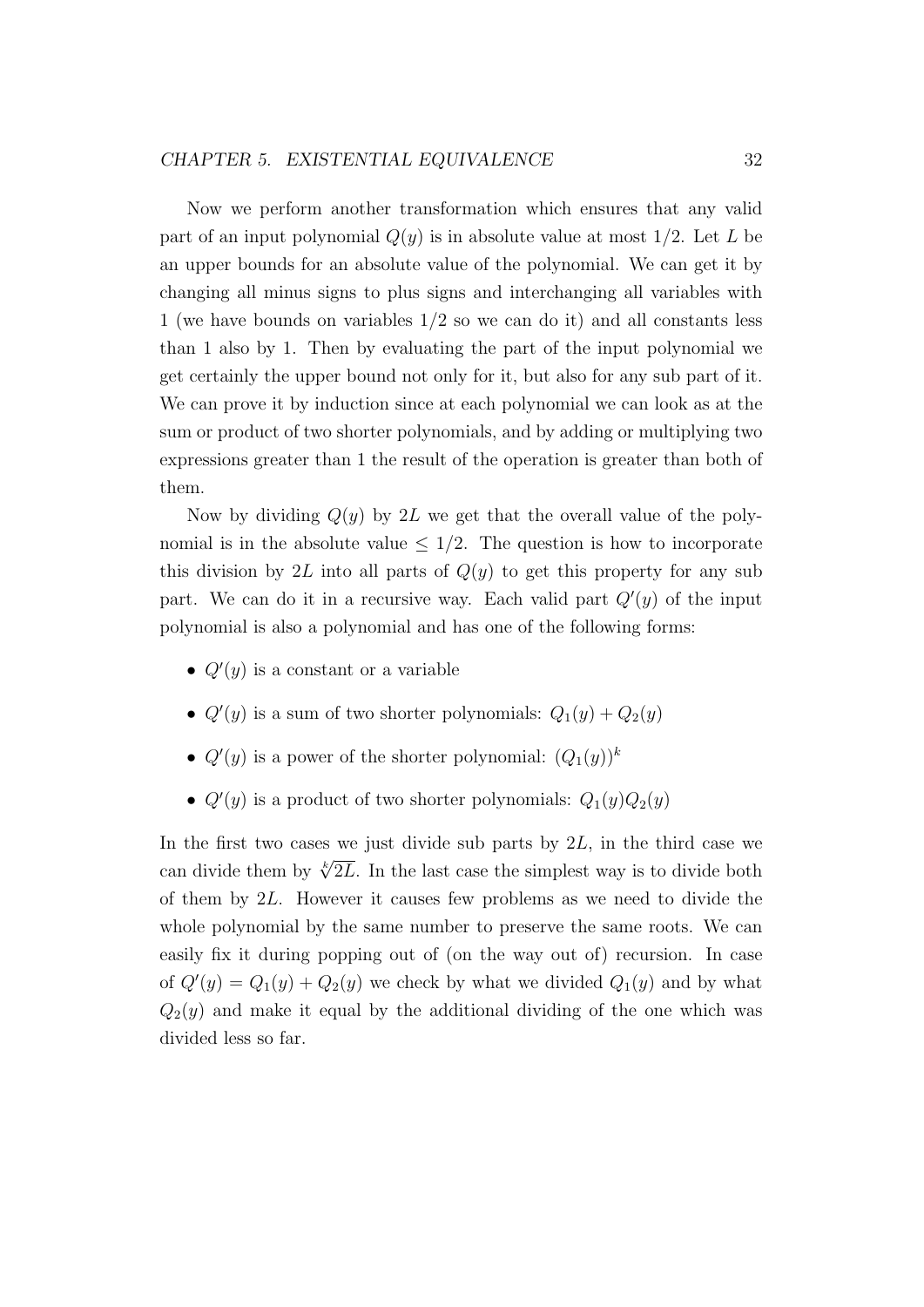#### **Construction**

We construct probabilistic automata  $U_1$  and  $U_2$  such that there exist feasible values of parameters  $y = (y_1, \ldots, y_k)$  such that  $U_1$  and  $U_2$  are equivalent if and only if the input polynomial  $Q(y)$  has a root such that  $-1/2 \leq y_i \leq 1/2$ for all  $y_i$  (by scaling done above).

Example 5.2. We start with a simple example. Consider a polynomial  $Q(y) =$  $a_3$  $\sqrt{(y_1y_2+1/7)}$  $a_4$  $\sqrt{(y_2-1/5)}$  ${a_1}$  $+ (-4y_1)$  $\overline{a_2}$ . We ask if it has a root. It is equiv-

alent to asking if the following system of equations has a solution:

$$
a_1 + a_2 = 0 \tag{5.4}
$$

$$
a_2 = -4y_1 \tag{5.5}
$$

$$
a_3 a_4 = a_1 \t\t(5.6)
$$

$$
a_4 = y_2 - 1/5 \tag{5.7}
$$

$$
a_5 + 1/7 = a_3 \tag{5.8}
$$

$$
y_1 y_2 = a_5 \t\t(5.9)
$$

Similarly as in the example above we can define the set of equalities for any input polynomial. It is because each polynomial can be written as a constant or a variable, a sum or a product of two shorter polynomials or power of shorter polynomial. First we ignore the power operation and will come back to it later. So basically (except exponentiation for now) we can write down a polynomial equation as a system of equalities of the form  $A + B = C$  or  $A * B = C$  by introducing new variables. Note that the input has length  $n$  and we need at most one new variable for each sum or product, so at most  $n$  new variables  $a_i$ .

To solve this problem by using existential equivalence of probabilistic automata we will once again use a similar technique as in Theorem [5.1](#page-29-2) to encode equalities into our automata. From the scaling we have all variables  $y_i$  and also  $a_i \in [-1/2, 1/2]$ , so we must be careful not to limit them in any other way while encoding equalities to automata. It could be limited by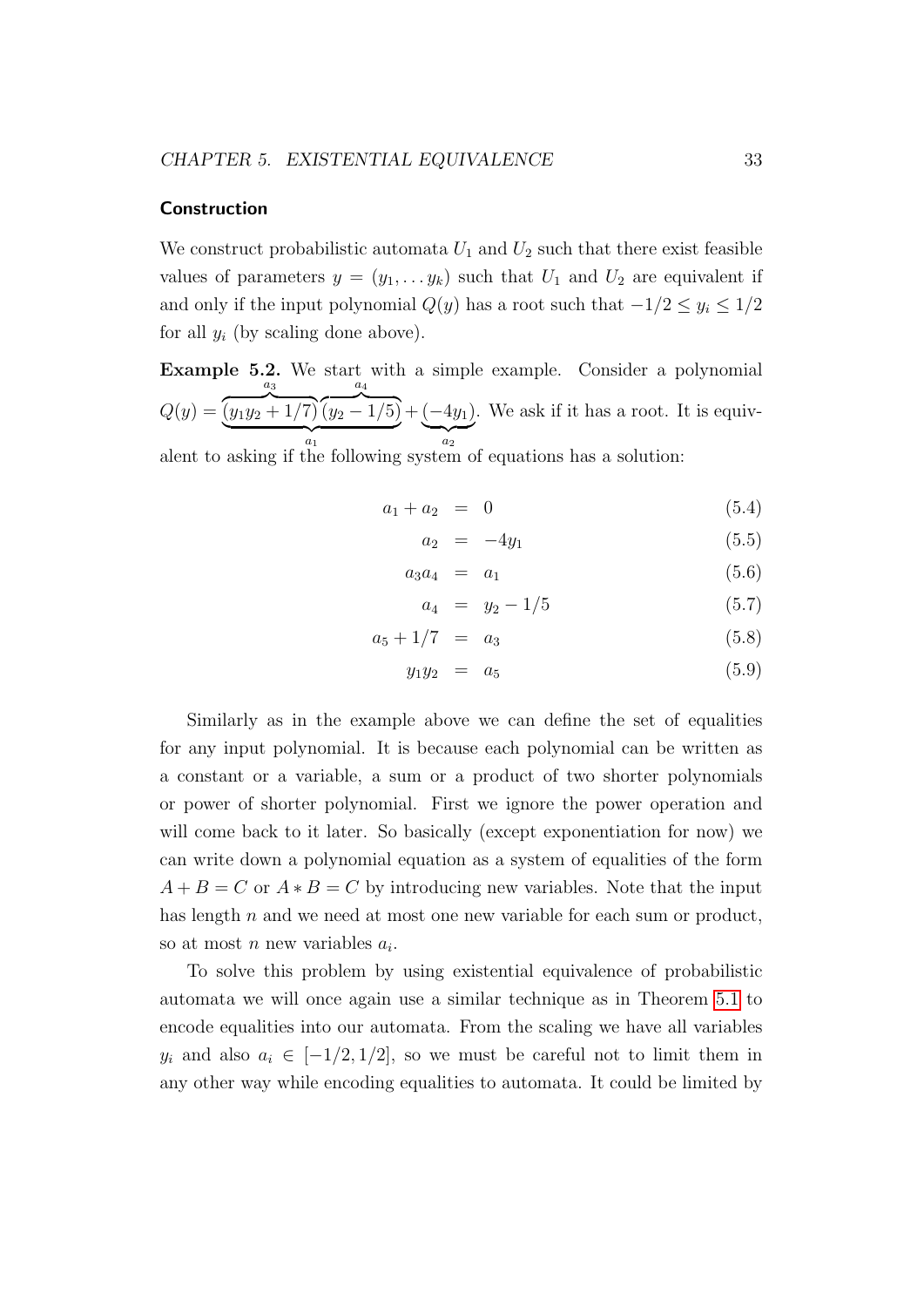the fact that each transition probability in automaton is between 0 and 1, inclusive. Therefore straightforward encoding would not work.

However we encode the equality  $A+B=C$  into automata in the following way:



For *i*-th such equality we have input symbol  $c_i$  and we accept the string  $c_i$ with transition probability  $A+B+1/2$  in Automaton  $U_1$  and with transition probability  $C + 1/2$  in Automaton  $U_2$ .

And we encode the equality  $A * B = C$  into automata in the following way:



For *i*-th such equality we have input symbol  $d_i$  and we accept the string  $d_i d_i$  with transition probability  $(A + 1/2) * (B + 1/2)$  in Automaton  $U_1$  and with transition probability  $C + A/2 + B/2 + 1/4$  in Automaton  $U_2$ . We have this equality  $(A + 1/2) * (B + 1/2) = C + A/2 + B/2 + 1/4$  if and only if  $A * B = C$  for all  $A, B, C \in [-1/2, 1/2]$ .

In the case of exponentiation  $A^k$ , we cannot just do it directly through writing it as a product  $\overline{A*A}$ ...\*  $\overline{A}$  and then encoding it as above. It would  $k$  times make our construction exponential and we need to have it in a polynomial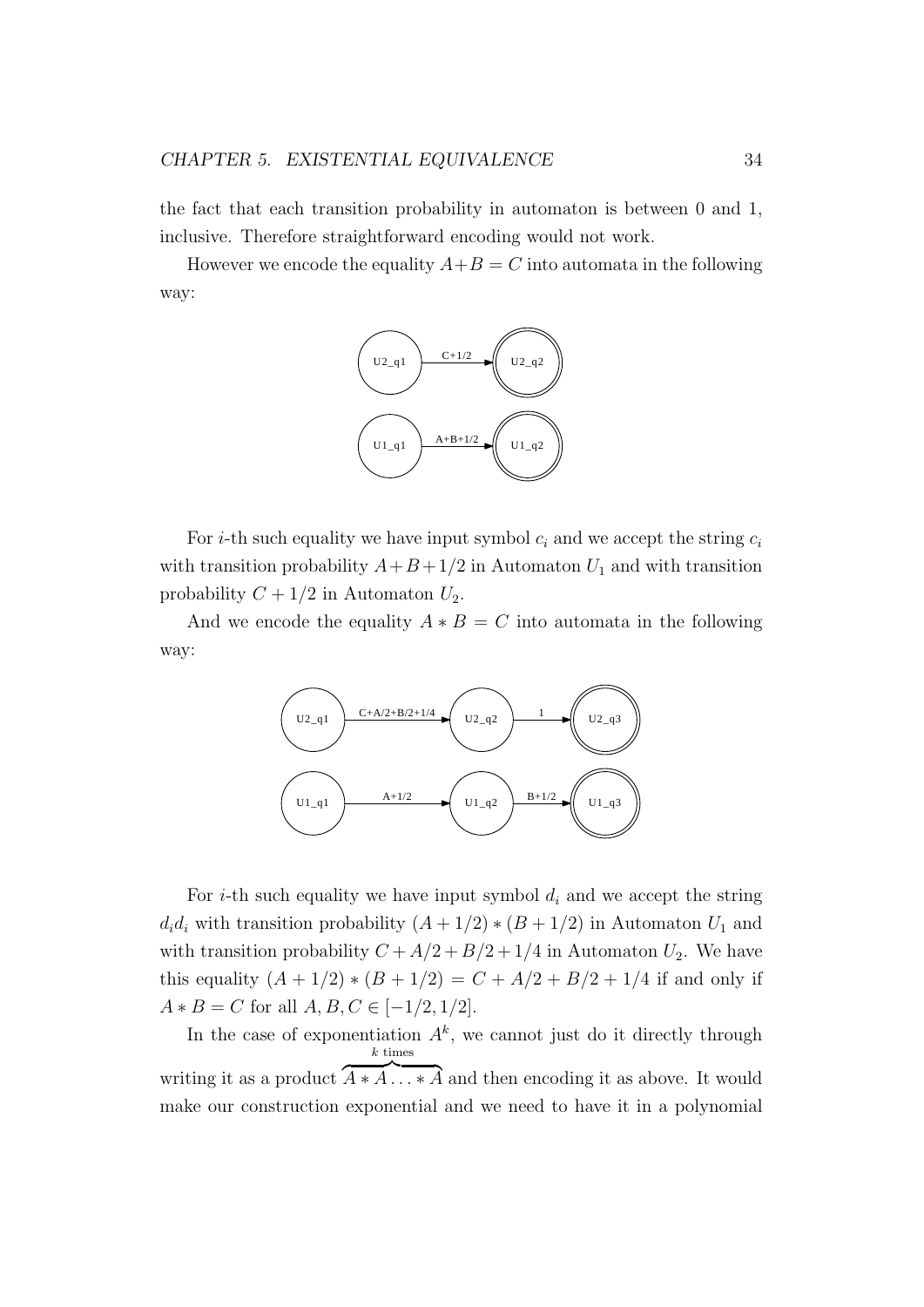time. However we can fix it by doing iterative squaring. We can do it by introducing new variables and using the fact that  $A^k = A^{k/2} * A^{k/2}$  for k even and  $A^k = A^{k/2} * A^{k/2} * A$  for k odd. For this we need  $O(\log k)$  new variables for any exponent k. For input of length n is  $k < 9<sup>n</sup>$  and therefore we need at most  $O(\log 9^n) = O(n)$  new variables. We have less than *n* exponents in the input polynomial and so we need only polynomially many new variables and equations, as required. We encode these equations as in the case of multiplication  $A * B = C$ .

Remark 5.2. Consider famous Hilbert's tenth problem:

"Given a Diophantine equation with any number of unknown quantities and with rational integral numerical coefficients: To devise a process according to which it can be determined in a finite number of operations whether the equation is solvable in rational integers"

It was finally proved in 1970 that this problem, which is equivalent to asking if a polynomial with integer coefficients has an integer root, is not decidable. The result for a similar problem asking if such polynomial has a rational root is, despite the great interest, still an open problem. Taking into account Lemma [5.5](#page-34-1) and encoding of the polynomial into automata using the technique in Theorem [5.6](#page-34-2) we can conclude that if we were able to decide the problem of Existential equivalence of probabilistic automata with parameters over rationals (i.e. if exist parameters  $y_i \in \mathbb{Q}$  such that two automata are equivalent) we would be able to decide if the polynomial (with integer coefficients) has a rational root.

 $\Box$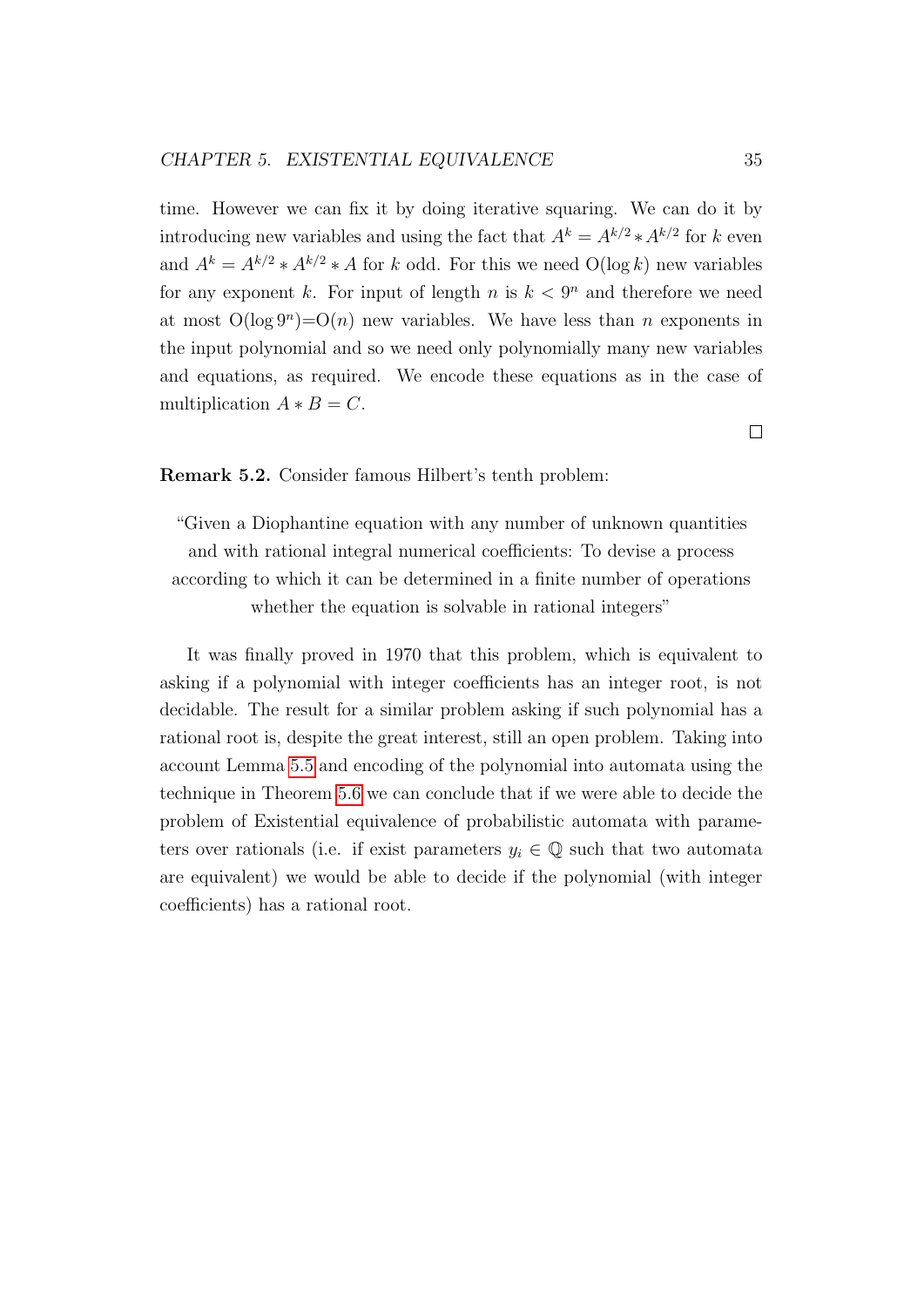## <span id="page-39-0"></span>Chapter 6

# First-order logic equivalence of probabilistic automata with parameters

First-order logic equivalence of probabilistic automata with parameters  $U_1$ and  $U_2$  is a decision problem (considering only feasible values of parameters  $y = (y_1, y_2, \ldots, y_k)$  asking if the given first order logic statement about equivalence of two probabilistic automata is true.

Definition 6.1. Consider atomic formulas:

- $\bullet$   $L_{U_1(y)} = L_{U_2(y)}$
- ∙ equalities or inequalities of algebraic expressions which contain variables  $y_i$ , numbers, brackets, and operations  $+$ ,  $-$ ,  $*$ ,  $/$  and  $\hat{ }$

First-order logic equivalence of probabilistic automata with parameters  $U_1$  and  $U_2$  is a decision problem asking if the logical sentence, which is a combination of atomic formulas with boolean connectives and quantifiers, is true.

Example 6.1. The example of the problem is to decide the truth of:

$$
(\exists y_1)(\forall y_2)((3y_1 \ge 2y_2) \land (L_{U_1(y)} = L_{U_2(y)}))
$$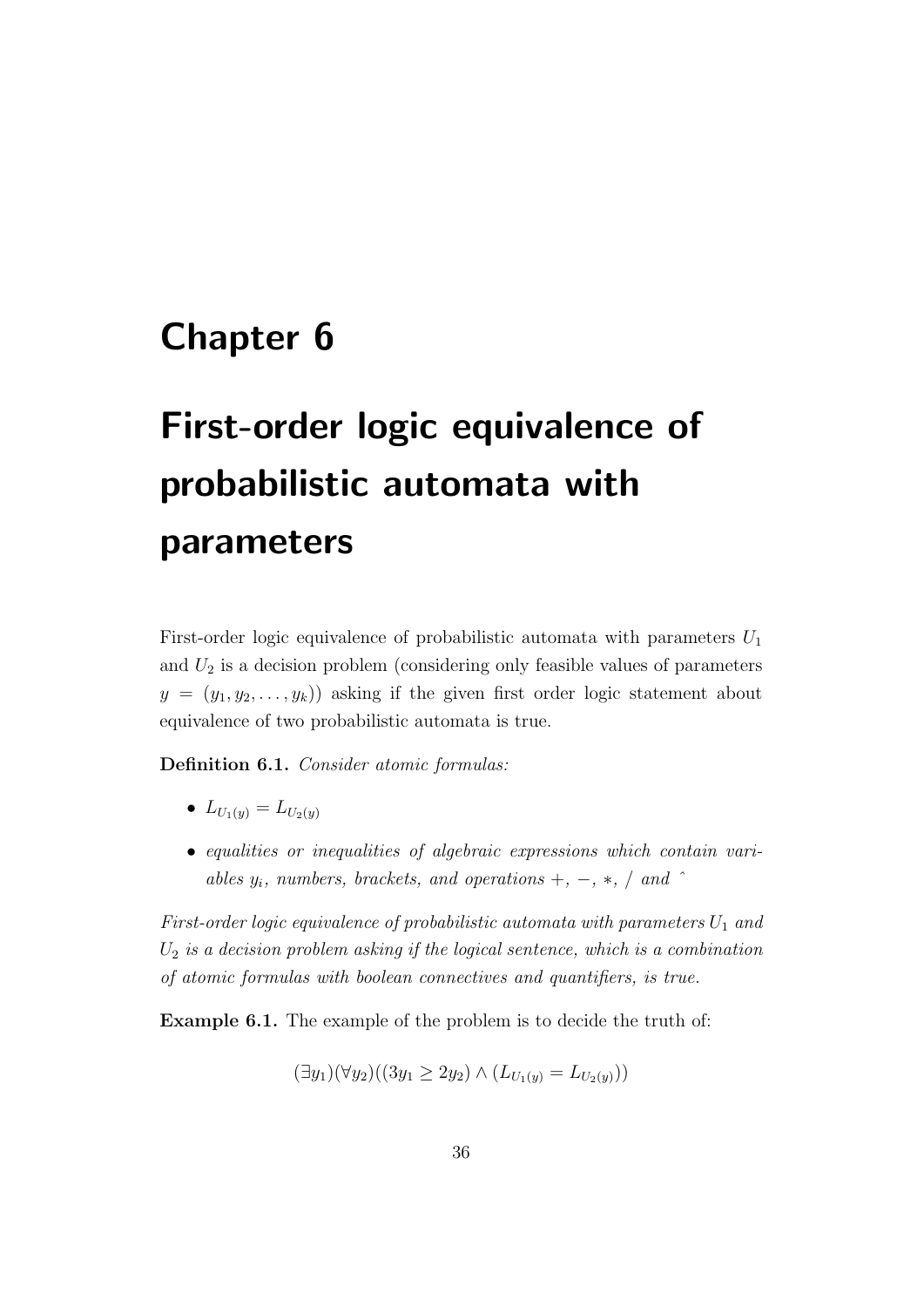<span id="page-40-1"></span>Lemma 6.1. Any first-order logic statement about an equivalence of polynomials is decidable.

It follows from the decidability of the first order theory of the reals. Currently there are many different known algorithms. Some of them have better theoretical complexity, other have better performance in practice (See [\[HL91\]](#page-61-10) for comparison). The complexity class of the algorithms is Double Exponential. We describe in short an idea of Collins algorithm which is the most widely used, mainly because of the practical performance.

## <span id="page-40-0"></span>6.1 Collins algorithm overview

We give an overview of the algorithm based on the overview in [\[HL91\]](#page-61-10). A more detailed description of the algorithm is available in [\[Col75\]](#page-60-6) and [\[BPR06\]](#page-60-4).

The algorithm constructs a Cylindrical Algebraic Decomposition (CAD) of the input polynomials, where a CAD of a set of polynomials in  $n$  variables is a certain finite partitioning of the  $n$ -dimensional real space such that in each cell of the partition polynomials have constant signs. Once a CAD is constructed, the truth of the input sentence can be determined by checking its truth value in appropriate cells by examining sample points within these cells.

A CAD is constructed in three stages:

- Projection: The input *n*-variable polynomials are projected into a set of  $(n - 1)$  variate polynomials in a way that a CAD of *n*-space can be built on a CAD of  $(n-1)$ -space. This continues until univariate projection polynomials are obtained.
- Base stage: A CAD of 1-space is constructed by isolating real roots of the univariate projection polynomials.
- Extension: A CAD of 2-space is constructed by building a stack of cells over the cells of CAD of 1-space. It continues until a CAD of  $n$ -space is obtained.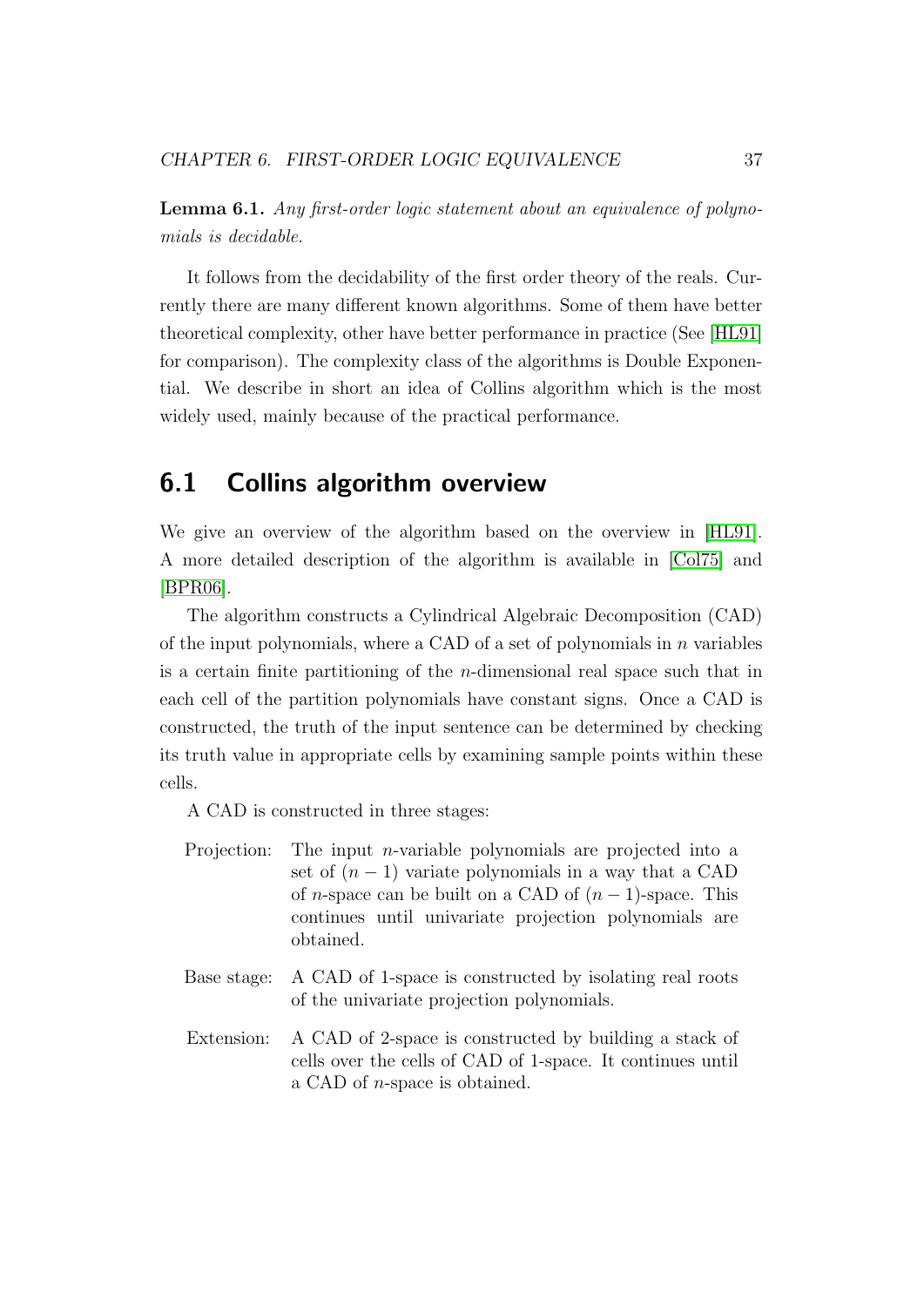## <span id="page-41-0"></span>6.2 First-order logic equivalence is PSPACE-Hard

Theorem 6.2. First-order logic equivalence of probabilistic automata with parameters is NP-Hard.

Proof. It follows from Theorem [5.1,](#page-29-2) from NP-Hardness of existential equivalence of probabilistic automata with parameters.  $\Box$ 

Theorem 6.3. First-order logic equivalence of probabilistic automata with parameters is decidable and is in the complexity class Double Exponential.

Proof. We reduce the problem to a problem in Lemma [6.1,](#page-40-1) which is well known to be in Double Exponential. First we construct the polynomial  $Q(y)$  as in Theorem [4.1](#page-21-2) and then we add to our first-order logic prefix all inequalities for parameters, which are forced by automata (i.e. implied from the fact that transition probabilities are between 0 and 1, inclusive, and sum to 1 for each state and input symbol).  $\Box$ 

**Theorem 6.4.** First-order logic equivalence of probabilistic automata with parameters is PSPACE-Hard.

Definition 6.2. Quantified SAT, in short QSAT, is a decision problem if a given fully quantified (with no free variables) boolean formula evaluates to true.

Example of QSAT is:  $\forall x \exists y \forall z (x \lor y) \land z$ .

Proof. The QSAT problem is well known to be PSPACE-Complete. We show reduction of this problem to First-order logic equivalence of probabilistic automata with parameters.

It is sufficient to take an input QSAT formula and add constraint for each parameter  $y_i$  corresponding to a literal:  $(y_i = 0 \vee y_i = 1)$  to force them to be either 0 or 1 and then to ask the question if Probabilistic automaton  $U_1$  is equivalent to itself. Technically, we cannot take QSAT directly as operations ∨ and ∧ are not well defined over the reals. So we can transcribe the formula using the following two rules, where  $t$  stands for transcribing operation :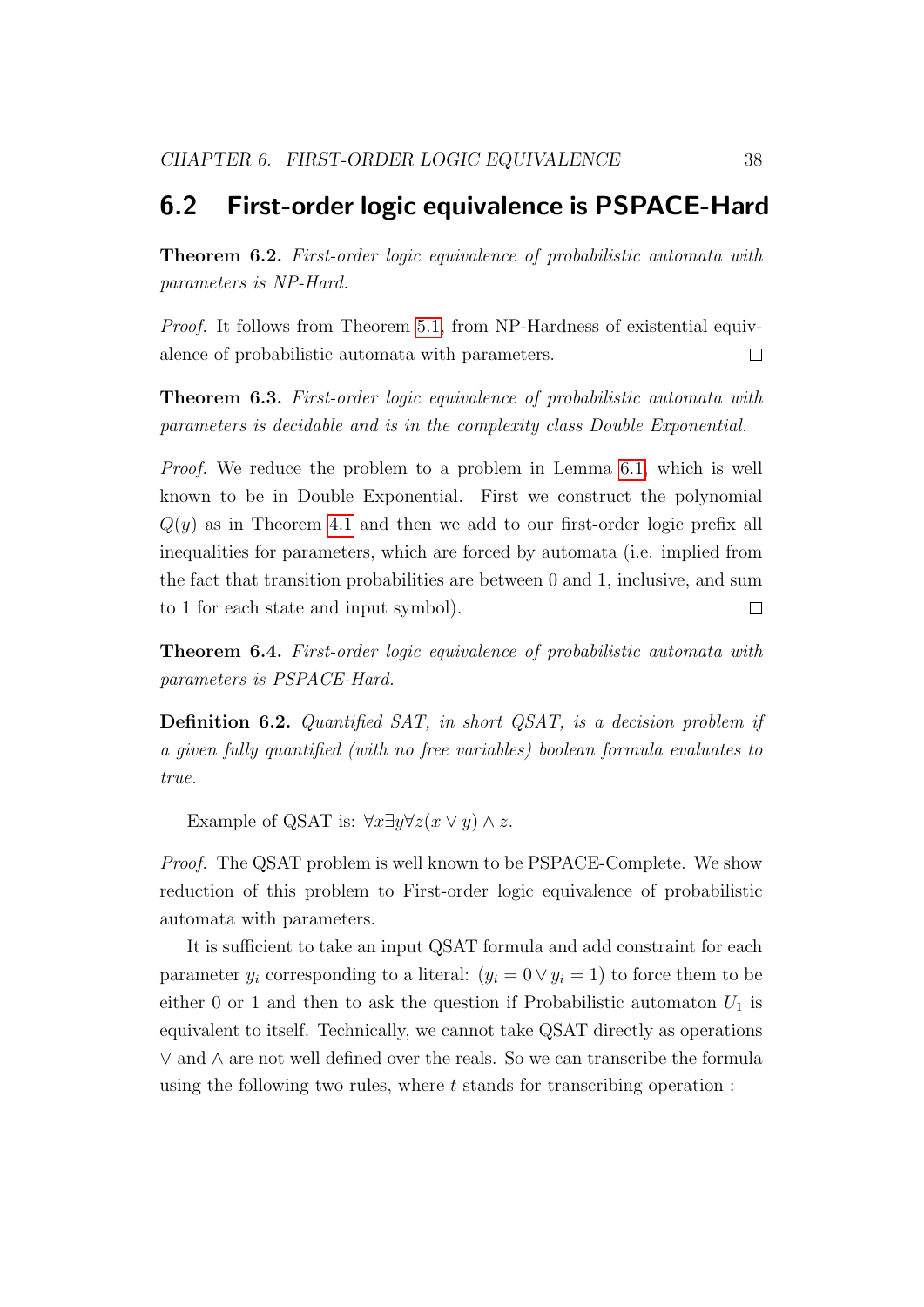- $t(y_i)$  goes to  $y_i$  for any atomic literal (parameter)  $y_i$
- $t(\phi(y) \wedge \psi(y))$  goes to  $t(\phi(y))t(\psi(y)) = 1$
- $t(\phi(y) \vee \psi(y))$  goes to  $1 (1 t(\phi(y)))(1 t(\psi(y))) = 1$

First-order logic equivalence of probabilistic automata with parameters will answer yes if and only if the first-order logic prefix is true, i.e. when an input instance of QSAT is true. $\Box$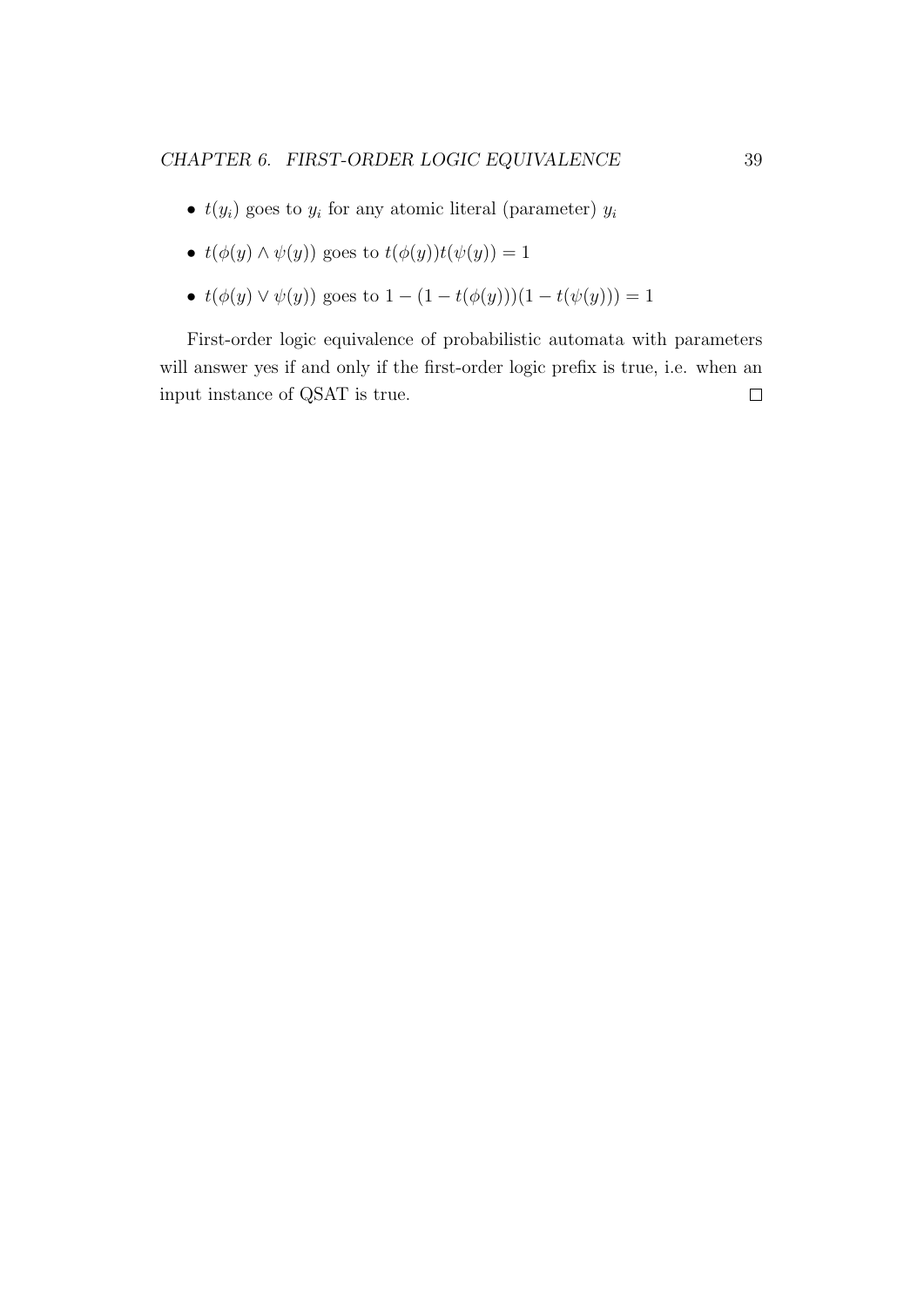## <span id="page-43-0"></span>Chapter 7

# Bisimulation of Probabilistic Automata

The notion of bisimulation for probabilistic transition systems was introduced by Larsen and Skou [\[LS91\]](#page-61-11). It is a probabilistic version of popular notion of bisimulation on labelled transition systems. It is mainly used for state minimization as well as equivalence checking.

A bisimulation is an equivalence relation on two state transition systems, where one system simulates (matches the moves of) another and the other way round.



<span id="page-43-1"></span>Figure 7.1: Example of automata that are language equivalent, but not bisimilar

Bisimulation is stronger than language equivalence, so it can happen that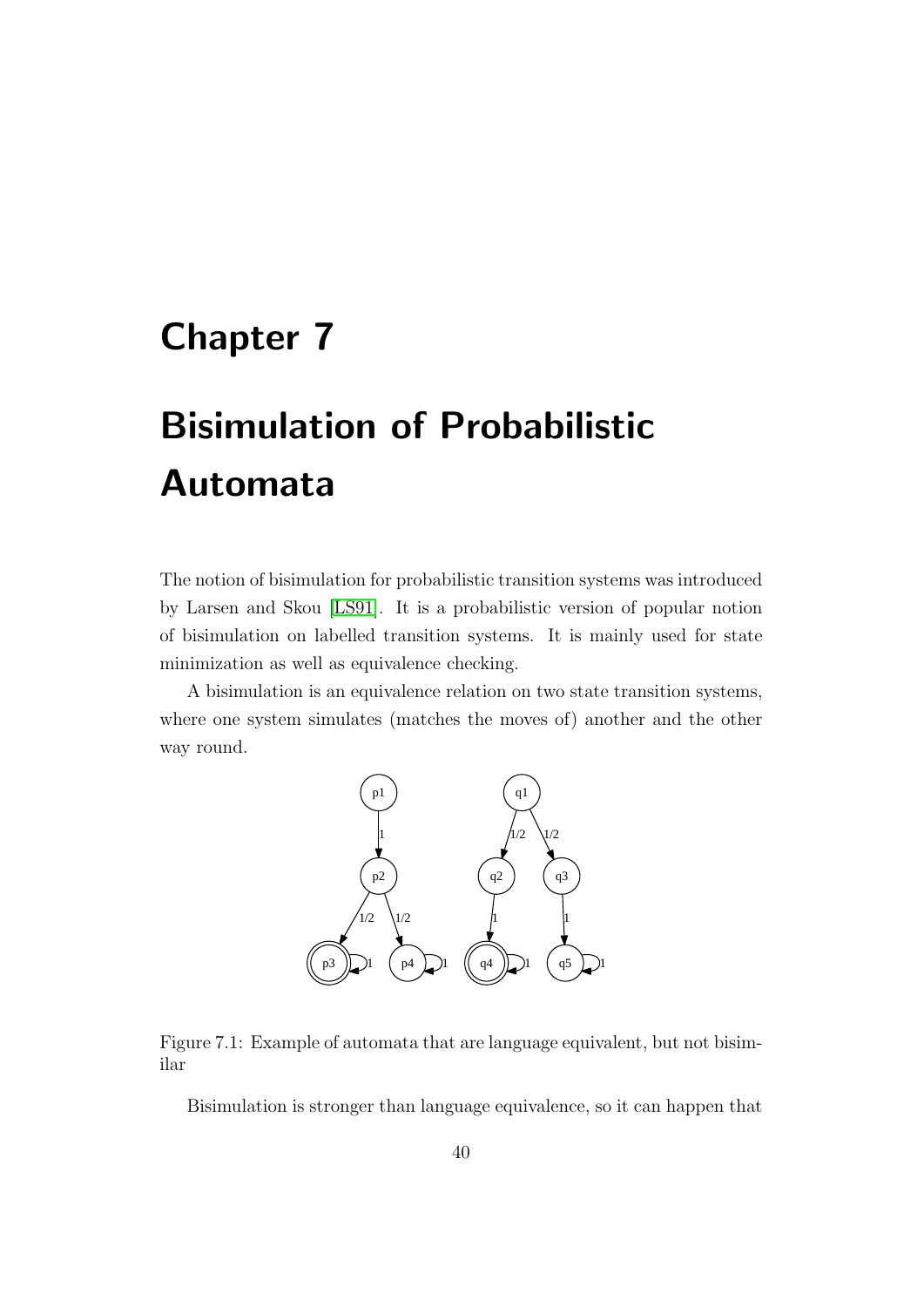two systems are language equivalent, but not bisimilar. On the other hand two bisimilar systems are always also language equivalent.

First we consider as the transition systems probabilistic automata without parameters. Consider two probabilistic automata  $U_1 = (S_1, \Sigma, M_1, \rho_1, F_1)$ and  $U_2 = (S_2, \Sigma, M_2, \rho_2, F_2)$ . Recall that (see Definition [2.10\)](#page-10-2) we can combine them to the one automaton  $U_1 \oplus U_2$ . Now we define bisimulation on this combined automaton.

Let S be set of states of size n and  $\sim$  be an equivalence relation on S. We denote by  $s \sim t$  that  $(s, t) \in \sim$ , by  $S/\sim$  the set of equivalence classes with respect to  $\sim$  and by  $\rho_s$  the distribution over states such that it is 1 for the state s and 0 for the other states. Moreover recall that if we have  $B \subseteq S$ then we define  $\eta_B$  to be an n dimensional row vector such that  $\eta_B[i] = 1$  iff  $s_i \in B$  and 0 otherwise.

In words,  $s \sim t$  if the sum of transition probabilities from the state s after reading the input symbol  $\delta$  to the part of partition B is the same as from the state t for all possible input symbols  $\delta$  and all elements B of partition.

**Definition 7.1.** Let  $U_1 \oplus U_2$  be a combination of two probabilistic automata. A bisimulation on  $S = S_1 \cup S_2$  is an equivalence relation ~ on S such that if  $s \sim t$  then  $\forall \delta \in \Sigma$ ,  $B \in S/\sim$  we have  $\rho_s M_{U_1 \oplus U_2}(\delta) \eta_B^T = \rho_t M_{U_1 \oplus U_2}(\delta) \eta_B^T$  and both  $s, t \in F = F_1 \cup F_2$  or both  $s, t \in S \setminus F$ .

<span id="page-44-0"></span>**Definition 7.2.** We say that probabilistic automata  $U_1$  and  $U_2$  are bisimilar if there exists a bisimulation  $\sim$  such that  $[\rho_1, -\rho_2] \eta_B^T = 0$  for each equivalence class  $B \in S/\sim$ .

Note 7.1. In Definition [7.2](#page-44-0) we could exchange maximum bisimulation by if there exists bisimulation. It is the same, because bisimulations are closed under union.

Example 7.1. See Figure [7.1](#page-43-1) as the example of two automata that are language equivalent, but not bisimilar. In that example,  $\Sigma$  has only one symbol and the whole initial distribution is concentrated in the states  $p_1$ and  $q_1$ , respectively. If the states  $p_4$  and  $q_5$  became accepting then the two automata would be bisimilar.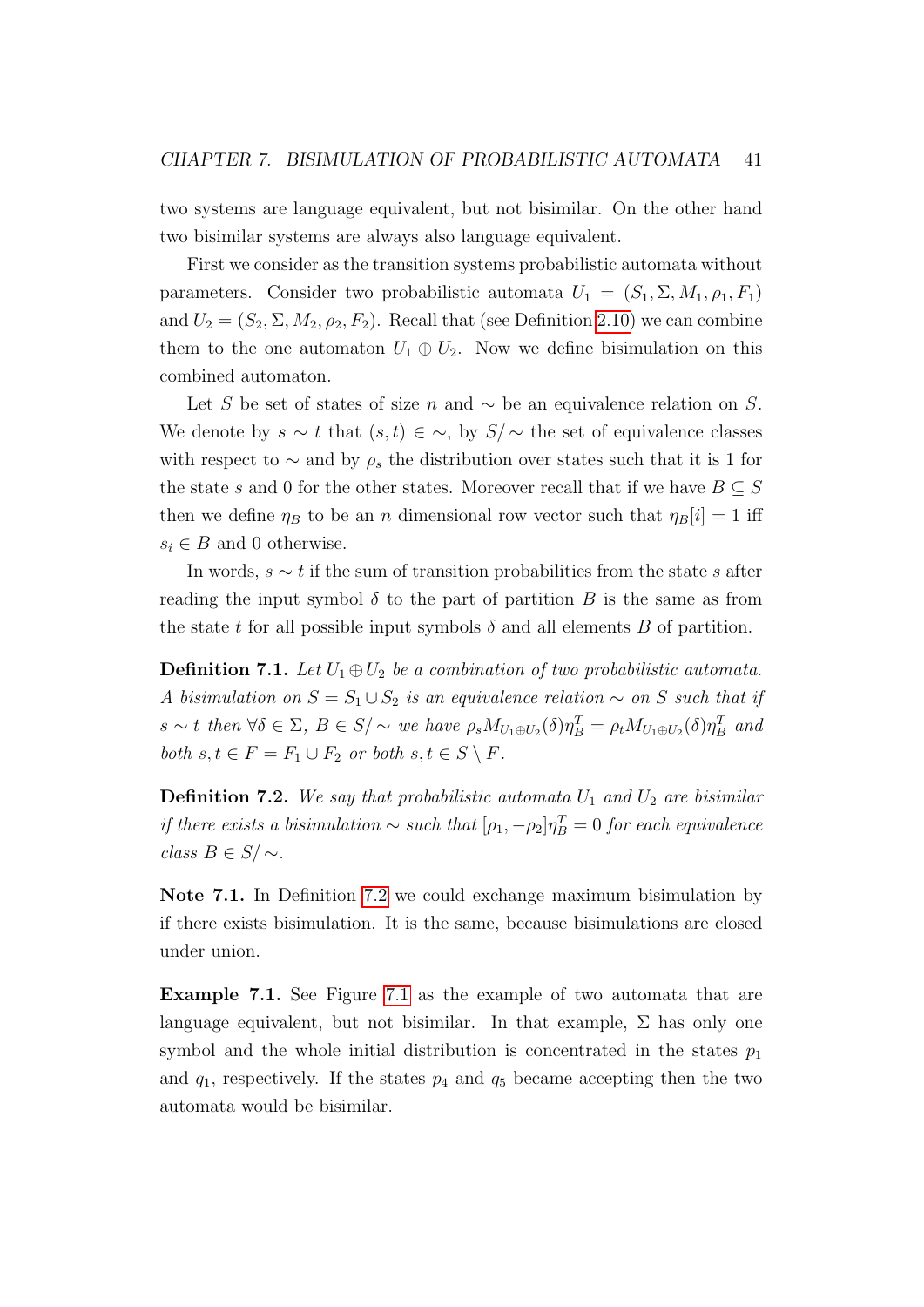## <span id="page-45-0"></span>7.1 Partition refinement algorithm for testing bisimulation

One way to compute the maximum bisimulation on an automaton is by partition refinement. The idea is to start with trivial partition and then to refine this partition step by step until a bisimulation is reached. A similar idea was introduced by Hopcroft [\[Hop71\]](#page-61-3) for minimizing deterministic finite automata.

This approach was extended to probabilistic transition systems in [\[Bai96\]](#page-60-1), where the algorithm running in time  $O(n^2m)$  was introduced (*n* is number of states and  $m$  is number of transitions).

There is an even faster  $O(m \log n)$  algorithm [\[DHS](#page-60-2)+03] for probabilistic bisimulation (first especially designed for Markov Chains). The algorithm gains speedup by using splay trees to sort transition weights. Also note that probabilistic bisimulation applied to Markov Chains is the same concept as lumpability.

In this section we provide the description of the simpler version of the  $O(n^2m)$  algorithm accommodated to the probabilistic automata defined in this thesis.

### Algorithm

We start with the trivial partition  $X_0 = \{S \setminus F, F\}$ . In each step we refine the elements of the partition obtained so far.

Let  $E_s(B,\delta) = \rho_s M_{U_1 \oplus U_2}(\delta) \eta_B$ , i.e.  $E_s$  is a matrix of transition probabilities from the state  $s$ , where there is one entry for each combination of the input symbol  $\delta \in \Sigma$  and element of partition  $B \in X_i$  (where  $X_i$  is the current partition). Then we split each element of partition  $B \in X_i$  in such a way that states  $s, t \in B$  stay together if and only if  $E_s(C, \delta) = E_t(C, \delta)$  for all blocks  $C \in S/X_i$ . We say that we obtain the partition  $X_{i+1}$  as the union of refinements of elements of partition  $B \in X_i$  with respect to the relation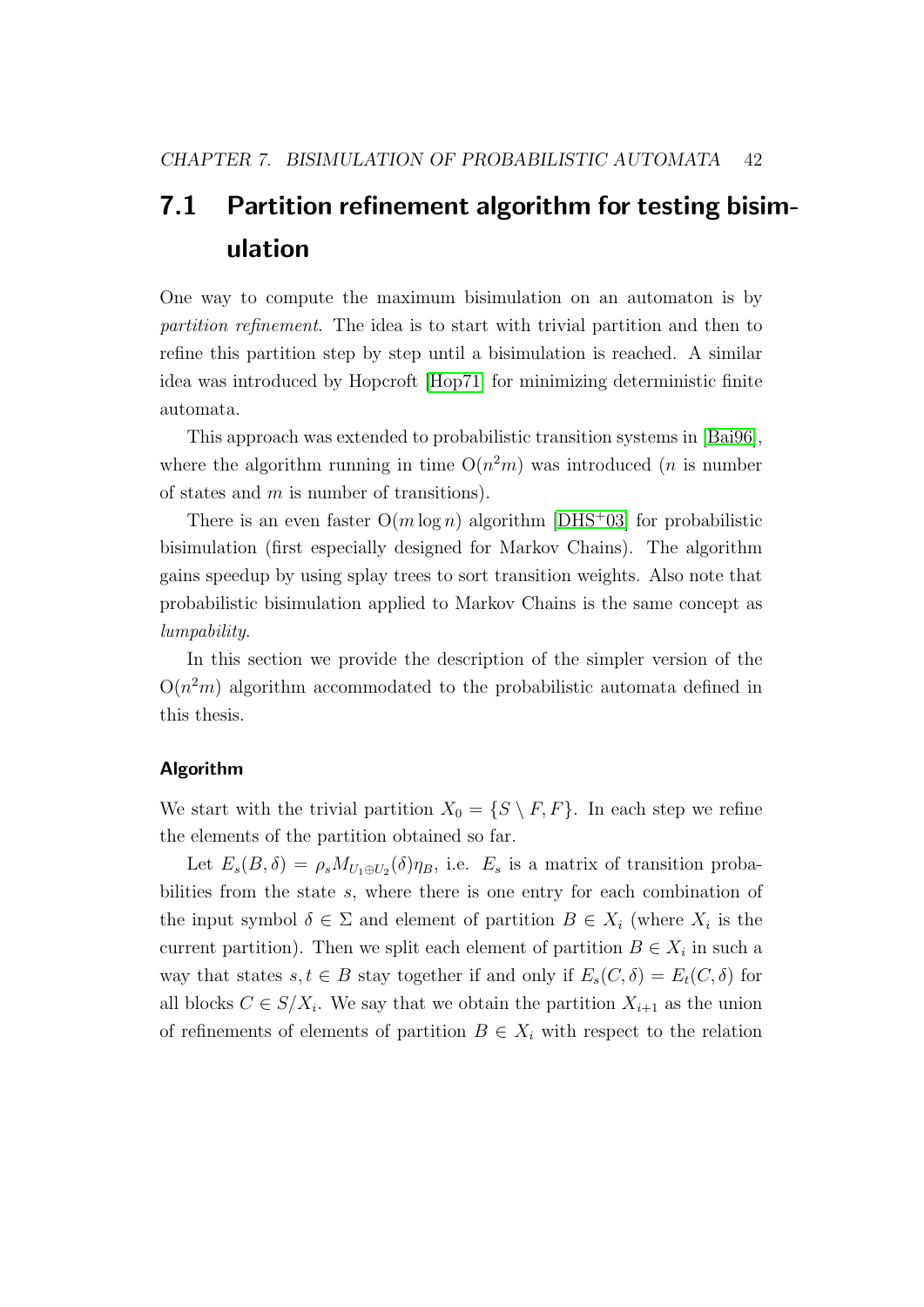corresponding to  $X_i$ . I.e.

$$
X_{i+1} = \bigcup_{B \in X_i} B / \equiv_{X_i}
$$

Formally, we define  $s \equiv_{X_i} t$  iff  $E_s(C, \delta) = E_t(C, \delta)$  for all  $C \in S/X_i$  and  $\delta \in \Sigma$ .

Since each refinement increases the number of blocks in the partition, after at most  $n-1$  steps the partition cannot be refined any more so we are finished. The corresponding equivalence relation to the partition  $X_k$  is the maximum bisimulation  $\sim$ . It can be shown by induction on *i* that any bisimulation on  $S$  refines  $X_i$  for all  $i$ .

<span id="page-46-1"></span>Algorithm 7.1.1 Algorithm for testing bisimulation of probabilistic automata Require:  $U_1 = (S_1, \Sigma, M_1, \rho_1, F_1), U_2 = (S_2, \Sigma, M_2, \rho_2, F_2)$ 1: Set  $X$ ,  $PX$  to be the empty partitions 2:  $X \leftarrow \{ \{ s_i \in S \setminus F \}, \{ s_i \in F \} \}$ 3: while  $X \neq PX$  do 4:  $PX \leftarrow X$ 5:  $X \leftarrow REFINE(X)$ 6: end while 7: if ∀ $\delta \in \Sigma, B \in X$ ,  $[\rho_1, -\rho_2] \eta_B^T = 0$  then 8: return 'yes' 9: else 10: return 'no' 11: end if

Two states are bisimilar if they are in the same part of partition and we can decide if two probabilistic automata are bisimilar by verifying that  $\forall \delta \in \Sigma, B \in S / \sim$  we have  $[\rho_1, -\rho_2] \eta_B^T = 0$ .

## <span id="page-46-0"></span>7.2 Universal parametric case

Universal bisimulation of probabilistic automata with parameters  $U_1$  and  $U_2$ is a decision problem if for all feasible values of parameters  $y = (y_1, y_2, \ldots, y_k)$ by plugging them into automata we get bisimilar probabilistic automata.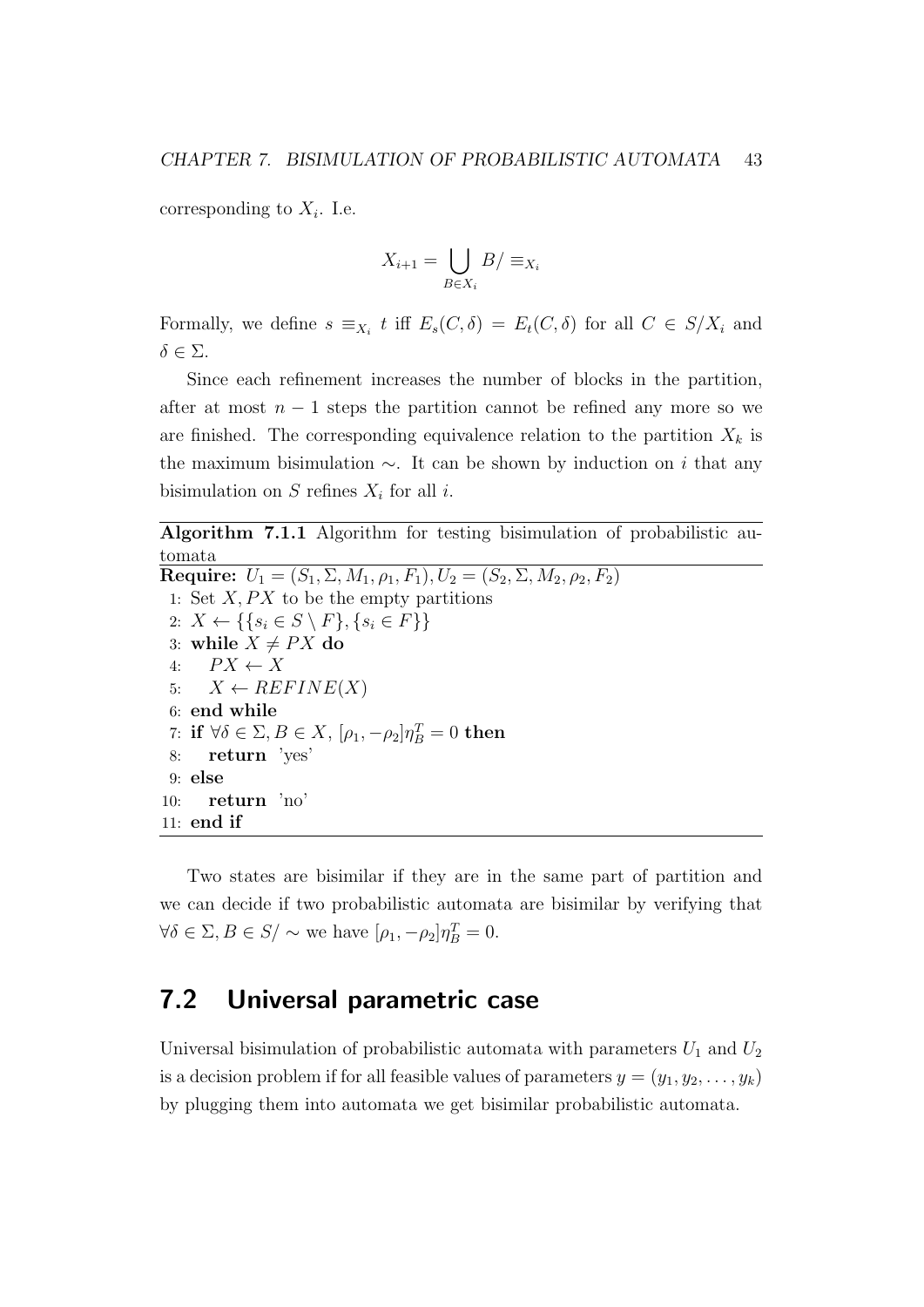Recall that introducing parameters brings naturally also all the constraints for them. Let  $Ay \leq b$  be the set of constraints from the automata  $U_1$  and  $U_2$ .

#### Algorithm

We would like to run the non-parametric algorithm (see Algorithm [7.1.1\)](#page-46-1) with minor changes. In the non-parametric case, during partition refinement, we are comparing matrices which contain only numbers. Now if we try to run the same algorithm we need to compare linear expressions containing parameters to determine if we need to split any block of the partition.

Fix a block  $B \in S/\sim$ . For each pair of states  $s, t \in B$ , each block  $C \in S/\sim$  and symbol  $\delta \in \Sigma$  we have an equality  $E_s(C,\delta) = E_t(C,\delta)$  on the set of parameters  $y$ . Corresponding entries of these matrices are equal if the probability to transition from the state s to block C after reading  $\delta$  is the same as the probability to transition from the state  $t$  to block  $C$  after reading  $\delta$ .

Consider such linear equality of corresponding entries in  $E_s(C, \delta)$  and  $E_t(C, \delta)$ . In general we can write it in the form  $cy^T = d$ , where c is a row vector and  $d$  is a constant. There are two possibilities.

- 1. Either the equality  $cy^T = d$  is already implied by the constraints  $Ay \leq$ b. In that case we can say that it always holds and we keep  $s, t$  in the same block.
- 2. Or the equality is not enforced by the constraints  $Ay \leq b$ . In that case there are values of parameters  $y$  such that two states are not bisimilar. So we can say that two given states will not be together. Do we have to add the constraint  $cy^T \neq d$  to the set of constraints  $Ay \leq b$ ? Fortunately not; and this keeps our algorithm simple. It is because the finite number of linear "inequalities" (meant  $\neq$  only) with the system  $Ay \leq b$  does not help to force any new equality which would not be forced by  $Ay \leq b$  alone.

To finalize our algorithm, we need to be able to check if the equality  $cy^T = d$  is forced by  $Ay \leq b$  or not. We need to do it in polynomial time to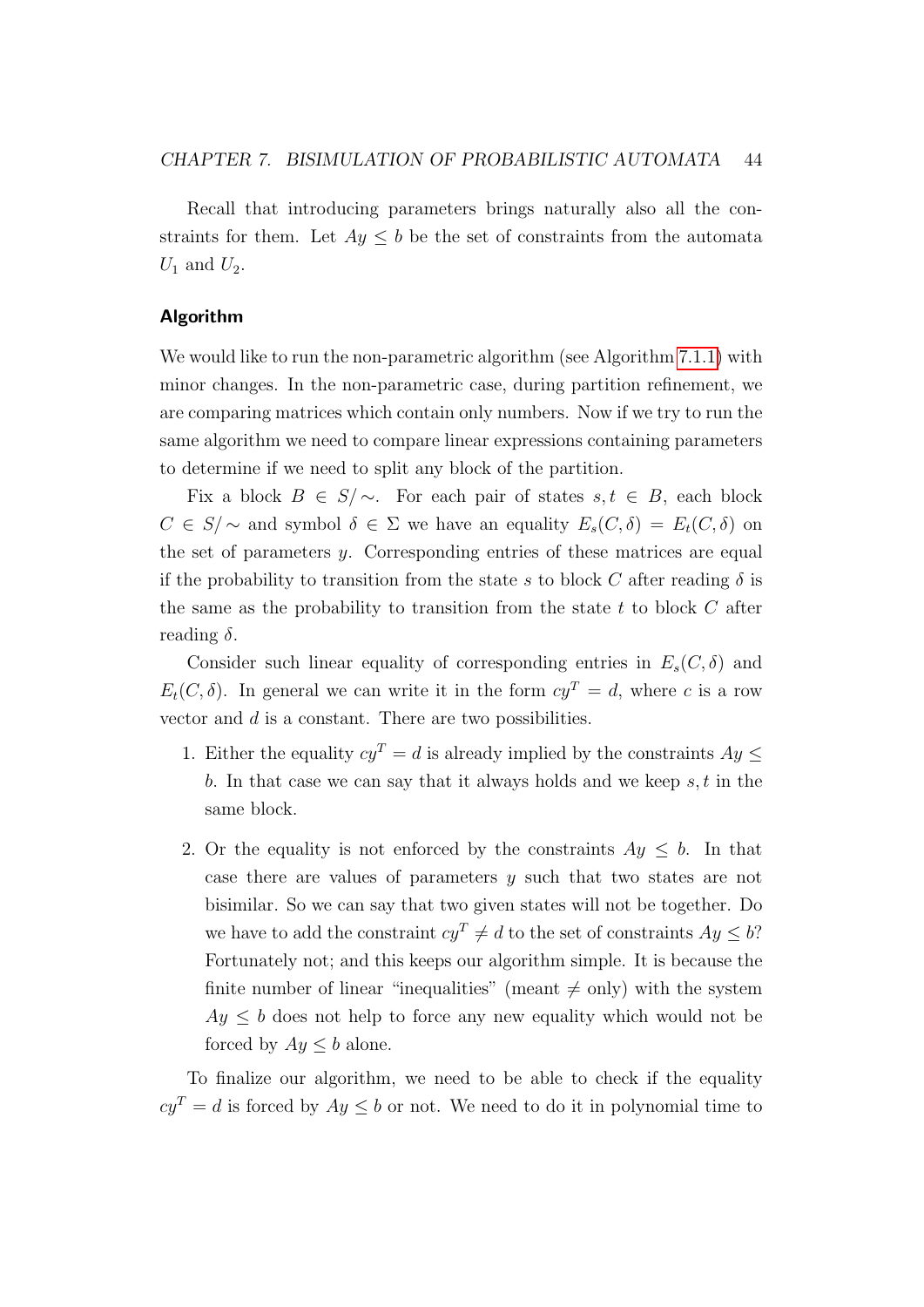get the overall polynomial algorithm. We will use Linear Programming to do it. First we minimize  $cy^T$  given that  $Ay \leq b$  and then maximize  $cy^T$  given that  $Ay \leq b$ . If in both cases we get d then the equality is forced, otherwise not.

## <span id="page-48-0"></span>7.3 Existential parametric case

Existential bisimulation of probabilistic automata with parameters  $U_1$  and  $U_2$  is a decision problem if there exist feasible (satisfying  $Ay \leq b$ ) values of parameters  $y = (y_1, y_2, \ldots, y_k)$  such that by plugging them into automata we get bisimilar probabilistic automata.

In this section we show two  $NP$  algorithms for this problem followed by the proof that this problem is  $NP - Hard$  so we cannot hope for any polynomial time algorithm. However, if we fix the number of parameters then the second algorithm runs in polynomial time.

### Trivial Algorithm

We can try all possible partitions of the set  $S$ .

Given a partition  $X$  we need to check if the relation induced by it is a bisimulation and if the condition  $\forall \delta \in \Sigma, B \in X$ ,  $[\rho_1, -\rho_2] \eta_B^T = 0$  holds. We get bunch of new linear equalities over parameters  $y$ . For each pair of states s, t in the same block  $B \in X$ , for each  $\delta \in \Sigma$  and for each block  $C \in X$  we get equations  $E_s(C, \delta) = E_t(C, \delta)$ .

When we combine them with the initial constraints on parameters  $Ay \leq b$ and the whole system has a feasible solution then there exist parameters such that the automata are bisimilar. We can verify if the whole system has a feasible solution by Linear Programming.

Note that this algorithm is  $NP$  even if the number of parameters  $k$  is fixed since there are exponentially many partitions (in the number of states).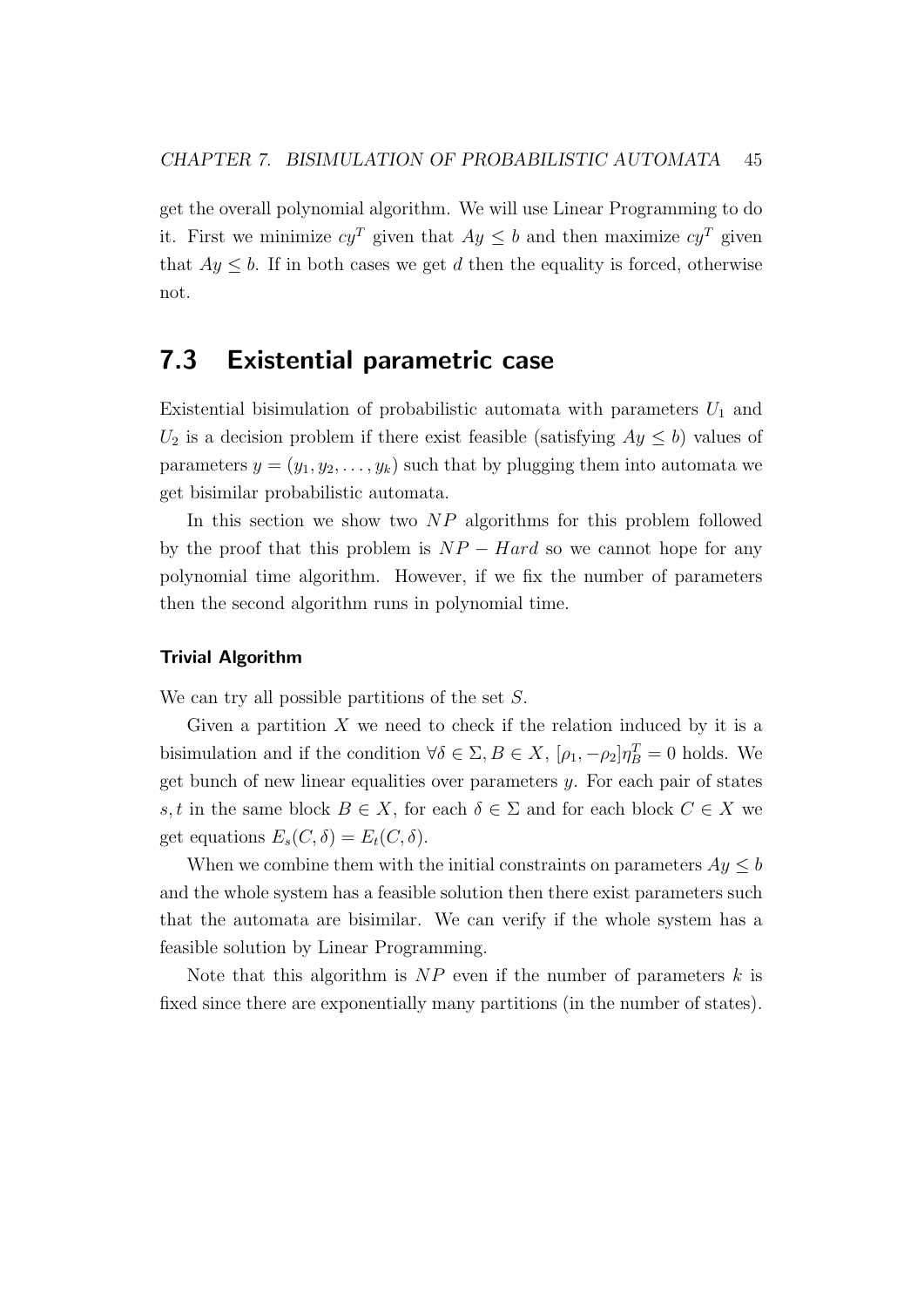### Faster Algorithm

Once again we would like to run the non-parametric algorithm (see Algorithm [7.1.1\)](#page-46-1), but for all possible value of parameters. If one of the runs is successful we can conclude that there exist feasible values of parameters such that automata are bisimilar.

```
Algorithm 7.3.1 Algorithm EXIST\_BISIMILAR(k, C, X), where k is
number of parameters, C are constraints, X is a partition of set SRequire: U_1 = (S_1, \Sigma, M_1, \rho_1, F_1), U_2 = (S_2, \Sigma, M_2, \rho_2, F_2)Require: C = \{Ay \leq b\} are constraints on parameters y from U_1, U_2Require: BISIMILAR 7.1.1
Require: CHECK_PARTITION determines if two automata are bisimi-
   lar for a given partition, using the method described in Trivial algorithm
Require: COMBINE substitute the equation to constraints
Require: REFINE\_NE does one step of partition refinement with assump-
   tion that none of non-trivial possible equalities from partition X holds
 1: if k = 0 then
 2: return BISIMILAR(C)3: end if
 4: for all non-trivial possible equalities cy^T = d from partition X do
 5: CC \leftarrow COMBINE(C, cy^T = d)6: if EXIST\_BISIMILAR(k-1, CC, X) then
 7: return 'yes'
 8: end if
 9: end for
10: NX \leftarrow REFINE\_NE(X)11: if X = N X then
12: if CHECK\_PARTITION(X) then
13: return 'yes'
14: end if
15<sub>15</sub> else
16: if EXIST\_BISIMILAR(k, C, NX) then
17: return 'yes'
18: end if
19: end if
20: return 'no'
```
Of course there are infinitely (usually even uncountably) many possible values of parameters, so we cannot examine all of them. Fortunately for large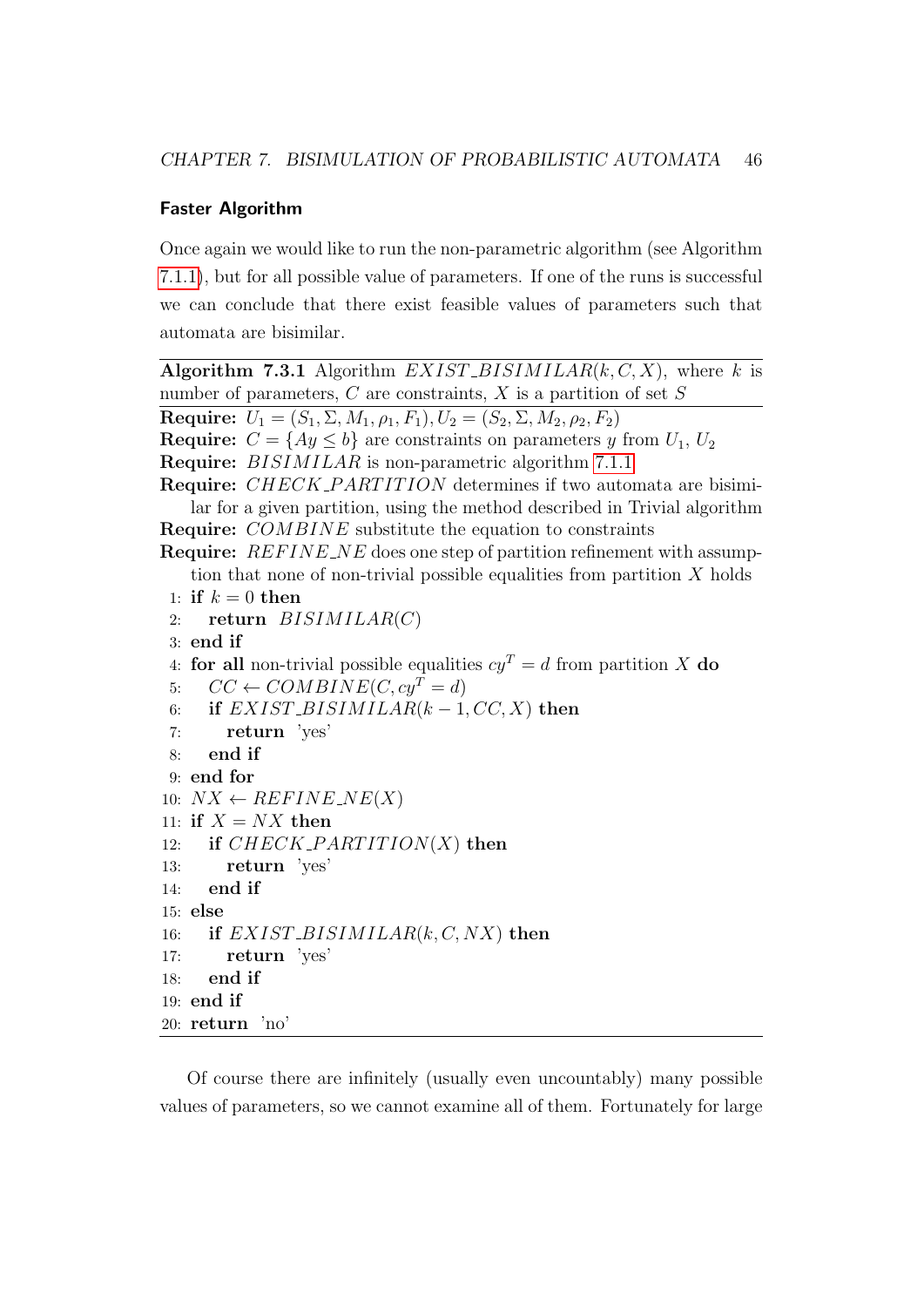sets of them the algorithm behaves identically. In the non-parametric case, during partition refinement, we are comparing matrices which contain only numbers. Now if we try to run the same algorithm we need to compare linear expressions containing parameters to determine if the states stay together or have to be separated. So for each non-trivial (non trivial is if  $c$  is not a zero vector) linear equation  $c\mathbf{y}^T = d$  which we need to test, we have two options. Either it holds or not.

If it holds we can get rid of one parameter, substitute it everywhere to both automata (so also to all constraints) and call recursively the algorithm with the input that contains one parameter less. Finally for zero parameters we can run the non-parametric algorithm.

If none of the equations holds then we can do the refinement step in our algorithm with the knowledge that none of those non-trivial equations holds. As in non-parametric algorithm it makes sense to repeat this process only if after refinement step we do not get the same partition again (so at most  $n-1$  times). Then we can check it for this partition as in Trivial algorithm (by Linear Programming).

This algorithm is clearly exponential. Now consider the case that the number of parameters k is fixed. Let d be the size of  $\Sigma$ . Then non-parametric algorithm runs in time  $O(ndn^3)$ . Linear programming runs in time  $O(k^{3.5})$ , but as we can have many input equations and  $k$  is constant, it is better to bound it by  $O(n)$ . If  $T(n)$  is the time complexity of the algorithm then we have  $T(0)=O(ndn^3)$  and  $T(n) \leq (n-1)dn^3$   $T(n-1)+O(n)$ . So we have  $T(n)=O((dn^4)^{k+1})$  and therefore for the fixed number of parameters we have the polynomial time algorithm. In practice the performance of this algorithm could be improved a lot by pruning inconsistent cases sooner. E.g. equations can be not consistent with the constraint so far so it does not make sense to do the computation which assumes they hold.

### NP-Completeness

<span id="page-50-0"></span>Theorem 7.1. The problem to decide if there exist feasible values of parameters  $y = (y_1, y_2, \ldots, y_k)$  such that by plugging them into automata  $U_1$  and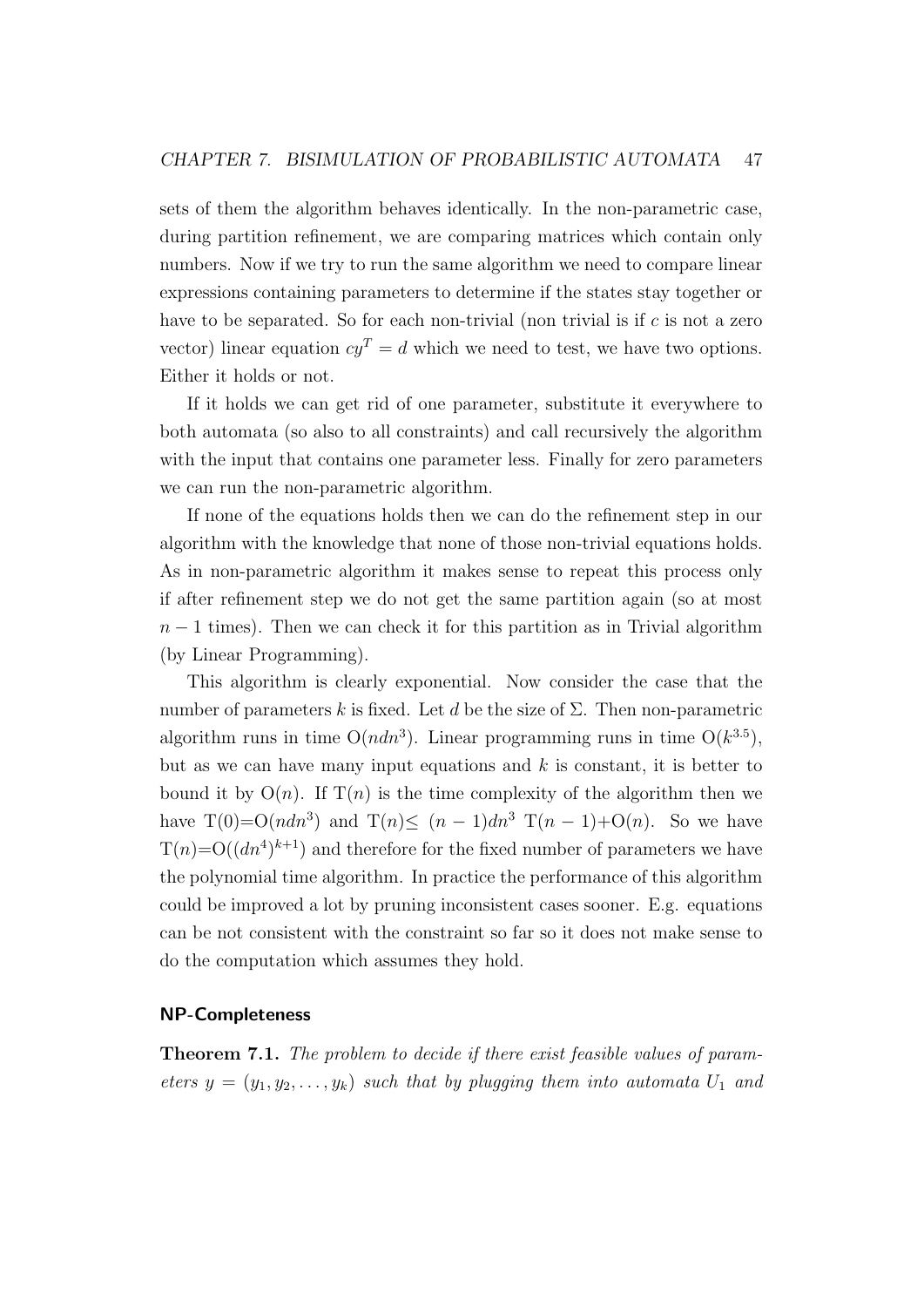#### $U_2$  we get bisimilar probabilistic automata is  $NP - Hard$ .

*Proof.* We do a reduction from  $3SAT$ . We construct two probabilistic automata in such a way that there exist feasible parameters  $y$  such that they are bisimilar if and only if the corresponding  $3SAT$  formula can be satisfied.

So suppose we have  $3SAT$  formula  $\varphi$  with k variables and n clauses. For each proposition variable  $y_i$  in  $\varphi$  we have the corresponding parameter  $y_i$ in our automata. The construction has two main parts. First we force the parameters to be only 0 or 1, i.e. for no other values would the automata be bisimilar. Then we force each clause to be satisfied. So then there exist parameters  $y$  such that automata are bisimilar if and only if the input  $3SAT$ formula can be satisfied.

For each parameter we have a corresponding input symbol  $\delta_i$ . Figure [7.2](#page-51-0) illustrates the gadget we use to force each parameter to be 0 or 1.



<span id="page-51-0"></span>Figure 7.2: To keep automata bisimilar we force  $y_i$  to be 0 or 1

We construct automata such that among the states in Figure [7.2,](#page-51-0) only  $a_1$  and  $b_1$  has non-zero probability  $p$  in the initial distribution. Note that automaton  $U_1$  accepts string  $\delta_i \delta_i$  with the probability  $py_i^2$  and automaton  $U_2$  with the probability  $py_i$ . Recall that if automata are not equivalent then they cannot be bisimilar. Therefore the only chance for them to be bisimilar is if  $y_i^2 = y_i$ . It is true only for  $y_i \in \{0, 1\}$ . We can check that these parts are bisimilar easily. For  $y_i = 1$  it is clear. If  $y_i = 0$ , running the algorithm [7.1.1](#page-46-1)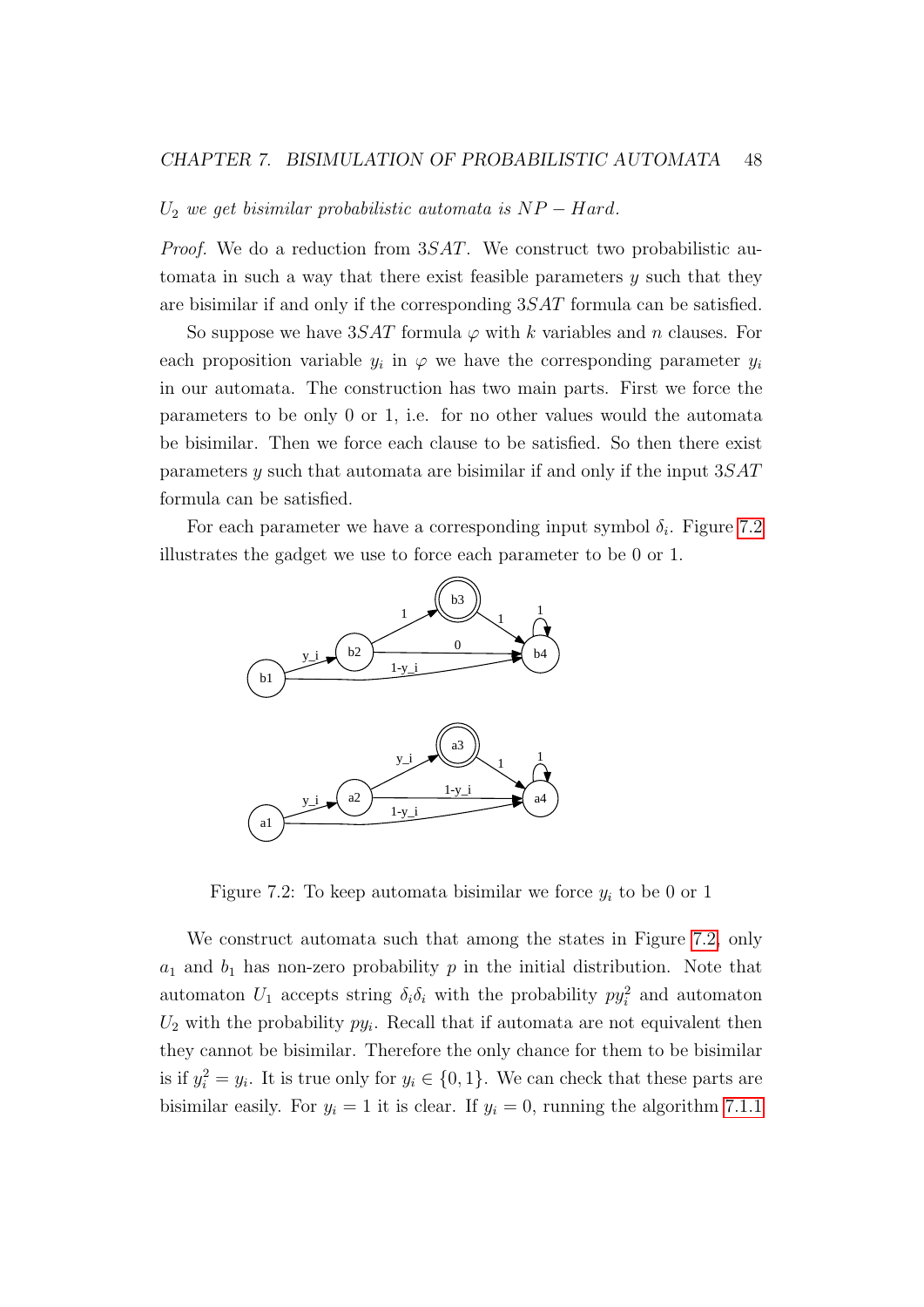we get a partition  $\{a_1, a_2, a_4, b_1, b_4\}, \{b_2\}, \{a_3, b_3\}$  for which it can be easily verified that automata are bisimilar.

Now we just need to encode constraints that will force each clause to be satisfied. If the sum of the parameters corresponding to literals in the clause (by which we mean that for variable  $y_i$  from  $3SAT$  we have parameter  $y_i$  in automata or  $1 - y_i$  if it is negated in the clause) is at least 1 then the clause is satisfied.

Since the formula is in 3-CNF, the maximum sum is 3, but since the transition probabilities are limited to be between 0 and 1, inclusive, we would sum thirds of values of parameters and check if it is at least 1/3.

So for the *i*<sup>th</sup> clause of the form  $(y_j \vee y_k \vee y_l)$  we make transition probability from the new state  $s_i$  to the state  $e_i$  with probability  $(y_j + y_k + y_l)/3 + u_i$ , where  $u_i \leq 2/3$ . We can do the same in both automata (so we do not break bisimulation, but only add new constraints) and since we do not define any other possible transitions from  $s_i$ , we must have  $(y_j + y_k + y_l)/3 + u_i = 1$ . Now we add the constraint  $u_i \leq 2/3$  and we are done. We add this constraint, by setting transition probabilities from the new state  $u_i$  to the states  $u'_i$  and  $u''_i$  to be  $u_i + 1/3$  and  $2/3 - u_i$  respectively. Once again we add it to both automata to not to break bisimulation.

If the literal  $y_k$  is negated in the clause, we use  $1 - y_k$  instead. So for example for the clause  $(y_j \vee y_k \vee \neg y_l)$  the transition probability is  $(y_j + y_k + \neg y_l)$  $(1 - y_l)/3 + u.$ 

Corollary 7.2. The problem to decide if there exist feasible values of parameters  $y = (y_1, y_2, \ldots, y_k)$  such that by plugging them into automata  $U_1$  and  $U_2$  we get bisimilar probabilistic automata is  $NP-Complete$ .

Proof. It follows from Theorem [7.1](#page-50-0) and NP algorithms solving this problem described above. $\Box$ 

 $\Box$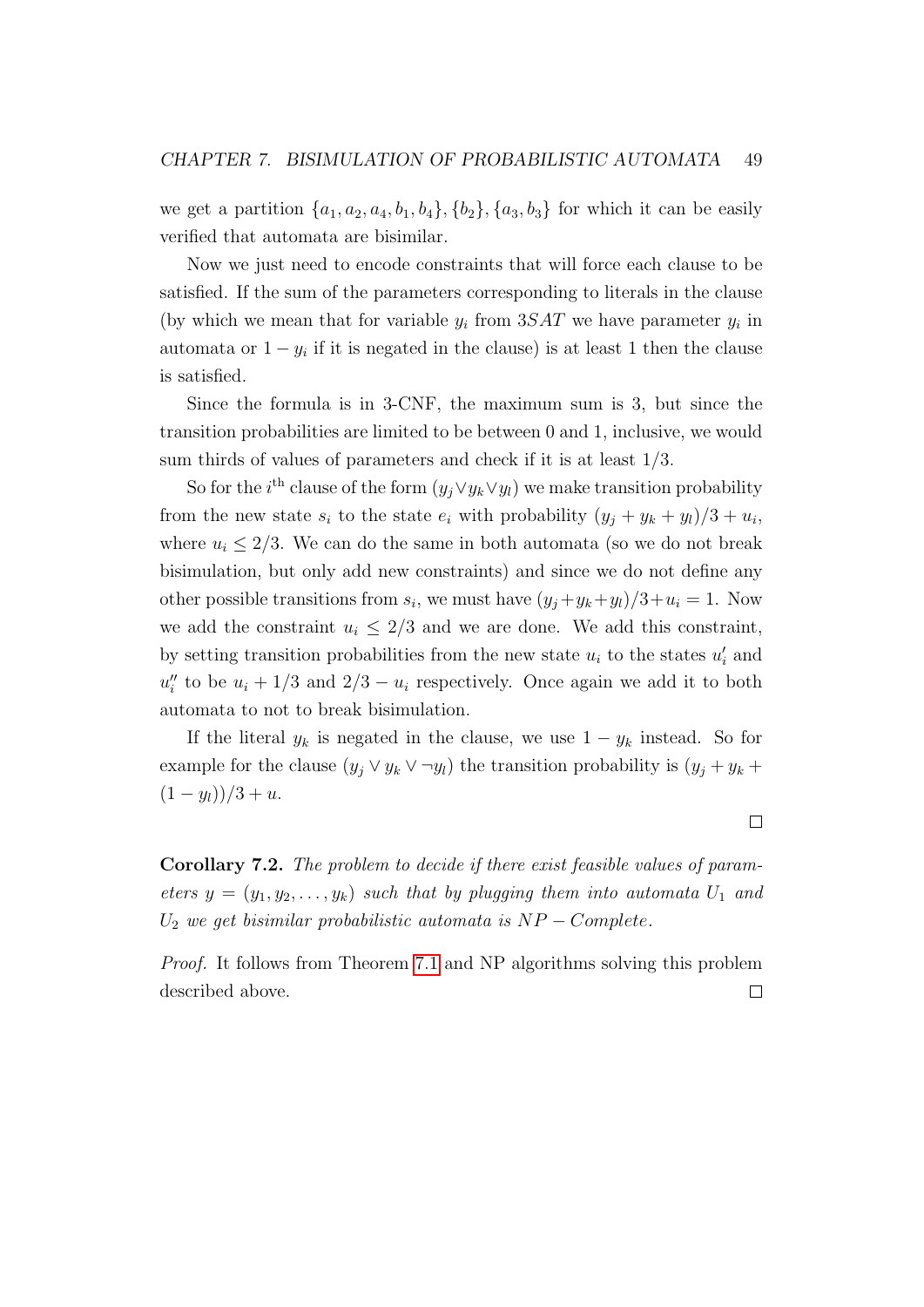## <span id="page-53-0"></span>Chapter 8

## Summary and future work

We conclude with a summary of the results and discussion of possible future work. An overview of the results is in Table [8.1.](#page-54-0) The underlined results are our new results first presented here.

In the language equivalence problem of probabilistic automata our main contributions consist of showing PTIME-Completeness of the equivalence problem for non-parametric automata and design of 1MC randomized algorithm for deciding universal equivalence for parametric automata. This algorithm is very fast with the error probability going to zero for  $n$  (the number of states of automata) going to infinity so it can be very useful for the practical applications.

For the existential equivalence of probabilistic automata we showed not only that the problem is NP-Hard, but also that it is as hard as the problem of whether the sum of square roots of a given family of integers is less than an integer, or the problem of whether the multivariate  $K$ -polynomial has a root. For both these problems there are no known better than PSPACE algorithms. Therefore we expect the existential equivalence problem to be classified somewhere between NP-Hard and PSPACE-Hard or even as PSPACE-Complete problem. This opens the space for future work. One possible way to proceed is if we were able to find more effectively  $K$  such that an input multivariate polynomial has a real root if and only if it has a real root less than  $K$  (the distance from the origin was less than  $K$ ). Then we would be able to show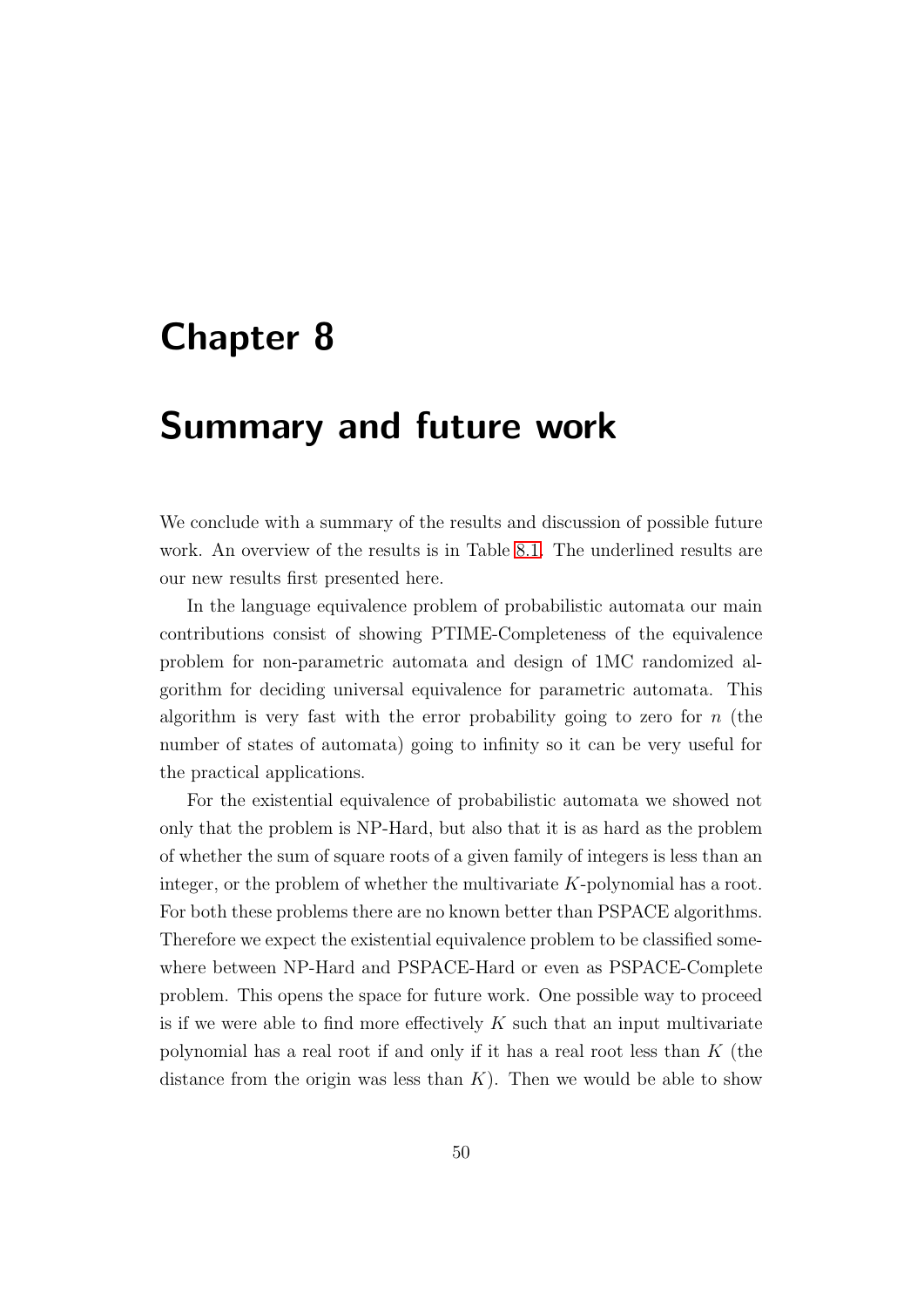that the existential equivalence is as hard as the existential theory of the reals.

| Problem                                  |                                      | Best known algorithm Hardness of the problem |
|------------------------------------------|--------------------------------------|----------------------------------------------|
| Non-parametric Equivalence               | $O(n^3)$                             | PTIME-Complete                               |
| Universal Equivalence                    | 1MC randomized<br>$O(n^3 + k^{3.5})$ | PTIME-Hard                                   |
| Existential Equivalence over R           | <b>PSPACE</b>                        | NP-Hard                                      |
| Existential Equivalence over $\mathbb Q$ | not known<br>to be decidable         | extended Hilbert<br>tenth problem - Hard     |
| FOL Equivalence                          | Double Exponential                   | PSPACE-Hard                                  |
| Non-parametric Bisimulation              | $O(dn^4)$                            |                                              |
| Universal Bisimulation                   | $O(dn^4k^{3.5})$                     |                                              |
| Existential Bisimulation                 | $O((dn^4)^{k+1})$                    | NP-Complete                                  |

<span id="page-54-0"></span>Table 8.1: Summary of the results

For the first-order logic equivalence we proved that it is a PSPACE-Hard problem, so we cannot even hope for faster than PSPACE algorithm. In spite of the hardness of both the existential and the first-order logic equivalence, the positive thing is that both are solvable. Moreover recently there has been a lot of effort to make the implementations of algorithms for the existential (respectively first-order) theory of the reals as fast as possible. So in practice and for smaller automata it could be useful.

Concerning bisimulation of probabilistic automata, our main contributions are in creating a polynomial time algorithm for deciding universal bisimulation of parametric automata and an NP algorithm for deciding existential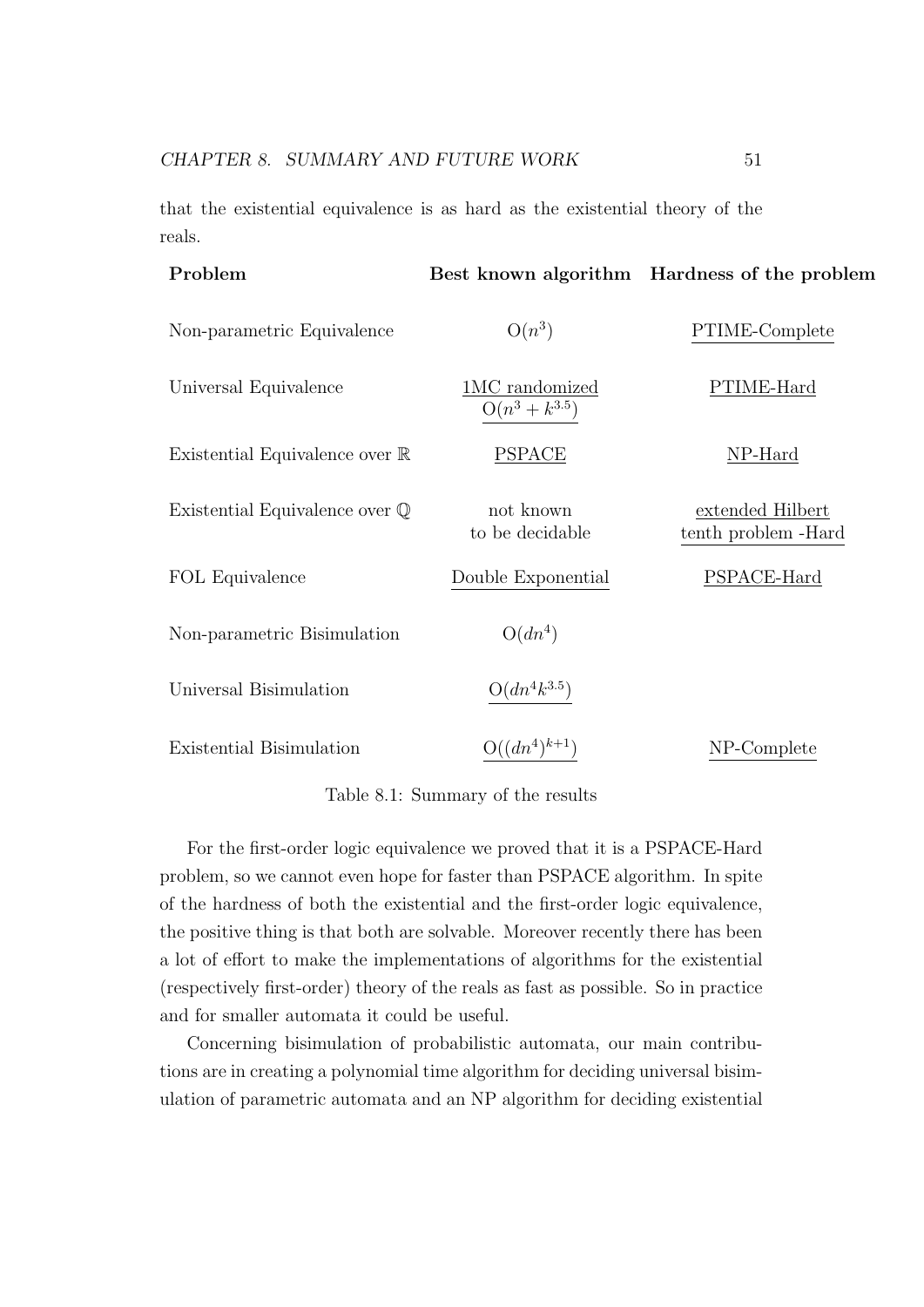bisimulation. However, if we fix the number of parameters then existential bisimulation algorithm runs in polynomial time. Our algorithms are based on the non-parametric bisimulation algorithm which is not asymptotically optimal. There exist faster algorithms for that problem mentioned in Chapter 7 which are based on clever use of splay trees. There is possible future work in adapting those ideas also to algorithms for universal and existential parametric bisimulation. Moreover especially in the existential bisimulation, we can hope for improvements in faster implementation by pruning the cases that do not lead to the solution. However, there is some trade off as we need to run the linear programming to decide if we can prune.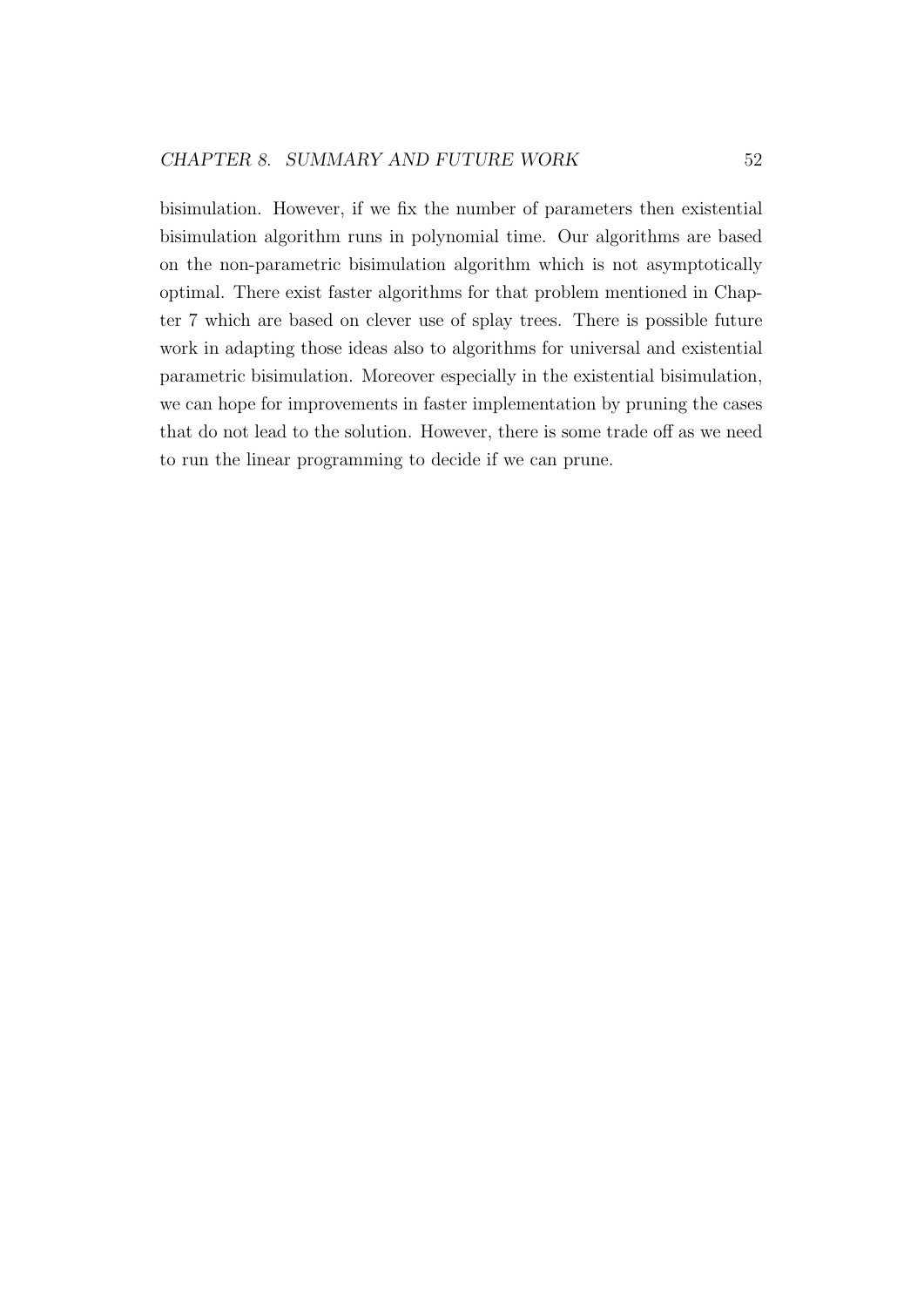## <span id="page-56-0"></span>Appendix A

# Elimination of non-free variables from the system of linear inequalities

Our goal is to find dependencies across variables from the system of linear inequalities. We will consider only non-strict inequalities (in standard form, i.e. described in the form something  $\leq 0$ ). Moreover we assume that there exists a solution to the system (it can be checked by Linear Programming).

### Example A.1.

$$
x + y + 4 \leq 0 \tag{A.1}
$$

$$
-x - y - 4 \leq 0 \tag{A.2}
$$

$$
y - 1 \leq 0 \tag{A.3}
$$

We can immediately see from the first two inequalities that  $x + y + 4 = 0$ and so we have dependency and we can eliminate one of the variables. For example, after eliminating y (by using the fact that  $y = -4 - x$ ), we get the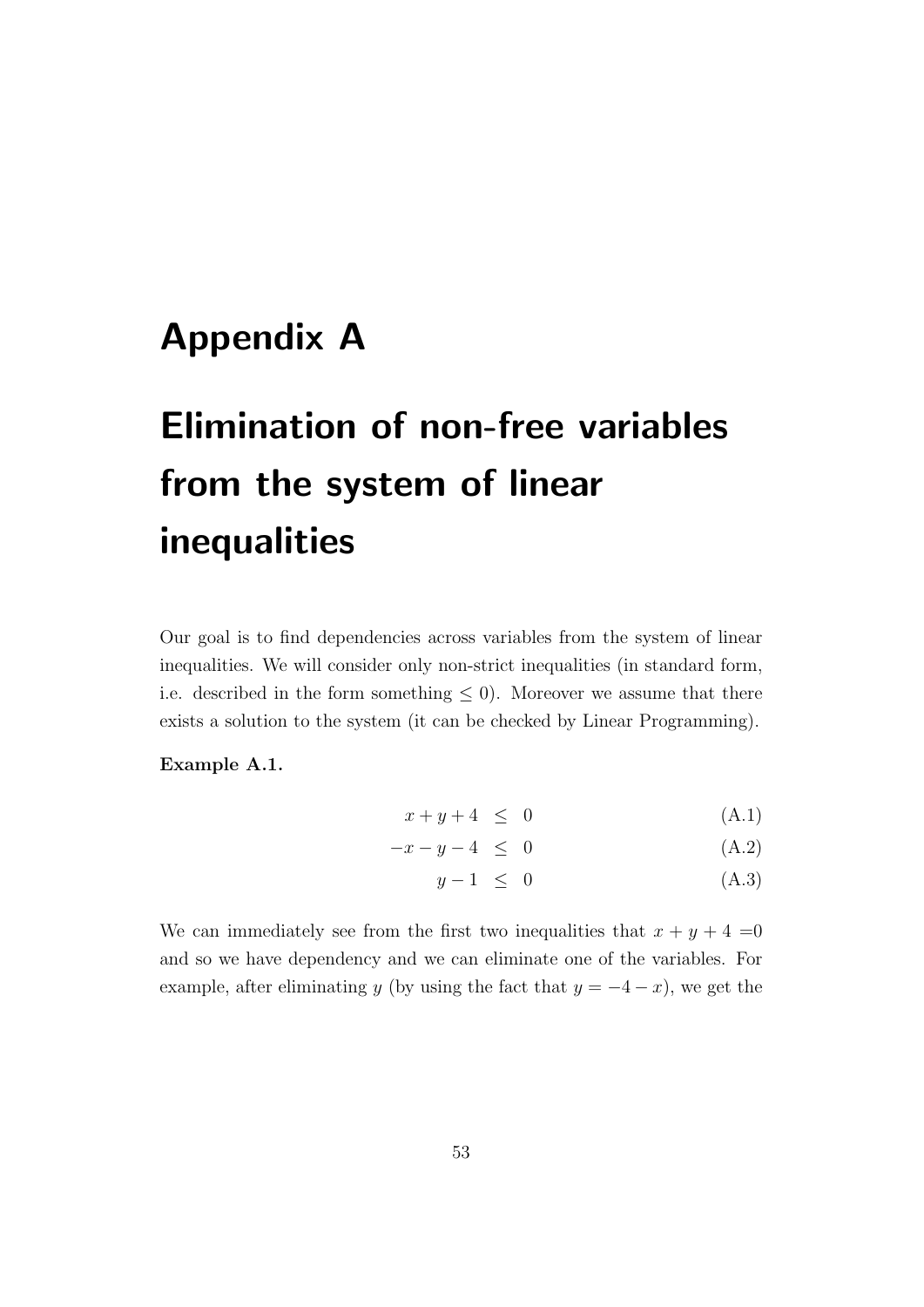following set of linear inequalities:

$$
0 \leq 0 \tag{A.4}
$$

$$
0 \leq 0 \tag{A.5}
$$

$$
-x - 5 \leq 0 \tag{A.6}
$$

If we had additional inequality  $x + 5 \leq 0$  at the beginning we would be able to find also the dependency  $x = -5$ .

Remark A.1. By eliminating non-free variables we get the dimension of the polytype specified by the set of linear inequalities.

We try to find one dependency at a time. If we find one then we plug this dependency into the system, as in the example above, and start solving the problem again for less variables. If there are no more dependencies we terminate.

Suppose that we have the system of linear inequalities with  $k$  variables  $y_1, \ldots, y_k$ . Let there be a dependency for variable  $y_1$  (without loss of generality). Then there must  $\exists d_2, \ldots d_k, d_{k+1} \in \mathbb{R}$  such that  $y_1 + d_2y_2 + d_3y_3 +$  $\ldots + d_k y_k + d_{k+1} = 0$ , or equivalently we must have as a consequence of our system of linear inequalities the following two inequalities:

$$
y_1 + d_2y_2 + d_3y_3 + \ldots + d_ky_k + d_{k+1} \le 0
$$
  
-(y<sub>1</sub> + d<sub>2</sub>y<sub>2</sub> + d<sub>3</sub>y<sub>3</sub> + \ldots + d\_ky<sub>k</sub> + d<sub>k+1</sub>) \le 0

This can be achieved only if there are two disjoint subsets of linear inequalities such that there exists a positive linear combination (it preserves inequality) of inequalities from one subset which is equal to negation of a positive linear combination of inequalities from the second subset. In our example it was  $1(x + y + 4) \le 0$  and  $-(1(-x - y - 4)) \le 0$ .

We can check this property easily by considering all possible pairs of disjoint subsets of the whole system. If we fix these two subsets then we get the system of linear equalities since the constant in front of each variable must be the same in both positive linear combinations from the subsets. We get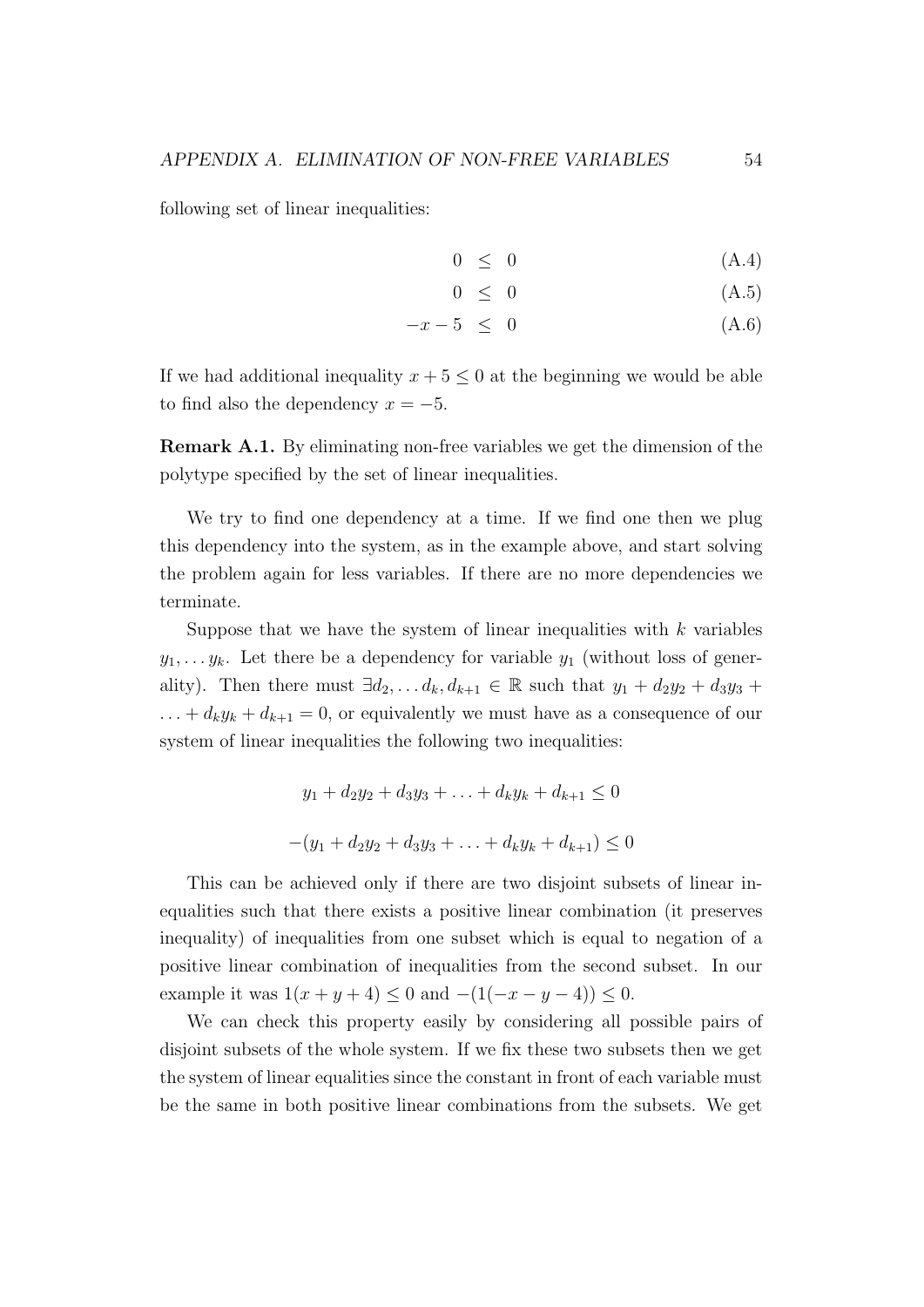additional conditions (inequalities) from the fact that all linear combinations must be positive. We can once again use Linear programming to check if there is a feasible solution to this newly created system.

Consider one more time our example. Let the first subset be just equation  $x + y + 4 \leq 0$  and the second subset be just equation  $-x - y - 4 \leq 0$ . Then we ask if  $\exists c_1, c_2 \in \mathbb{R}^+$  such that

$$
c_1(x + y + 4) = -c_2(-x - y - 4)
$$

So we get equations  $c_1x = c_2x$ ,  $c_1y = c_2y$  and  $4c_1 = 4c_2$  which are equivalent to  $c_1 = c_2$ . We can see easily that for example  $c_1 = c_2 = 1$  is the solution and so we found the dependence.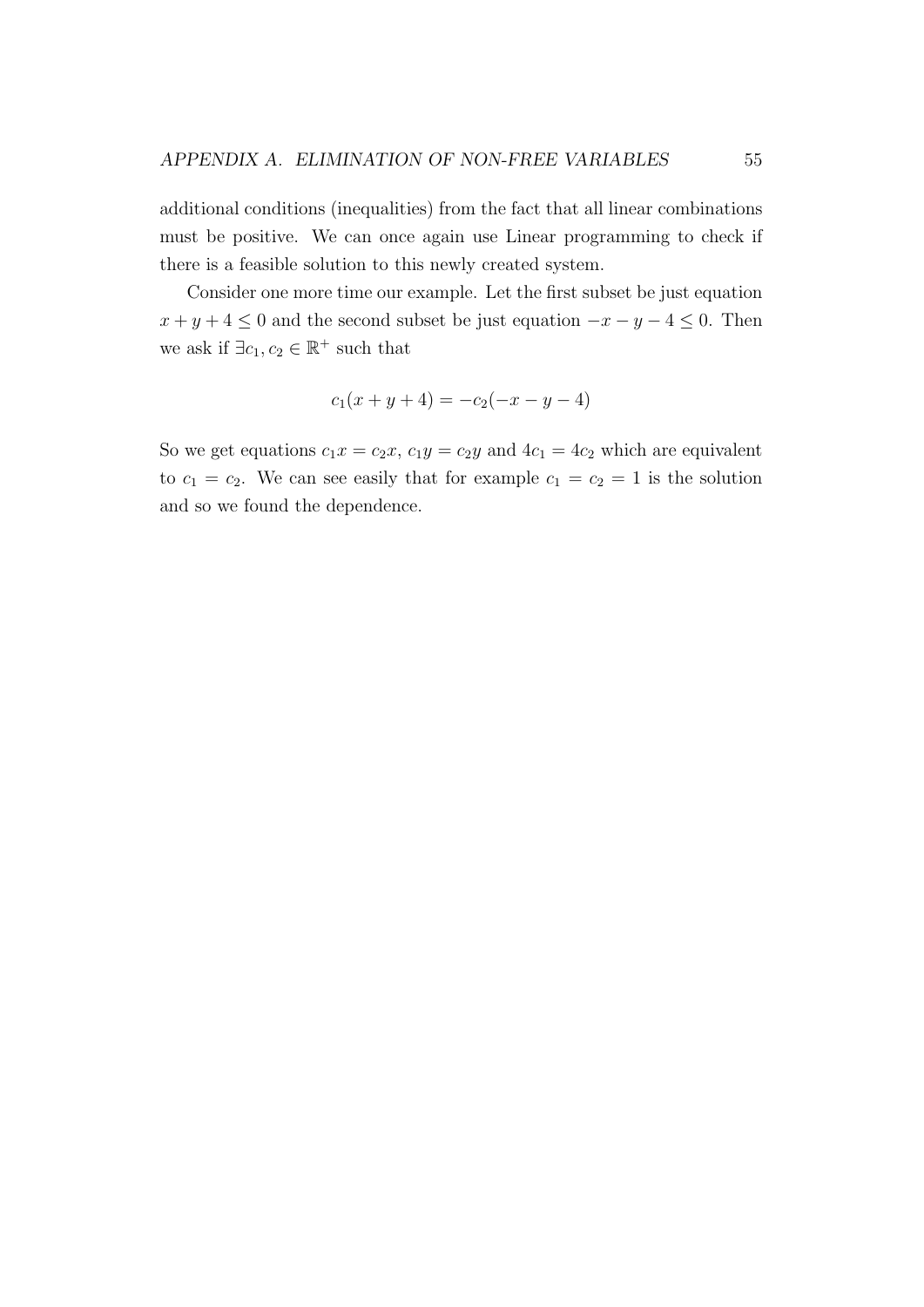# List of Figures

| 2.2 | Example of Probabilistic automaton with parameters $\dots$ . 12                                 |  |
|-----|-------------------------------------------------------------------------------------------------|--|
| 3.1 |                                                                                                 |  |
| 3.2 | Reduction to automaton $U_1$ from mCVP in Figure 3.1 17                                         |  |
| 4.1 | Multidimensional convex polytype during Simplex algorithm . 23                                  |  |
| 5.1 | Example of encoding 3SAT formula $(y_1 \vee y_2 \vee \neg y_3) \wedge (\neg y_1 \vee \neg y_2)$ |  |
| 7.1 | Example of automata that are language equivalent, but not                                       |  |
|     |                                                                                                 |  |
| 7.2 | To keep automata bisimilar we force $y_i$ to be 0 or 1 48                                       |  |
|     |                                                                                                 |  |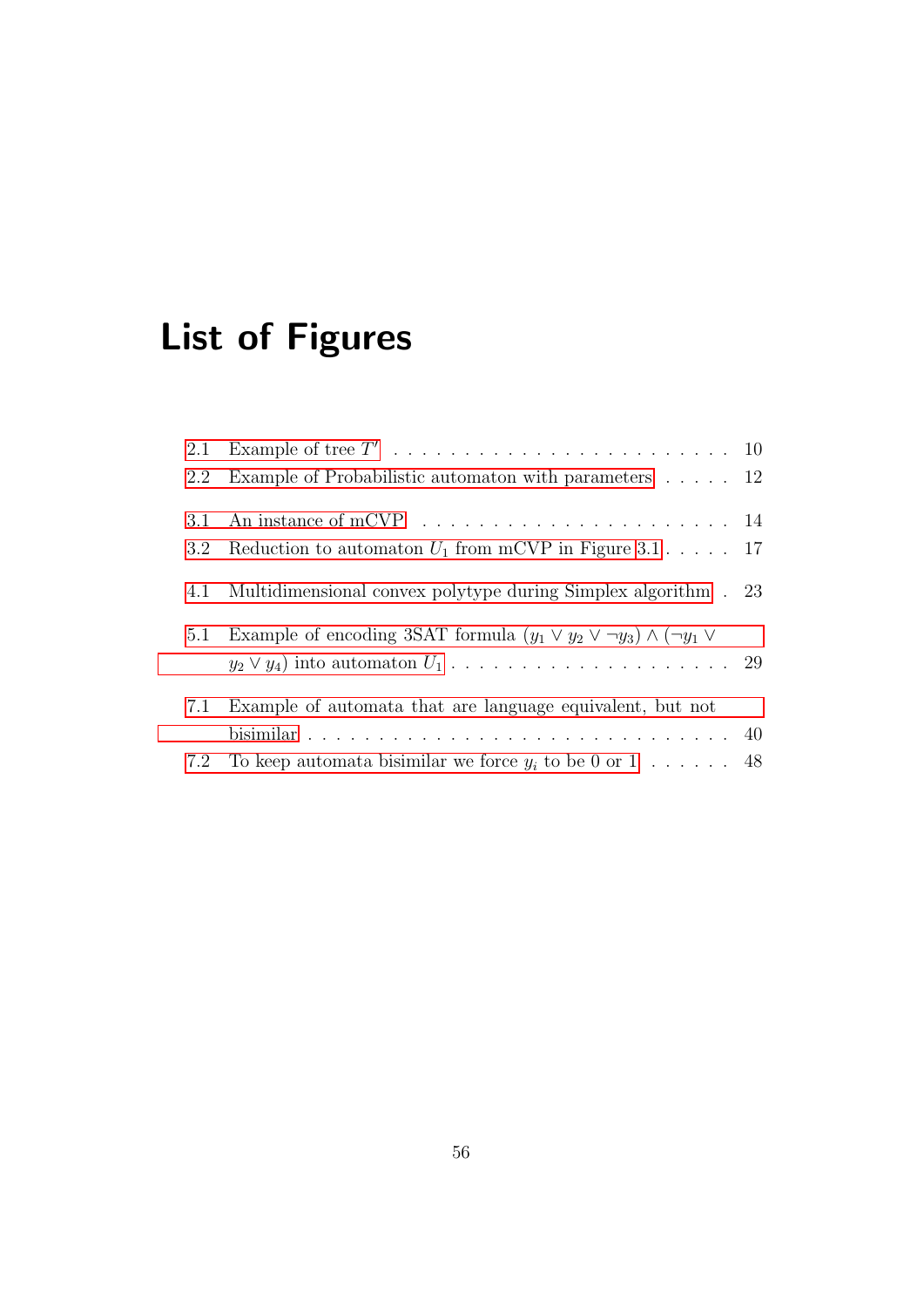## Bibliography

- <span id="page-60-1"></span>[Bai96] Christel Baier. Polynomial time algorithms for testing probabilistic bisimulation and simulation. In CAV '96: Proceedings of the 8th International Conference on Computer Aided Verification, pages 50–61, London, UK, 1996. Springer-Verlag.
- <span id="page-60-4"></span>[BPR06] Saugata Basu, Richard Pollack, and Marie-Franoise Roy. Algorithms in Real Algebraic Geometry. Springer, 2nd edition, 2006.
- <span id="page-60-0"></span>[CH92] Sang Cho and Dung T. Huynh. The parallel complexity of finitestate automata problems. Inf. Comput., 97(1):1–22, 1992.
- <span id="page-60-3"></span>[CLRS01] Thomas H. Cormen, Charles E. Leiserson, Ronald L. Rivest, and Clifford Stein. Introduction to Algorithms. McGraw-Hill Book Company, The MIT Press, 2001.
- <span id="page-60-5"></span>[CMSC09] Qi Cheng, Xianmeng Meng, Celi Sun, and Jiazhe Chen. Bounding the sum of square roots via lattice reduction, 2009.
- <span id="page-60-6"></span>[Col75] George E. Collins. Quantifier elimination for real closed fields by cylindrical algebraic decompostion. Automata Theory and Formal Languages 2nd GI Conference Kaiserslautern, May 20-23, 1975, 1975.
- <span id="page-60-2"></span>[DHS<sup>+</sup>03] Salem Derisavi, Holger Hermanns, William H. Sanders, William H. S, and Ers A. Optimal state-space lumping in markov chains, 2003.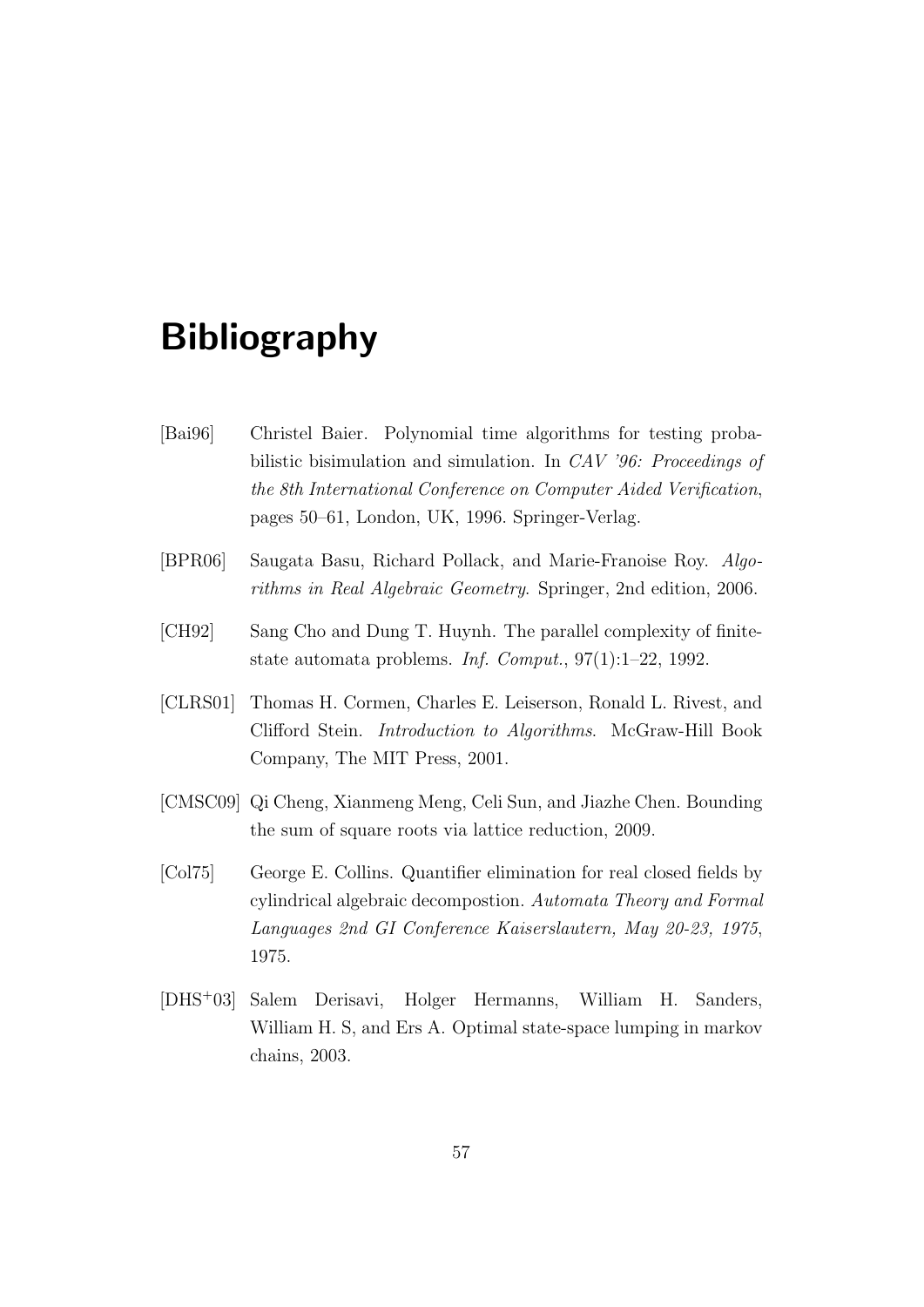#### BIBLIOGRAPHY 58

- <span id="page-61-2"></span>[GJ90] Michael R. Garey and David S. Johnson. Computers and Intractability; A Guide to the Theory of NP-Completeness. W. H. Freeman & Co., New York, NY, USA, 1990.
- <span id="page-61-7"></span>[GR88] Alan Gibbons and Wojciech Rytter. Efficient parallel algorithms. Cambridge University Press, Cambridge, UK, 1988.
- <span id="page-61-10"></span>[HL91] Hoon Hong and Collins L. Comparison of several decision algorithms for the existential theory of the reals. Technical report, 1991.
- <span id="page-61-3"></span>[Hop71] J. E. Hopcroft. An n log n algorithm for minimizing states in a finite automaton. technical report cs-71-190. Stanford University, 1971.
- <span id="page-61-5"></span>[Jon75] N. D. Jones. Space bounded reducibility among combinatorial problems. J. Computer and System Sci., pages 68–75, 1975.
- <span id="page-61-4"></span>[JR93] Tao Jiang and B. Ravikumar. Minimal nfa problems are hard. SIAM J. Comput., 22(6):1117–1141, 1993.
- <span id="page-61-9"></span>[Kar84] N. Karmarkar. A new polynomial-time algorithm for linear programming. Combinatorica, 4(4):373–395, 1984.
- <span id="page-61-11"></span>[LS91] K. G. Larsen and A. Skou. Bisimulation through probabilistic testing. Information and Computation, 94:1–28, 1991.
- <span id="page-61-8"></span>[MR95] Rajeev Motwani and Prabhakar Raghavan. Randomized Algorithms. Cambridge University Press, Cambridge, UK, 1995.
- <span id="page-61-6"></span>[Paz71] Azaria Paz. Introduction to Probabilistic Automata. Academic Press, New York, USA, 1971.
- <span id="page-61-1"></span>[Rab63] M. O Rabin. Probabilistic automata. Information and Control 6, pages 230–245, 1963.
- <span id="page-61-0"></span>[RS59] M. O Rabin and D Scott. Finite automata and their decision problems. IBM journal of research and development, 1959.